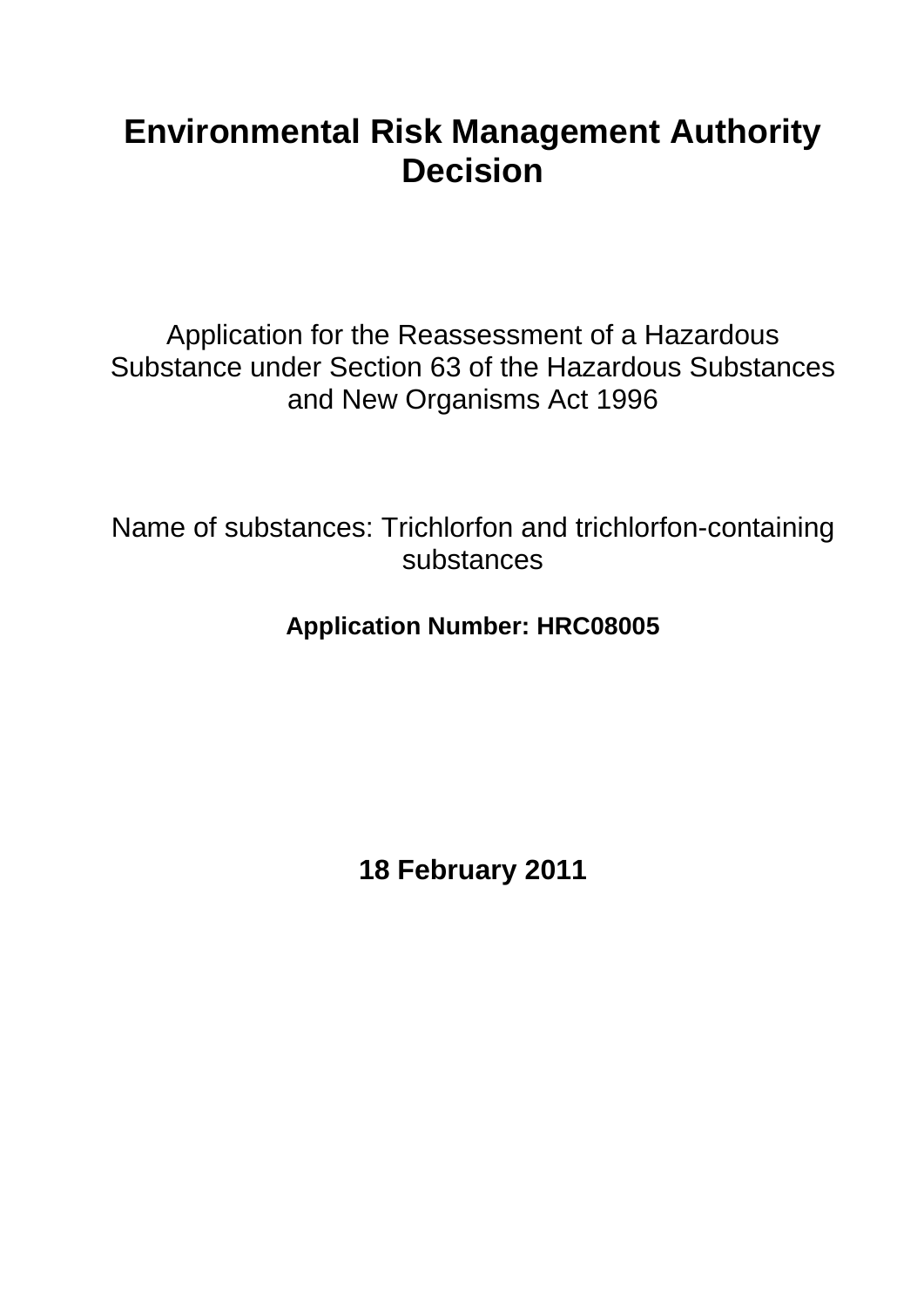# **Contents**

| 1                       |                    |  |  |  |  |  |  |
|-------------------------|--------------------|--|--|--|--|--|--|
| $\mathbf{2}$            |                    |  |  |  |  |  |  |
| 3                       |                    |  |  |  |  |  |  |
| $\overline{\mathbf{4}}$ |                    |  |  |  |  |  |  |
| 5                       |                    |  |  |  |  |  |  |
| 6                       |                    |  |  |  |  |  |  |
| 7                       |                    |  |  |  |  |  |  |
| 8                       |                    |  |  |  |  |  |  |
| 9                       |                    |  |  |  |  |  |  |
| 10                      |                    |  |  |  |  |  |  |
| 11                      |                    |  |  |  |  |  |  |
| 12                      |                    |  |  |  |  |  |  |
| 13                      |                    |  |  |  |  |  |  |
| 14                      |                    |  |  |  |  |  |  |
| Appendix A:             |                    |  |  |  |  |  |  |
|                         | <b>Appendix B:</b> |  |  |  |  |  |  |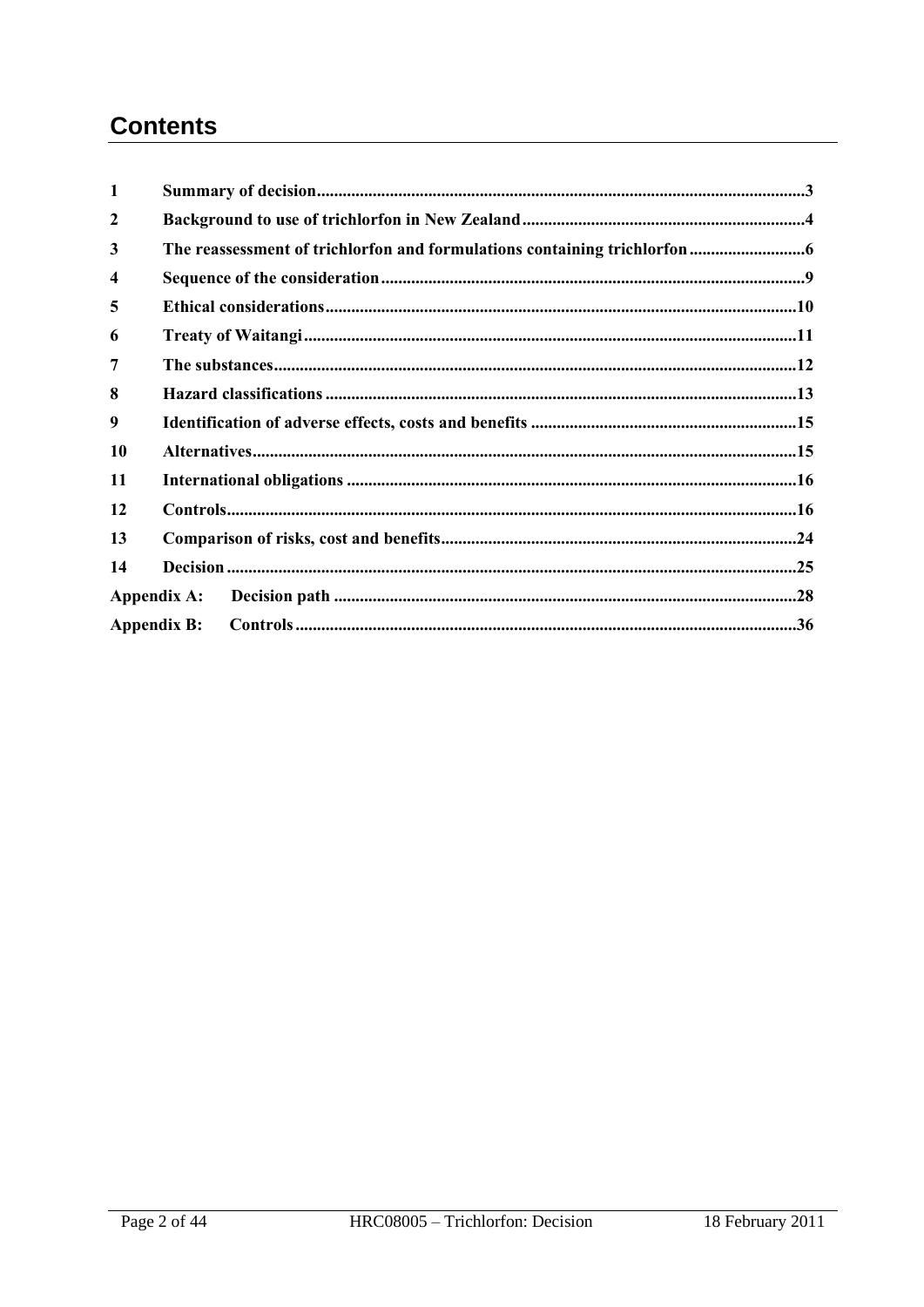# <span id="page-2-0"></span>**1 Summary of decision**

- 1.1.1 Following consideration of the application for reassessment, the Committee:
	- (a) **declines** the further importation, manufacture or use from 1 June 2011 of:
		- **Emulsion (oil in water) containing 500 g/litre trichlorfon (Approval Number HSR000204)**; and **Emulsifiable concentrate (micro emulsion) containing 20 g/litre cypermethrin and 400 g/litre trichlorfon (Approval Number HSR000205)**; and
	- (b) **approves** the importation, manufacture or use of **trichlorfon (Approval Number HSR002885)** in accordance with the controls set out in Approval Number HSR002885, or the controls set out in **Appendix B** of this approval until 1 June 2011; and
	- (c) **approves** the importation, manufacture or use of **solid containing 950-990 g/kg trichlorfon (Approval Number HSR1951)** in accordance with the controls set out in Approval Number HSR001951, or the controls set out in **Appendix B** of this approval until 1 June 2011; and
	- (d) **approves** the importation, manufacture or use of **trichlorfon** and **solid containing 950-990 g/kg trichlorfon** in accordance with the controls set out in **Appendix B** of this approval from 1 June 2011 onwards.
- 1.1.2 Any existing stocks of the substances identified in paragraph 1.1.1(a) must be used, or disposed of in accordance with the storage and disposal controls set out in the approval under which they were manufactured or imported by 1 June 2011.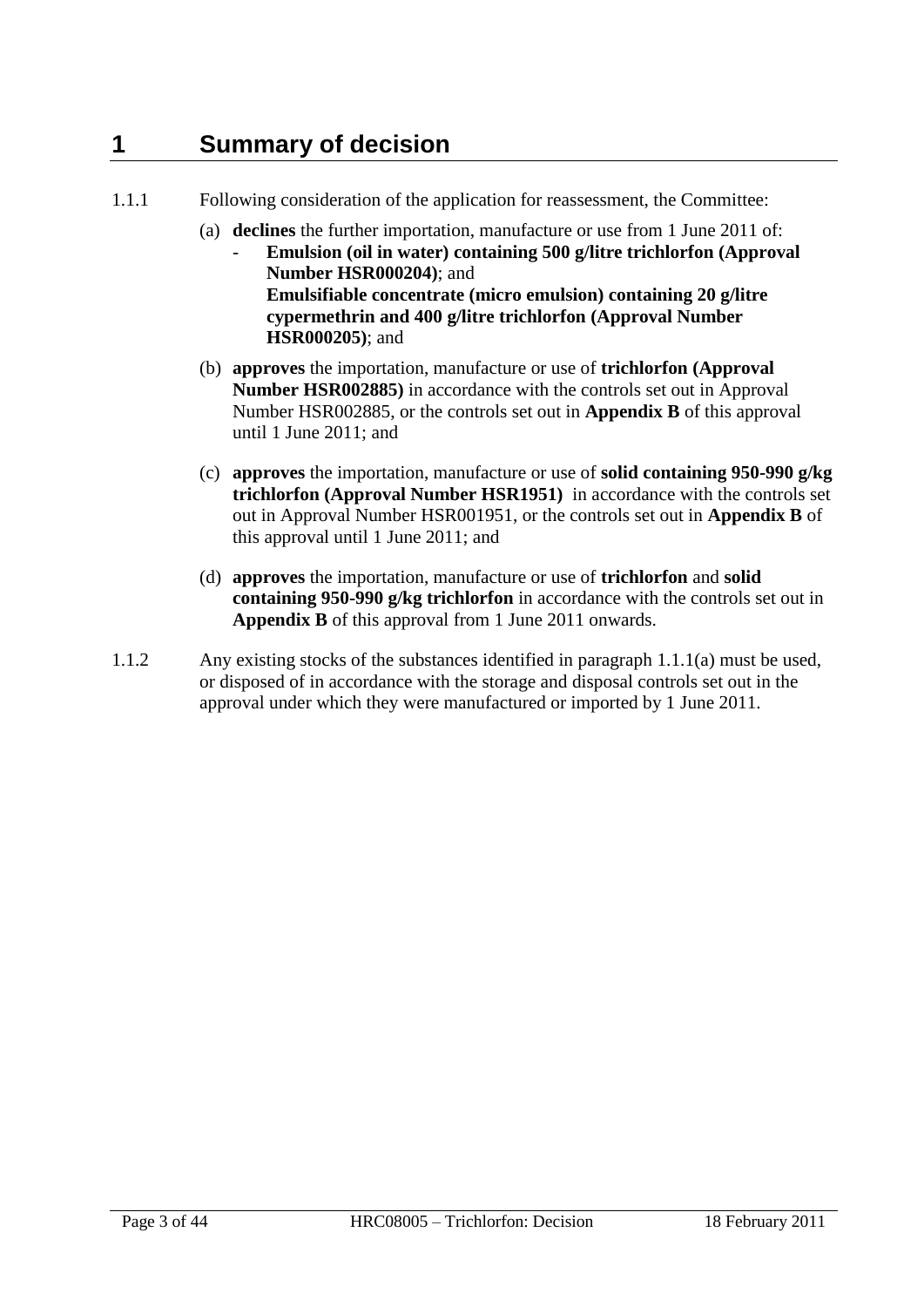# <span id="page-3-0"></span>**2 Background to use of trichlorfon in New Zealand**

- 2.1.1 This decision should be read in conjunction with the reassessment application of ERMA New Zealand ("the Agency"), dated 20 July 2010 and the subsequent update paper provided to the decision making committee of the Authority ("the Committee") prior to the consideration of the application. The update paper summarised the submissions and new information received following public notification of the application.
- 2.1.2 Trichlorfon is a broad-spectrum organo-phosphate insecticide component. Formulations containing trichlorfon have been registered for use in New Zealand since 1968. Currently, trichlorfon and three trichlorfon formulations are approved under section 29 of the Hazardous Substances and New Organisms (HSNO) Act 1996 ("the Act"):
	- trichlorfon (approval number HSR002885);  $\bullet$
	- emulsion (oil in water) containing 500 g/litre trichlorfon (approval number HSR000204);
	- emulsifiable concentrate (micro emulsion) containing 20 g/litre cypermethrin  $\bullet$ and 400 g/litre trichlorfon (approval number HSR000205);
	- solid containing 950-990 g/kg trichlorfon (approval number HSR001951).
- 2.1.3 Trichlorfon has been used on a variety of crops in New Zealand as a plant protection product to control a number of insecticide pests, detailed in **Table 1**:

| <b>Used on:</b>  | To control:              |
|------------------|--------------------------|
| Cereal,          | Army Caterpillar         |
| Pasture          |                          |
| Grass Seed       |                          |
| Maize            | Corn Earworm             |
| Sweetcorn        |                          |
| <b>Brassicas</b> | Cutworm                  |
| Tomatoes         |                          |
| <b>Brassicas</b> | Diamond-back Moth        |
| <b>Beans</b>     | Green Vegetable Bug      |
| Tomatoes         |                          |
| Pasture          | Porina                   |
| Tomatoes         | <b>Tomato Fruit Worm</b> |
| <b>Brassicas</b> | White Butterfly          |

**Table 1. Plant protection uses of trichlorfon-containing substances.**

2.1.4 Trichlorfon has also been used on a variety of animals in New Zealand as a veterinary medicine to control a number of insecticide pests, detailed in **Table 2**: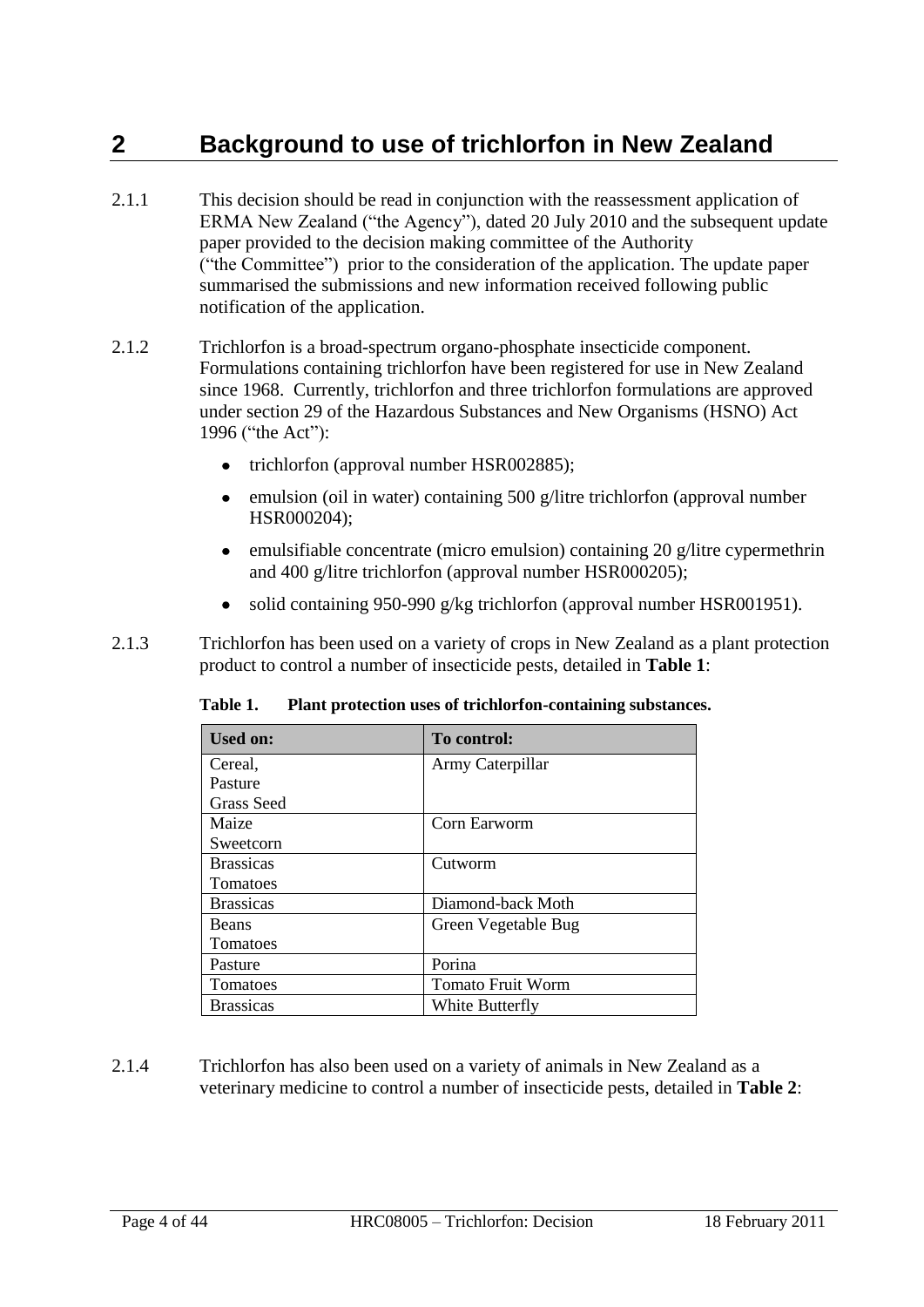| <b>Used on:</b> | To control:                           |
|-----------------|---------------------------------------|
| Horse           | Bots (Gastrophilus spp.) and Ascarids |
| Sheep           | Oestrus ovis (Nasal Bots) Haemonchus  |
| Pigs            | Roundworms (Ascarids)                 |
|                 | Whipworms (Trichuris suis)            |
|                 | Lice                                  |
|                 | Haematopinus suis                     |
|                 | Sarcoptic mange                       |
|                 | Sarcoptes scabiei                     |
| Poultry         | Lice                                  |
|                 | <b>Red Mites</b>                      |
|                 | Dermanyssus gallinae                  |

**Table 2. Veterinary medicine uses of trichlorfon-containing substances.**

- 2.1.5 Trichlorfon products have been reviewed in the following countries or jurisdictions: United State (US EPA), Europe (EU), Canada (PMRA). These reviews have resulted in restrictions, prohibitions or voluntary removal from the market.
- 2.1.6 In the application for reassessment, the Agency recommended that the approvals for plant protection products containing trichlorfon should be declined, on the basis that the risks associated with the plant protection use of trichlorfon-containing substances in New Zealand outweigh the benefits of use. The key risks of concern identified in the application relate to the high risks to the environment, for which the Agency considers there are no appropriate management options except for discontinuation of the approvals.
- 2.1.7 The Agency also recommended that the existing approvals for veterinary medicine products containing trichlorfon should be revised to include additional controls in order to manage the risks posed to human health. The additional controls proposed by the Agency recognised that most of the human health risks could be managed by prescribing Personal Protective Equipment (PPE), and restricting how the substance can be used.
- 2.1.8 The Agency evaluated the impact of declining continued use of the approvals in terms of the availability of alternatives and the hazard profile of those alternatives. This evaluation has shown that there are potential alternatives available for all current uses and that at least some of these alternatives are less hazardous than trichlorfon. Based on information received in the submissions, the Agency revised its original proposal and recommended a three month phase-in for the implementation of the outcomes of the decision from the date of this decision. This time period was considered sufficient to provide anyone with stocks of trichlorfon enough disposal time. The Committee notes that the substances may be disposed of through use.
- 2.1.9 The Committee is also aware that the outcomes of this reassessment may impact on other parties, such as other regulatory bodies. A phase-in period will enable those affected parties to take the actions required by the outcomes of this reassessment.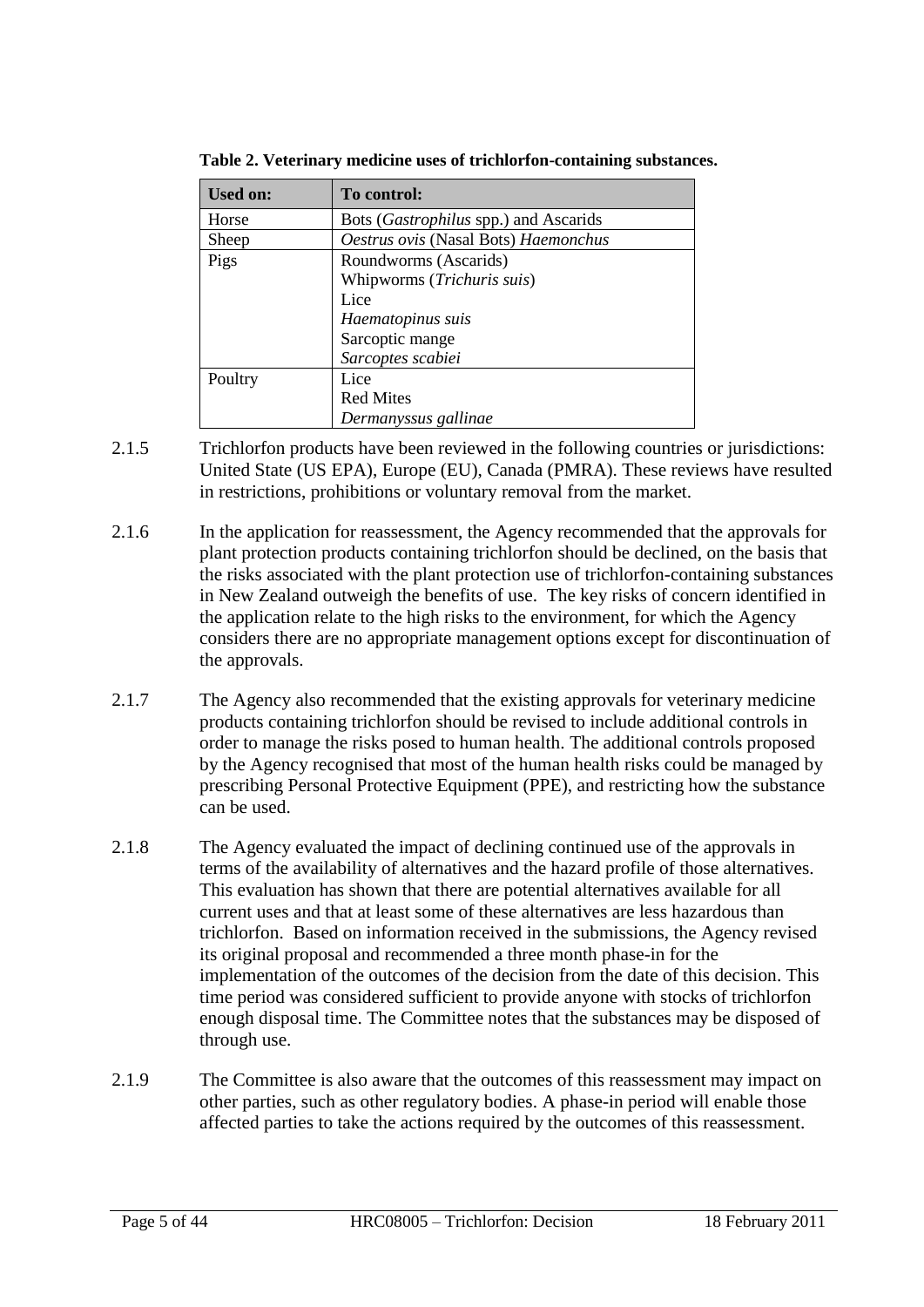# <span id="page-5-0"></span>**3 The reassessment of trichlorfon and formulations containing trichlorfon**

# **3.1 Grounds**

- 3.1.1 Trichlorfon was placed on the Chief Executive Initiated Reassessment (CEIR) Priority List in 2007, taking into account:
	- $\bullet$ Trichlorfon has the potential to cause adverse effects to the nervous system in humans at low concentrations.
	- Trichlorfon is also very ecotoxic in the aquatic environment.
	- The US has imposed a series of new and more stringent measures to mitigate  $\bullet$ the risks of trichlorfon (US EPA, 2006a).
	- Submissions on the consultation of the proposed substances indicated that  $\bullet$ trichlorfon should be on the CEIR priority list.
- 3.1.2 On 19 August 2008 the Chief Executive of ERMA New Zealand submitted an application to establish whether there were sufficient grounds to justify a reassessment of trichlorfon and its formulations.
- 3.1.3 On 4 September 2008 the Authority decided that there were grounds for reassessment of trichlorfon and its formulations, based on section 62 of the Act, and noted that:
	- formulations containing trichlorfon have been registered for use in New Zealand since 1968. Currently, one product is registered for use in New Zealand as a veterinary medicine (Neguvon 98%) and one as a plant protection product (Trifon);
	- overseas regulatory action has led to the withdrawal/phasing out of trichlorfon  $\bullet$ in Europe, the adoption of more stringent measures for domestic and agricultural use in the USA, and proposals to phase out certain uses in Canada.
	- the reassessment of trichlorfon and its formulations aligns with the principles of the ERMA New Zealand Risk Reduction strategy.

# **3.2 The application**

- 3.2.1 An application for the reassessment of trichlorfon and its formulations was prepared by the staff of the Agency on behalf of the Chief Executive under section 63 of the Act.
- 3.2.2 The Agency sought information from a wide range of sources in the preparation of the application, mainly in respect of the New Zealand lifecycle and use of trichlorfon-containing substances and benefits associated with their use.
- 3.2.3 The Agency also commissioned reports from:
	- Dr Martin Edwards of Toxicology Consulting Limited (a review of the  $\bullet$ toxicological hazard profile and the current HSNO class 6 and 8 classifications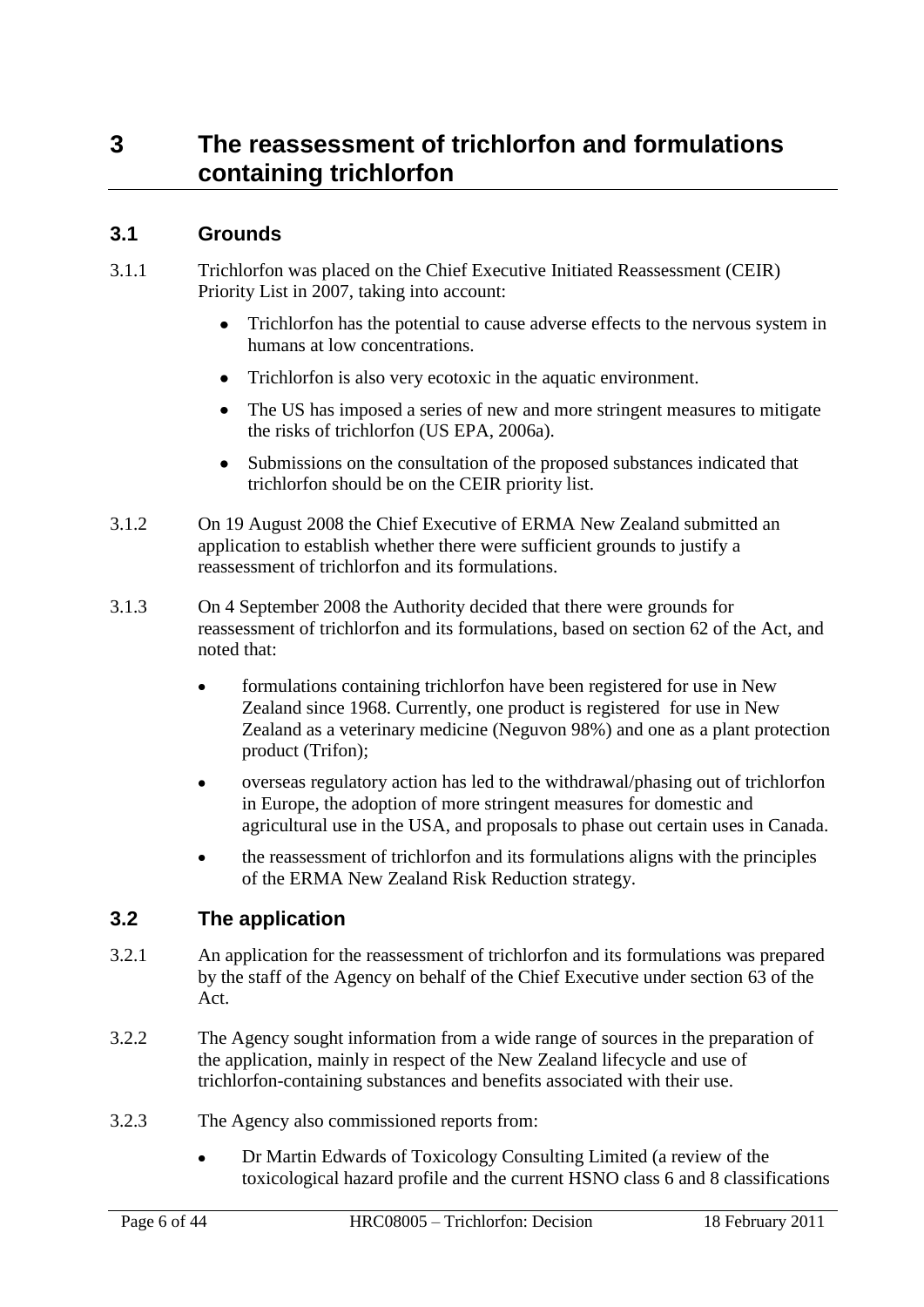for trichlorfon and its formulations; and a report on the human health exposure assessment from use of trichlorfon substances);

- Plant and Food Research ( the use of trichlorfon in New Zealand, addressing issues related to the use patterns, including 'off label' uses, benefits from the use of the substance in New Zealand, lifecycle information and availability of alternatives).
- 3.2.4 In addition, the Agency considered publicly available sources of toxicology and environmental fate and effects test data, studies and other references relating to trichlorfon-containing substances and potential alternatives.
- 3.2.5 The Chief Executive formally submitted the application for reassessment on 20 July 2010.

# **3.3 Legislative basis**

- 3.3.1 The application for the reassessment of trichlorfon and formulations containing trichlorfon was lodged pursuant to section 63 of the Act and, as required under the Act, the application for reassessment was deemed to be an application made under section 29. Section 29 requires the Authority to consider adverse and positive effects of a substance and to make a decision based on whether or not the positive effects of the substance outweigh the adverse effects of the substance.
- 3.3.2 In making this decision the Authority has applied the relevant sections of the Act and followed the relevant provisions of the Methodology as detailed in the decision path set out in **Appendix A** to this decision.
- 3.3.3 References made to a section in this document mean that section of the Act, references to a clause refers to the relevant clause in the Methodology<sup>1</sup>.

## **3.4 Timeline**

3.4.1 The timeline for the application was as detailed in **Table 3**:

**Table 3. Timeline for the application for the reassessment of trichlorfon**

| <b>Action</b>                 | Date             |
|-------------------------------|------------------|
| Application formally received | 20 July 2010     |
| Application publicly notified | 21 July 2010     |
| Public submissions closed     | 1 September 2010 |
| Update paper circulated       | 15 December 2010 |
| Consideration commenced       | 6 January 2011   |

# **3.5 Time limits and waivers**

3.5.1 Under section 59, the Committee waived the statutory time limits for the requirement to fix a hearing date within 30 days after the closing date for submissions, pending finalisation of the Agency's review of the submissions. Consideration of the

 $\overline{a}$ 

<sup>&</sup>lt;sup>1</sup> Hazardous Substances and New Organisms (Methodology) Order 1998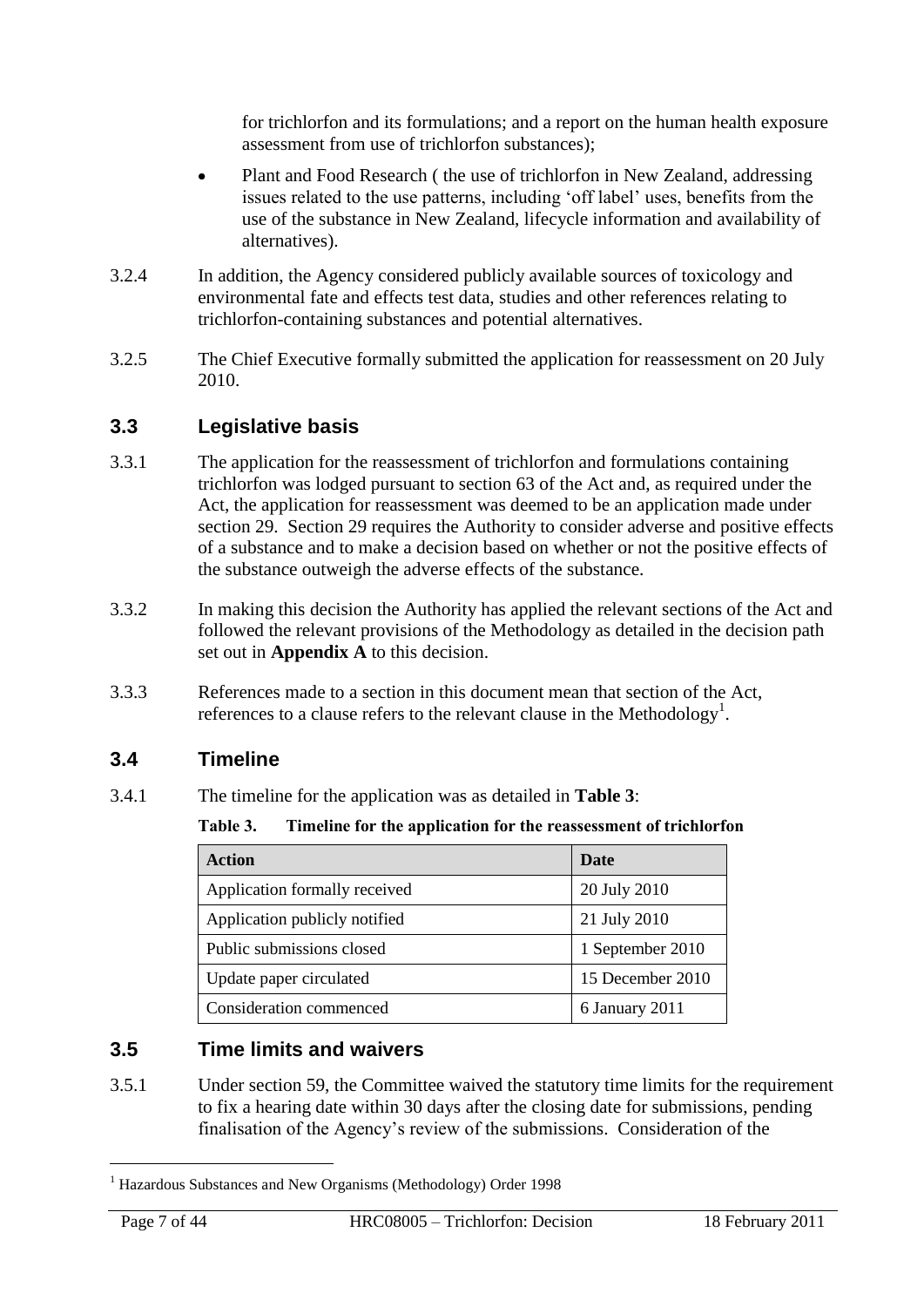application commenced on 6 January 2011.

### **3.6 Māori interests and concerns**

3.6.1 As required by Sections 6(d) and 8 of the Act, the Committee's decision making takes into account the relationship of Māori and their culture and traditions with their ancestral lands, water and other taonga, as well as the principles of the Treaty of Waitangi (Tiriti ō Waitangi).

## **3.7 Ministerial call-in**

3.7.1 The Minister for the Environment was advised of the application on 21 July 2010 (under section  $53(4)(a)$ ) and given the opportunity to "call-in" the application under section 68. This action was not initiated.

## **3.8 Notification of the application**

- 3.8.1 In accordance with section 53, the application was publicly notified on the ERMA New Zealand website on 21 July 2010 and advertised in the New Zealand Herald, the Dominion Post, the Christchurch Press and the Otago Daily Times
- 3.8.2 The application summary was also sent to government agencies which were identified as having a specific interest in the application and interested parties who had indicated that they wished to be notified of applications of this type.

## **3.9 Public submissions**

3.9.1 A total of six public submissions were received on the trichlorfon application. A summary of the submissions received is set out in the **Appendix** to the update paper.

## **3.10 Appointment of the committee**

3.10.1 The following members of the Authority were appointed to consider the application (in accordance with a delegation under section  $19(2)(b)$ ): Dr Max Suckling (Chair) and Dr Deborah Read.

## **3.11 Update paper**

- 3.11.1 The Agency prepared an update paper to provide the Committee and submitters with a review of the submissions received in response to the public notification of the reassessment application.
- 3.11.2 In preparing this paper, the Agency reviewed all the submissions and prepared responses to the significant issues.
- 3.11.3 The submissions received did not alter the Agency's proposals, except to include a phase-in period for the implementation of the revised controls, which was not included in the Agency's reassessment application.
- 3.11.4 The update paper was circulated on 15 December 2010.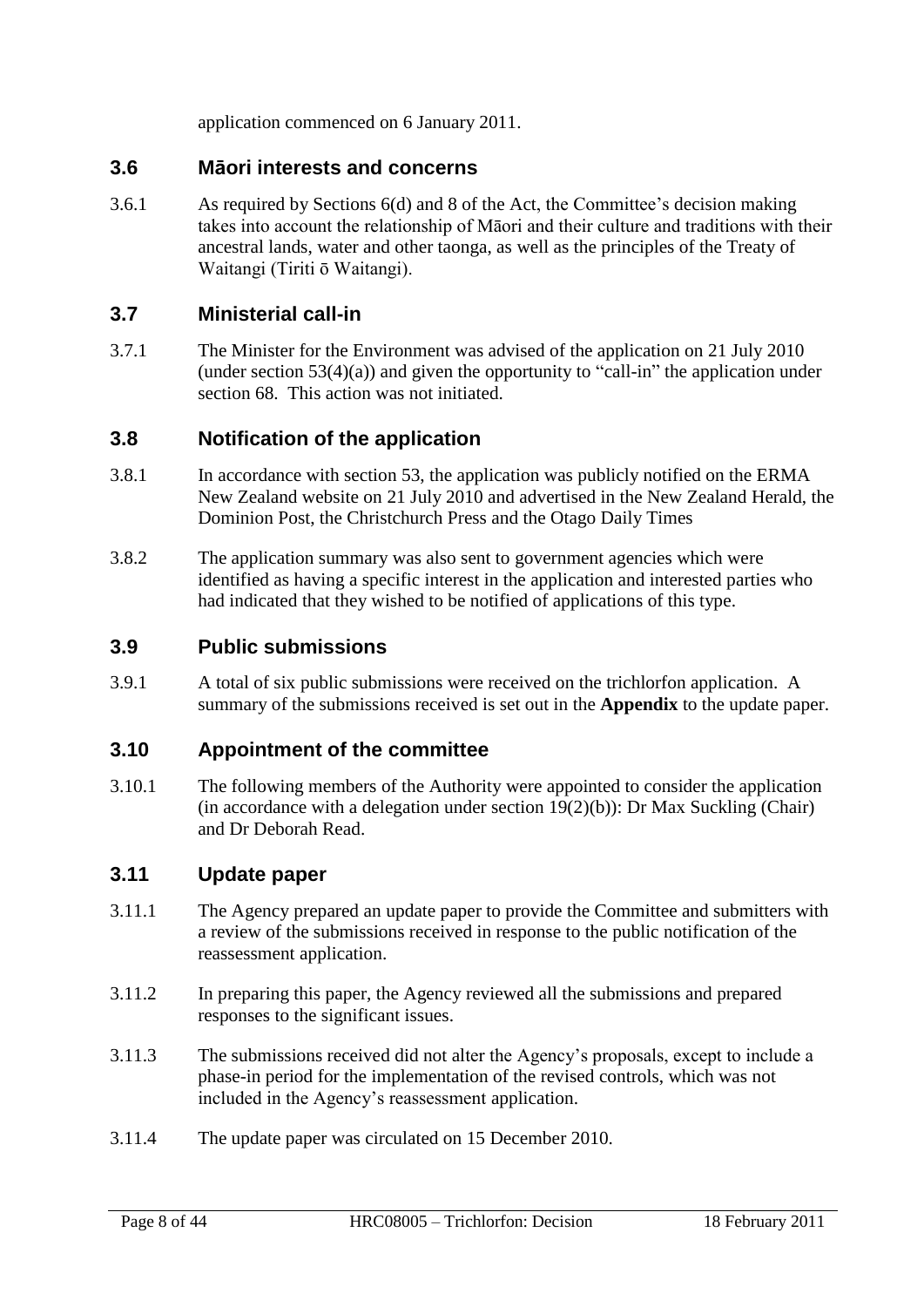# **3.12 Information available for the consideration**

- 3.12.1 The Committee had available for its consideration the application, the update paper, and the written submissions.
- 3.12.2 The Committee is satisfied that it had sufficient information, both relevant and appropriate to the risks, costs and benefits of the substances to enable it to consider the application (clause 8).

# <span id="page-8-0"></span>**4 Sequence of the consideration**

- 4.1.1 In accordance with the Methodology, and as outlined in the decision path used by the Committee (set out in **Appendix A**), the approach to the consideration adopted by the Committee was to:
	- review the available information (clause 8);
	- establish the hazard classifications for each substance and derive the default  $\bullet$ controls that are prescribed under section 77 for each classification;
	- identify potentially significant risks, costs, and benefits (covered by clauses 9  $\bullet$ and 11);
	- assess the potentially significant risks and costs (risks were assessed in accordance with clause 12, and costs in accordance with clause 13) using recognised techniques (clause 24). The adequacy of the default controls, prescribed under section 77 was considered alongside the assessment of risks and costs to determine whether those controls should be varied and identify where additional controls need to be applied, under section 77A, to mitigate any unacceptable risks;
	- consider all the risks and costs and determine whether the individual risks and costs (when combined) are negligible or non-negligible;
	- review any non-negligible residual risks and determine whether the decision should follow clause 26 or clause 27;
	- establish the approach to risk with respect to the individual non-negligible risks in accordance with clause 33;
	- consider (a) whether any of the non-negligible risks could be reduced by varying the controls in accordance with sections 77 or 77A, and (b) the costeffectiveness of the application of controls in accordance with clause 35 and sections 77 and 77A;
	- assess the benefits associated with this application in accordance with clauses 9, 11, 13 and 14 and section 6(e);
	- taking into account the risk characteristics established under clause 33, weigh  $\bullet$ up the risks, costs and benefits in accordance with clause 26 or clause 27 and clause 34 and section 29 taking into account aspects of uncertainty (clauses 29, 30 and 32) and determine whether the application should be approved or declined; and
	- confirm and set the controls.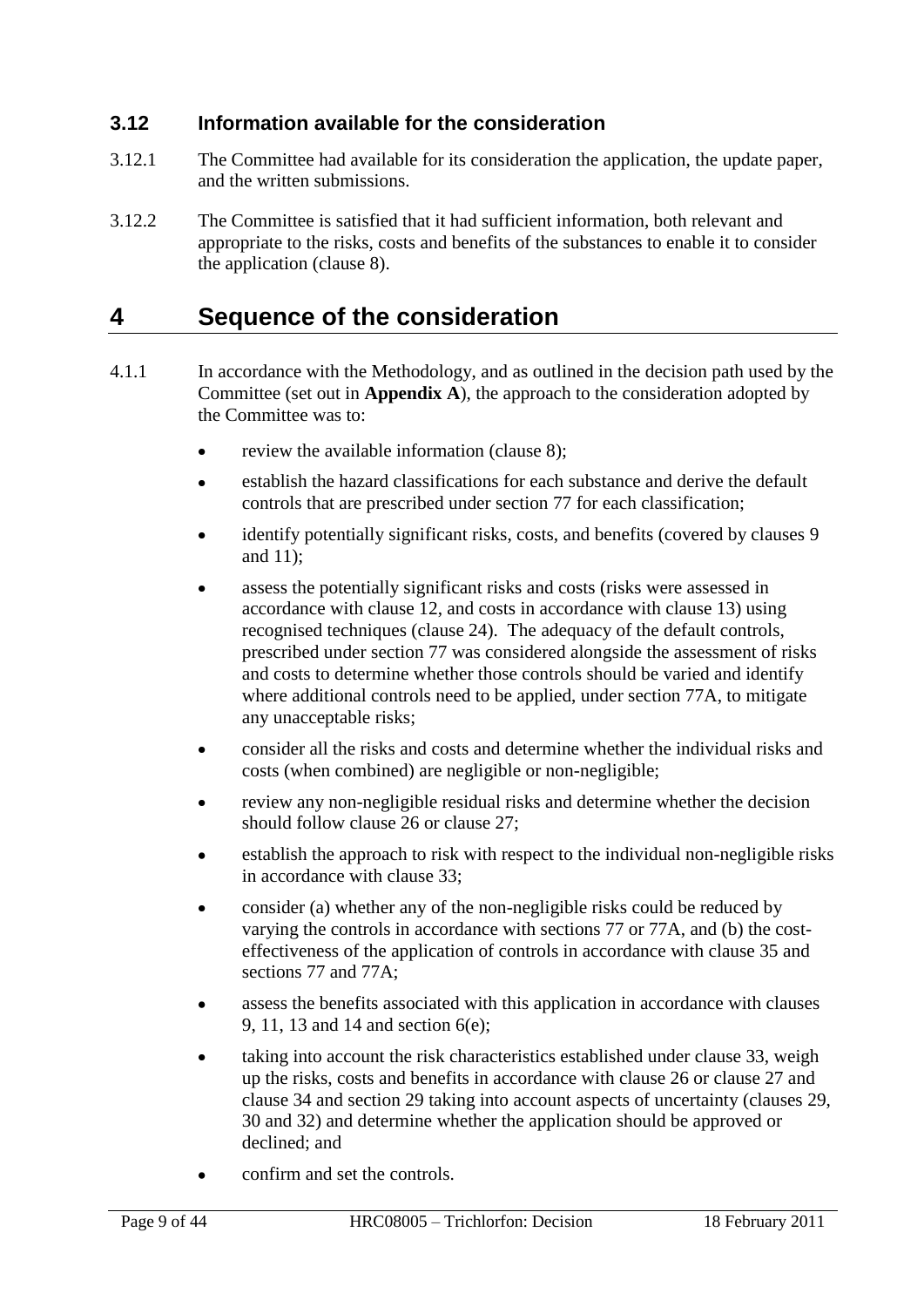# <span id="page-9-0"></span>**5 Ethical considerations**

- 5.1.1 In preparing this decision, the Committee has taken into account the ERMA New Zealand ethics framework. This framework was developed as a tool to assist in the ERMA New Zealand decision-making process in terms of:
	- asking the 'right' questions in order to identify ethical issues that need to be considered; and
	- using the answers to those questions to explore how ethical considerations should be addressed.
- 5.1.2 The foundation of the framework is a set of ethical principles, supported by procedural guidelines and standards. The two general principles embodied in the Act and the Methodology are:
	- respect for the environment; and
	- respect for people (including past, present and future generations).
- 5.1.3 Under these general principles lies a set of specific principles which includes concern for animal welfare, concern for co-operation, concern for cultural identity, concern for sustainability and concern for peoples' wellbeing.
- 5.1.4 The primary mechanisms for supporting the principles outlined in the framework and for evaluating whether or not they are upheld are the following procedural standards:
	- honesty and integrity;  $\bullet$
	- transparency and openness;
	- a sound methodology;
	- community and expert consultation; and
	- fair decision-making process.  $\bullet$
- 5.1.5 In its consideration, the Committee has been mindful of the criteria in the procedural standards listed above, and has reviewed all of the information made available to it in the context of the principles and procedural standards. The Committee has been respectful of the views expressed by the applicant and submitters.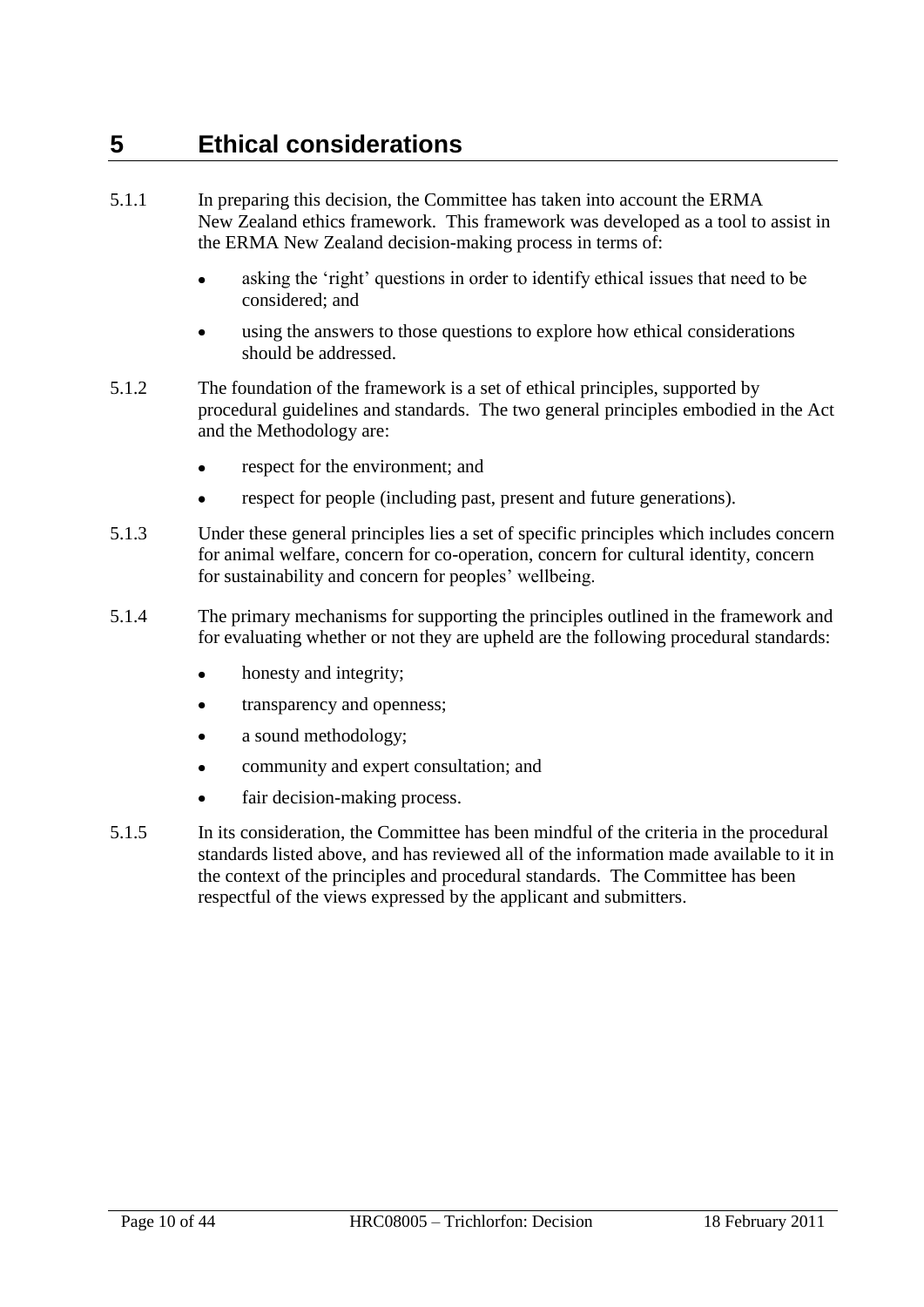# <span id="page-10-0"></span>**6 Treaty of Waitangi**

# **6.1 Principles of the Treaty of Waitangi**

- 6.1.1 All persons exercising powers and functions under the Act are required (under section 8) to take into account the principles of the Treaty of Waitangi (Tiriti ō Waitangi). The Authority has developed the Protocol "Incorporating Māori Perspectives in Part V Decision Making" to provide some guidance in the consideration.
- 6.1.2 Iwi/Māori interests have not been specifically consulted in the preparation of this application. However ERMA New Zealand has received clear messages at several hui with iwi/Māori resource managers that unless substances provide clear benefits to outweigh potential risk, they generally oppose the ongoing use of highly hazardous substances. It is likely that, in the absence of further information regarding benefits, submissions from Māori would generally seek the revocation of the approvals for trichlorfon and its approved formulations.

## **6.2 Active protection**

- 6.2.1 Of particular relevance to this application is the principle of active protection affirmed by the Court of Appeal in the *Lands* case (1987).
- 6.2.2 This principle refers to the Crown‗s obligation to take positive steps to ensure that Māori interests are protected, and to consider them in line with the interests guaranteed to Māori in Article II of the Treaty. Specifically the Court noted that the duty of the Crown is not merely passive but extends to active protection of Maori people in the use of their lands and waters to the fullest extent practicable.
- 6.2.3 Taking into account the principle of active protection requires this application to provide sufficient evidence to show that the use of trichlorfon and its approved formulations pose no risk of adverse effects to native/endemic species and/or other taonga species, ecosystems and traditional Māori values, practices, health and wellbeing. Having considered the information available in relation to the adverse effects noted above, given the recommendations made and controls outlined in this decision the Committee considers that the implementation of this principle is provided for.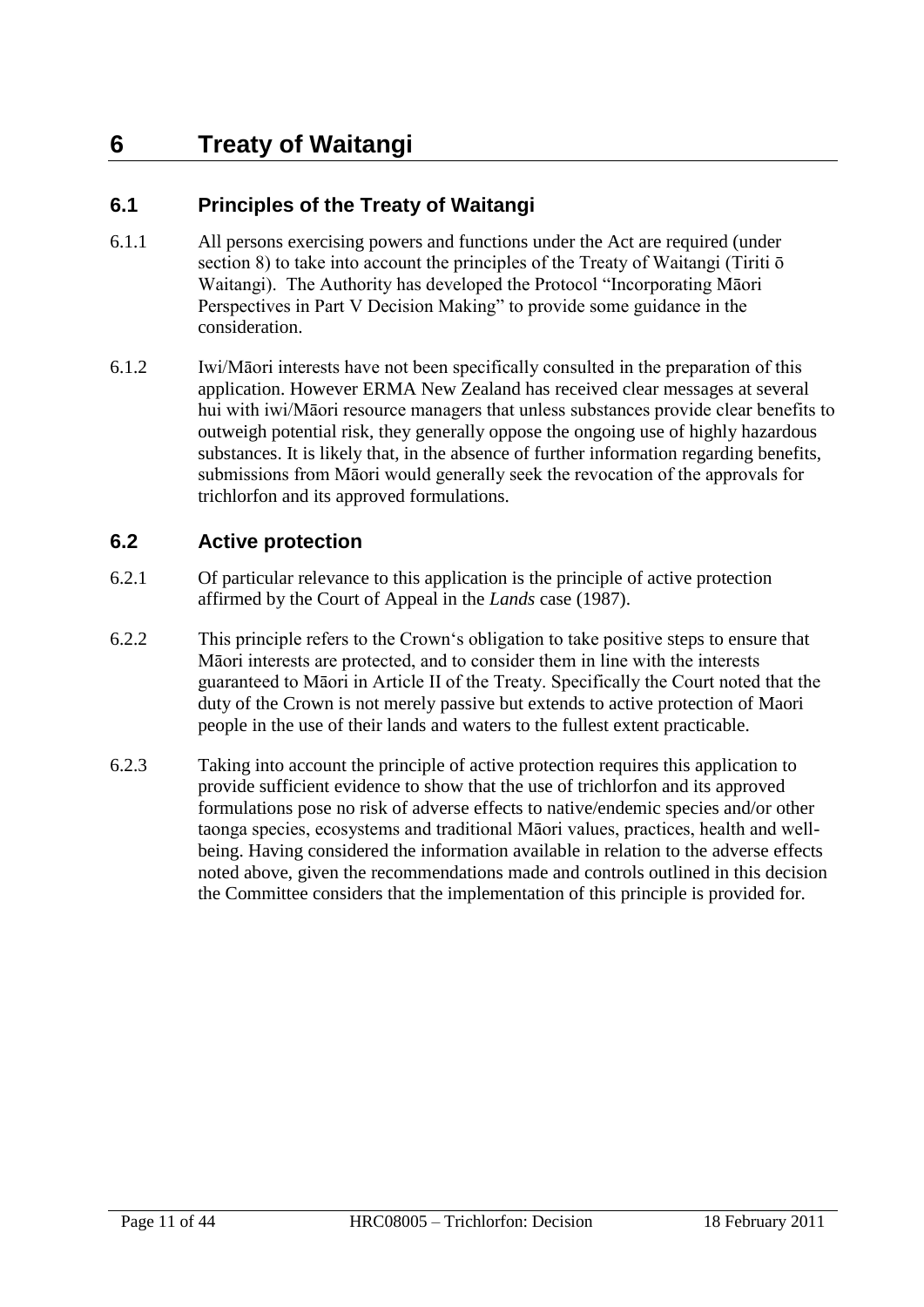# <span id="page-11-0"></span>**7 The substances**

7.1.1 The reassessment application relates to four existing approvals granted under the Act for trichlorfon and its formulations. These approvals and their related registrations under the Agricultural Compounds and Veterinary Medicines Act 1996 (ACVM Act) are shown in **Table 4** as follows:

| <b>Substance description</b>                                                                                      | Approval # | <b>Trade names</b> | <b>ACVM</b><br>Approval |
|-------------------------------------------------------------------------------------------------------------------|------------|--------------------|-------------------------|
| Trichlorfon $[CAS #52-68-6]$                                                                                      | HSR002885  |                    |                         |
| (active ingredient)                                                                                               |            |                    |                         |
| Emulsifiable concentrate (micro<br>emulsion) containing 20 g/litre<br>cypermethrin and 400 g/litre<br>trichlorfon | HSR000205  |                    |                         |
| (plant protection product)                                                                                        |            |                    |                         |
| Emulsion (oil in water)<br>containing 500 g/litre<br>trichlorfon                                                  | HSR000204  | Trifon             | A001077                 |
| (plant protection product)                                                                                        |            |                    |                         |
| Solid containing $950 - 990$ g/kg<br>trichlorfon                                                                  | HSR001951  | Neguvon 98%        | P004686                 |
| (veterinary medicine)                                                                                             |            |                    |                         |

| Table 4. | Trichlorfon-based products with HSNO approvals |  |  |
|----------|------------------------------------------------|--|--|
|          |                                                |  |  |

- 7.1.2 Only two trichlorfon-containing products are currently available in New Zealand:
	- Trifon is an oil-in-water emulsion containing  $500 \text{ g}$  / L trichlorfon, marketed for the control of chewing insects in pasture and some caterpillars, moths and worms in horticultural and agricultural use;
	- Neguvon 98% is soluble powder containing 970 g / kg trichlorfon, marketed for use as an antiparasiticide for internal and external application, for the control of bots and ascarids in horses, nasal bot and Barbers Pole worm in sheep, roundworms, lice, sarcoptic mange in pigs, and lice and red mites on poultry.
- 7.1.3 The Committee notes the information provided in Section 3.7 of the Agency's reassessment application regarding the lifecycles of trichlorfon-containing products:
	- Trichlorfon is not currently used in the manufacture of insecticide products in  $\bullet$ New Zealand.
	- Trichlorfon was previously imported into New Zealand to manufacture the product Trifon. However, the registrant has indicated that, once existing stocks of the product are exhausted, they do not wish to continue to market it and will not seek to import any further supplies of trichlorfon.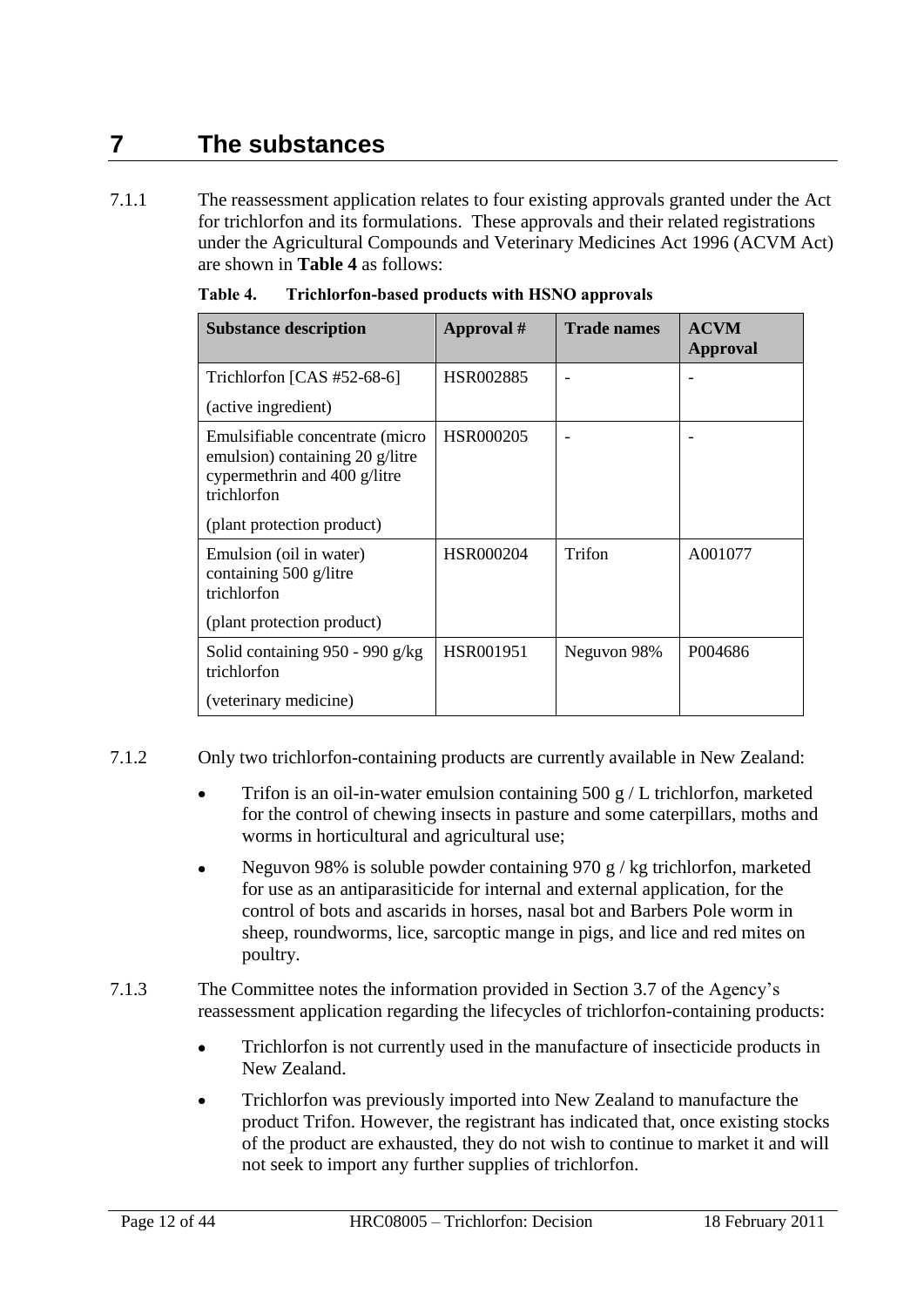- Formulations containing trichlorfon are currently labelled for use as plant  $\bullet$ protection products for a range of pests on cereals, pasture and some vegetables (Table 1), or as veterinary medicines (Table 2).
- A review of current use suggests that trichlorfon is little used for plant protection purposes.
- The registrant of Neguvon 98% has indicated that small quantities of the product are sold each year and that it intends to remove this product from the New Zealand market and therefore further importation of Neguvon 98% is not required.
- 7.1.4 Although not all approved substances are currently available, given that approvals are not specific to a particular party, assessment of approvals for all trichlorfoncontaining substances was undertaken, in case of future use of these approvals to import or manufacture trichlorfon-containing substances.

# <span id="page-12-0"></span>**8 Hazard classifications**

- 8.1.1 In the reassessment application, the Agency provided a review of the HSNO classifications for trichlorfon and its formulations. As a result of the review, the Agency proposed the following changes to the classification of trichlorfon:
	- $\bullet$ Acute dermal toxicity - change from 6.1D to 6.1E;
	- Carcinogenicity introduce 6.7B classification;
	- Reproductive/ developmental toxicity trichlorfon should no longer be classified as a class 6.8 toxicant (current classification is 6.8B);
	- Terrestrial invertebrate ecotoxicity change from 9.4C to 9.4B.
- 8.1.2 As a result of the changes to the classification of trichlorfon, the classifications of the trichlorfon-containing substances should be changed as follows:

#### **Emulsion (oil in water) containing 500 g/litre trichlorfon**  $\bullet$

- Acute oral toxicity change from 6.1C to 6.1D;
- Acute dermal toxicity remove 6.1E classification;
- Carcinogenicity introduce 6.7B classification;
- Reproductive/ developmental toxicity remove 6.8B classification;
- Terrestrial invertebrate ecotoxicity change from 9.4C to 9.4B.
- **Emulsifiable concentrate (micro emulsion) containing 20 g/litre cypermethrin and 400 g/litre trichlorfon**
	- Acute dermal toxicity remove 6.1E classification;
	- $Carcinogenicity introduce 6.7B classification.$
- **Solid containing 950-990 g/kg trichlorfon**
	- Acute dermal toxicity change from  $6.1D$  to  $6.1E$ ;
	- Carcinogenicity introduce 6.7B classification;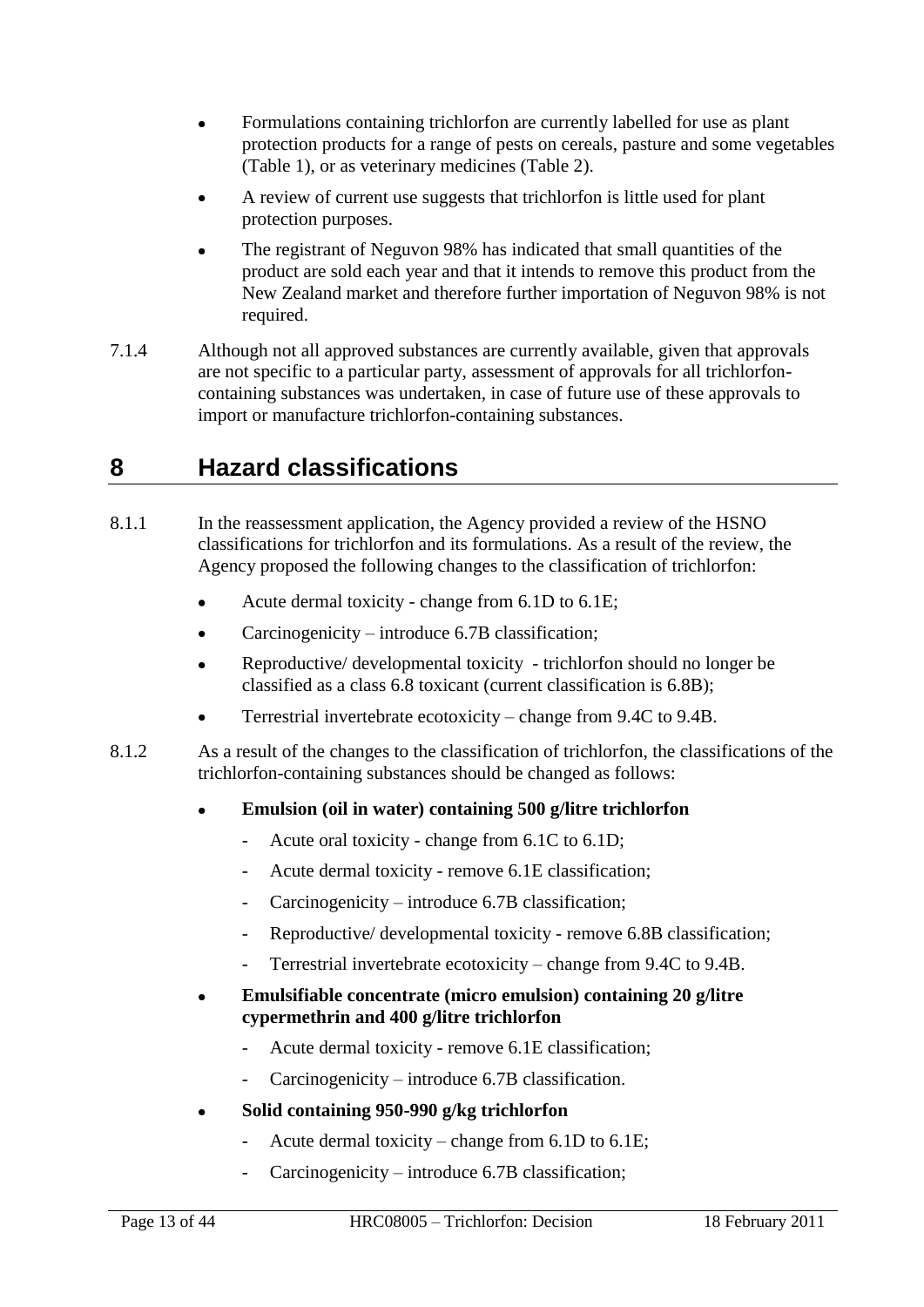- Reproductive/ developmental toxicity remove 6.8B classification;
- Terrestrial invertebrate ecotoxicity change from 9.4C to 9.4B.
- 8.1.3 The Committee agrees with the proposed changes, but notes that not all of the approvals for trichlorfon-containing substances will be retained (refer to Section 12 below).
- 8.1.4 The Committee has adopted the Agency's revised classifications for trichlorfon and formulations containing trichlorfon, detailed in **Table 5**:

| <b>Hazard Class/Subclass</b>            | <b>Trichlorfon</b>                 | <b>Emulsion</b> (oil in<br>water) containing<br>500 g/litre<br>trichlorfon | Emulsifiable concentrate<br>(micro emulsion)<br>containing 20 g/litre<br>cypermethrin and 400<br>g/litre trichlorfon | <b>Solid</b><br>containing<br>950-990 g/kg<br>trichlorfon |
|-----------------------------------------|------------------------------------|----------------------------------------------------------------------------|----------------------------------------------------------------------------------------------------------------------|-----------------------------------------------------------|
|                                         | (Approval $#$<br><b>HSR002885)</b> | (Approval $#$<br><b>HSR000204)</b>                                         | (Approval # HSR000205)                                                                                               | (Approval $#$<br><b>HSR001951)</b>                        |
| Flammability                            | N <sub>o</sub>                     | 3.1D                                                                       | 3.1D                                                                                                                 | N <sub>o</sub>                                            |
| Acute toxicity (oral)                   | 6.1C                               | 6.1D                                                                       | 6.1C                                                                                                                 | 6.1C                                                      |
| Acute toxicity (dermal)                 | 6.1E                               | No                                                                         | No                                                                                                                   | 6.1E                                                      |
| Acute toxicity (inhalation)             | 6.1D                               | 6.1D                                                                       | N <sub>o</sub>                                                                                                       | 6.1D                                                      |
| Eye irritancy/corrosion                 | 6.4A                               | 6.4A                                                                       | 6.4A                                                                                                                 | 6.4A                                                      |
| Contact sensitisation                   | 6.5B                               | 6.5B                                                                       | 6.5B                                                                                                                 | 6.5B                                                      |
| Mutagenicity                            | 6.6B                               | 6.6B                                                                       | 6.6B                                                                                                                 | 6.6B                                                      |
| Carcinogenicity                         | 6.7B                               | 6.7B                                                                       | 6.7B                                                                                                                 | 6.7B                                                      |
| Reproductive/developmental<br>effects   | No                                 | No                                                                         | 6.8B                                                                                                                 | No                                                        |
| Target organ systemic<br>toxicity       | 6.9A                               | 6.9A                                                                       | 6.9A                                                                                                                 | 6.9A                                                      |
| Aquatic ecotoxicity                     | 9.1A                               | 9.1A                                                                       | 9.1A                                                                                                                 | 9.1A                                                      |
| Soil ecotoxicity                        | 9.2B                               | 9.2B                                                                       | 9.2B                                                                                                                 | 9.2B                                                      |
| Terrestrial vertebrate<br>ecotoxicity   | 9.3A                               | 9.3A                                                                       | 9.3A                                                                                                                 | 9.3A                                                      |
| Terrestrial invertebrate<br>ecotoxicity | 9.4B                               | 9.4B                                                                       | 9.4A                                                                                                                 | 9.4B                                                      |

**Table 5. Classification of trichlorfon and its formulations**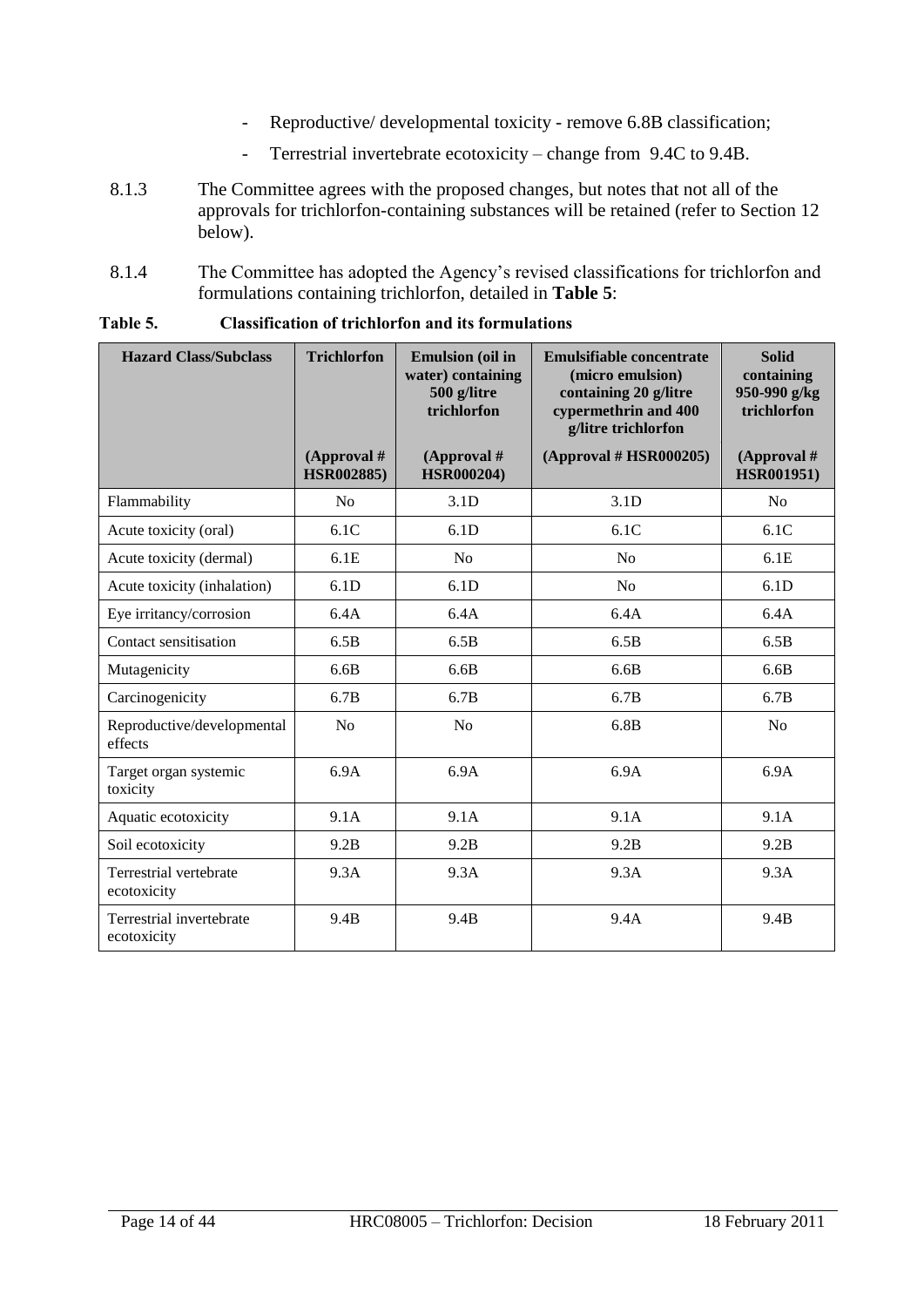# <span id="page-14-0"></span>**9 Identification of adverse effects, costs and benefits**

- 9.1.1 The Committee agrees with the Agency's assessment of the risks posed throughout the lifecycle phases of trichlorfon and trichlorfon-containing substances. The Agency identified a number of significant adverse effects that it considers are not adequately controlled by the existing management regime (Section 4 of the reassessment application). The risks and benefits that may arise from continued availability and use of trichlorfon are summarised as follows:
	- the risks from the use of trichlorfon as a plant protection product are **non-negligible** for the aquatic environment, birds, bees / non-target invertebrates, re-entry by operators and to bystanders, and cannot be reduced to negligible by the application of practicable additional controls to the existing approvals;
	- the risks from the use of trichlorfon as a veterinary medicine are **non-negligible** to operators from spray application and subsequent re-entry; but can be reduced to **negligible** by the application of practicable controls to the existing approvals. However, the Committee notes that spray application onto animals is not permitted, and a control is required to restrict the application method;
	- no positive effects on the environment or human health.
- 9.1.2 The Committee agrees with the Agency's assessment of the risks and benefits posed to society and communities and notes that the use of trichlorfon does not offer any significant benefits.
- 9.1.3 The Committee agrees with the Agency's assessment of the risks and benefits posed to the market economy and that the continued availability and use of trichlorfon does not offer any significant risk or benefit to the market economy, but notes that trichlorfon provides a treatment for lice and red mites on poultry, for which industry has indicated there is no alternative treatment. However, the current level of usage is low.

# <span id="page-14-1"></span>**10 Alternatives**

- 10.1.1 In the reassessment application, the Agency reviewed the potential alternatives to trichlorfon substances for plant protection and veterinary medicine uses and concluded that alternatives exist for plant protection use, but effective alternatives for all veterinary medicine uses have not been identified (i.e. for red mite control).
- 10.1.2 Information received via a submission indicates that there are no registered alternatives currently available for red mite control, but that alternative means may be suitable (such as mechanical cleaning or use of alternative, unregistered products).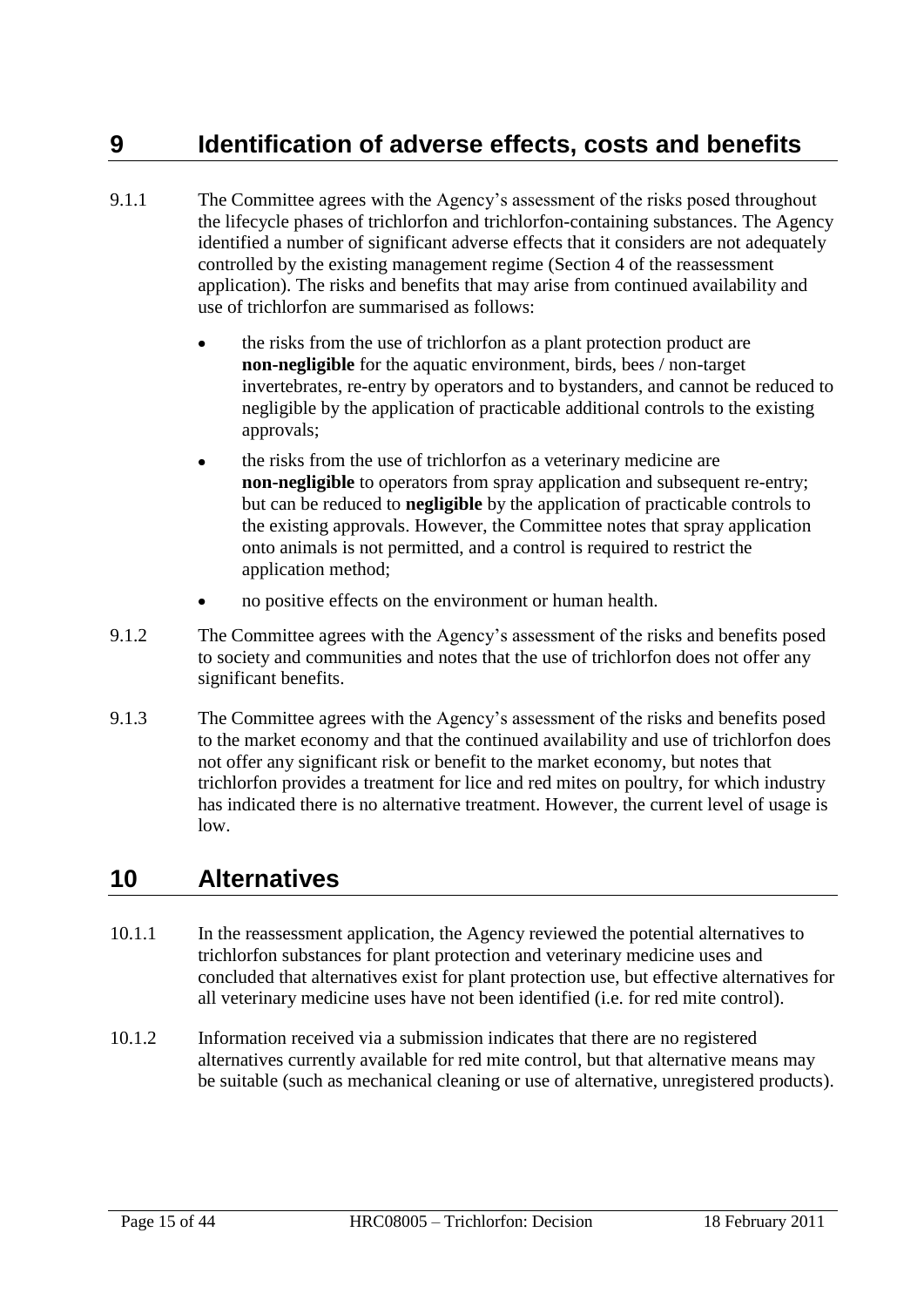# <span id="page-15-0"></span>**11 International obligations**

- 11.1.1 Section 6(f) of the Act requires the Committee to take into account New Zealand's international obligations.
- 11.1.2 The Committee notes that the Agency did not identify any international obligations with regard to trichlorfon.

# <span id="page-15-1"></span>**12 Controls**

- 12.1.1 In the application, the Agency assessed the appropriateness of the existing controls assigned as part of the existing approvals. These controls comprise the default controls assigned to the substances based on their hazardous properties and variations and additions to these controls which were applied at the time of transfer from control under the Pesticides Act 1979 and Pesticides (Vertebrate Pest Control) Regulations 1983 to the framework of the HSNO Act. These controls were used as a reference for evaluation in the application.
- 12.1.2 Under section 77(4) of the Act, the Authority may substitute or delete controls prescribed for classifications. The Authority must be satisfied that—
	- (a) the adverse effects identified for a substance are less than the adverse effects which would usually be associated with substances given that hazard classification; or
	- (b) where the benefits of any substance are such that the controls should be varied to retain the benefits and the variation would, in the opinion of the Authority, not significantly increase the adverse effect.
- 12.1.3 Under section 77A of the Act, the Authority may impose as controls any obligations and restrictions as the Authority thinks fit. Under section 77A(4), the Authority must be satisfied that, against any other specified controls that apply to the substance—
	- (a) the proposed control is more effective in terms of its effect on the management, use and risks of the substance; or
	- (b) the proposed control is more cost-effective in terms of its effect on the management, use and risks of the substance; or
	- (c) the proposed control is more likely to achieve its purpose.

# **12.2 Changes to controls on trichlorfon and trichlorfon-containing substances**

12.2.1 The variations to the controls for trichlorfon and trichlorfon-containing substances are detailed in **Table 6**: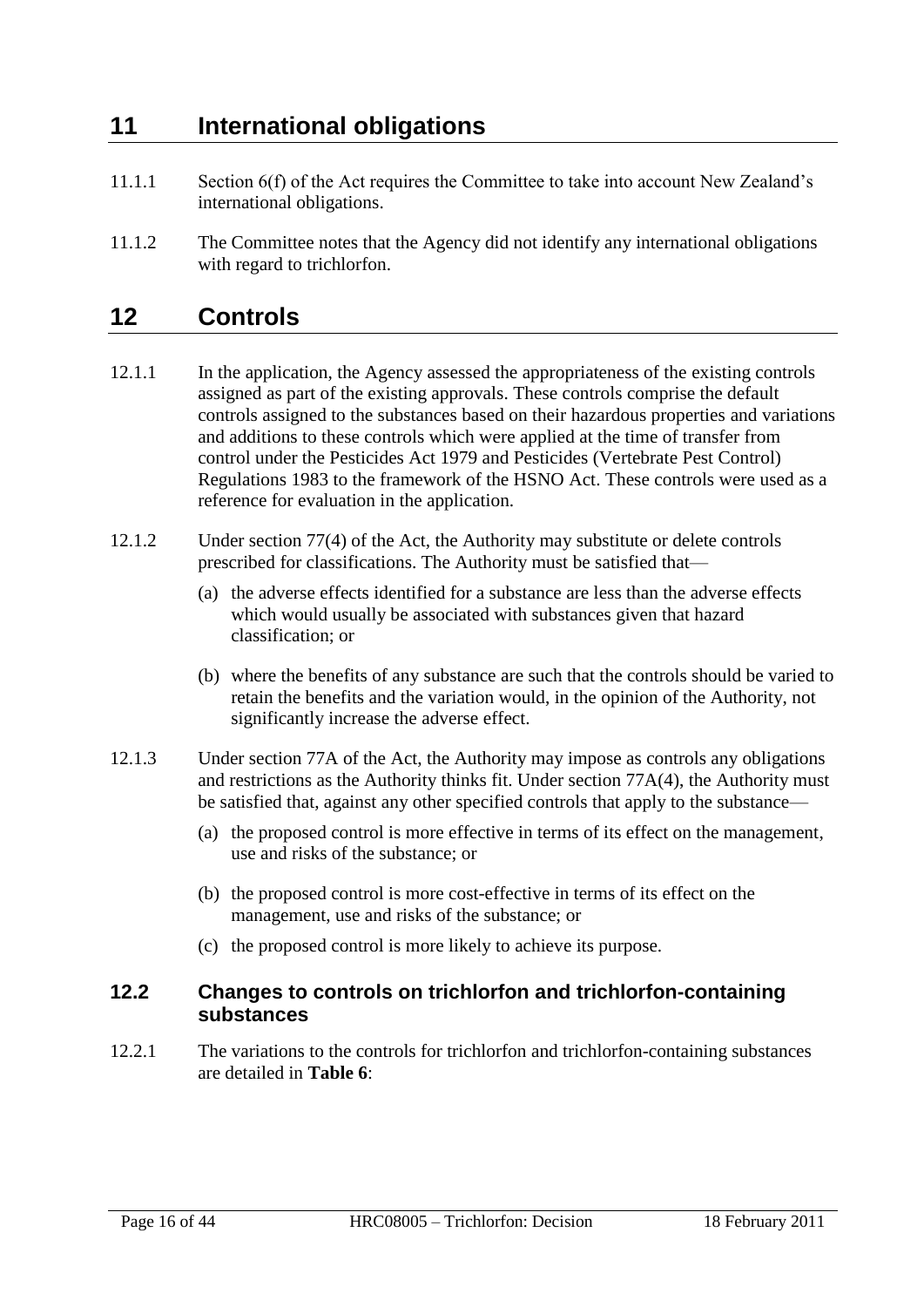| Substance /<br>Approval # | <b>Nature of</b><br>amendment |                                                                                                                                                                                                                                | <b>Description of amendment</b> |                                                                                 | <b>Comment and justification</b>                                                                                                                                                                                                                                                                                                                                                                                                                                                                                                                                                                                                                                                                                                                                                                                                                                                                                                                                                                                                                                                                                                                                                                                                          |
|---------------------------|-------------------------------|--------------------------------------------------------------------------------------------------------------------------------------------------------------------------------------------------------------------------------|---------------------------------|---------------------------------------------------------------------------------|-------------------------------------------------------------------------------------------------------------------------------------------------------------------------------------------------------------------------------------------------------------------------------------------------------------------------------------------------------------------------------------------------------------------------------------------------------------------------------------------------------------------------------------------------------------------------------------------------------------------------------------------------------------------------------------------------------------------------------------------------------------------------------------------------------------------------------------------------------------------------------------------------------------------------------------------------------------------------------------------------------------------------------------------------------------------------------------------------------------------------------------------------------------------------------------------------------------------------------------------|
| Trichlorfon<br>HSR002885  | Additional control            | The following additional control is applied:<br>Prohibition on use of trichlorfon<br>No person may use trichlorfon for any purpose other than as an<br>ingredient or component in the manufacture of a veterinary<br>medicine. |                                 |                                                                                 | This control prohibits the use of trichlorfon for any purpose<br>other than a veterinary medicine. The Committee considers that,<br>as the high level of risk associated with use in plant protection<br>products is eliminated, this control is more effective in its effect<br>on the management, use and risks of the substance, than the<br>existing controls (section $77A(4)(a)$ ).<br>This additional control effectively means that trichlorfon is not<br>permitted to enter the outdoor environment (unless it is in a<br>formulated substance containing trichlorfon for use as a<br>veterinary medicine with its own approval under the Act).<br>The current control includes details allowing the use of<br>trichlorfon for the purposes of research and development, but<br>excludes "laying investigation or experimentation in which the<br>substance is discharged, laid or applied in or to the outdoor<br>environment". The restriction to use of the substance only as a<br>component in a veterinary medicine prevents use for these<br>purposes. However, research and development use may still be<br>possible in an exempt laboratory or by obtaining a containment<br>approval for field trials for that purpose. |
|                           | Deletion of<br>control        | The following controls are deleted:                                                                                                                                                                                            |                                 |                                                                                 | Since trichlorfon is not permitted to enter the environment, the<br>Committee agrees that the controls which relate to the use of a                                                                                                                                                                                                                                                                                                                                                                                                                                                                                                                                                                                                                                                                                                                                                                                                                                                                                                                                                                                                                                                                                                       |
|                           |                               | <b>Control</b><br>Code                                                                                                                                                                                                         | <b>Regulations</b>              | <b>Description</b>                                                              | hazardous substance that is discharged or laid in the<br>environment should be deleted. The Committee considers the<br>adverse effects identified for trichlorfon are less than the                                                                                                                                                                                                                                                                                                                                                                                                                                                                                                                                                                                                                                                                                                                                                                                                                                                                                                                                                                                                                                                       |
|                           |                               | <b>Regulations 2001</b><br>T <sub>8</sub>                                                                                                                                                                                      | 28                              | Hazardous Substances (Classes 6, 8 and 9 Controls)<br>Controls for vertebrate   | adverse effects which would usually be associated with<br>substances given that hazard classification, and that the<br>requirements of the test specified in $s77(4)(a)$ are met.                                                                                                                                                                                                                                                                                                                                                                                                                                                                                                                                                                                                                                                                                                                                                                                                                                                                                                                                                                                                                                                         |
|                           |                               | E4                                                                                                                                                                                                                             | 50, 51                          | poisons<br>Controls relating to the<br>protection of terrestrial<br>vertebrates |                                                                                                                                                                                                                                                                                                                                                                                                                                                                                                                                                                                                                                                                                                                                                                                                                                                                                                                                                                                                                                                                                                                                                                                                                                           |

#### **Table 6. Details of additions, deletion and variations made to controls for trichlorfon and trichlorfon-containing substances.**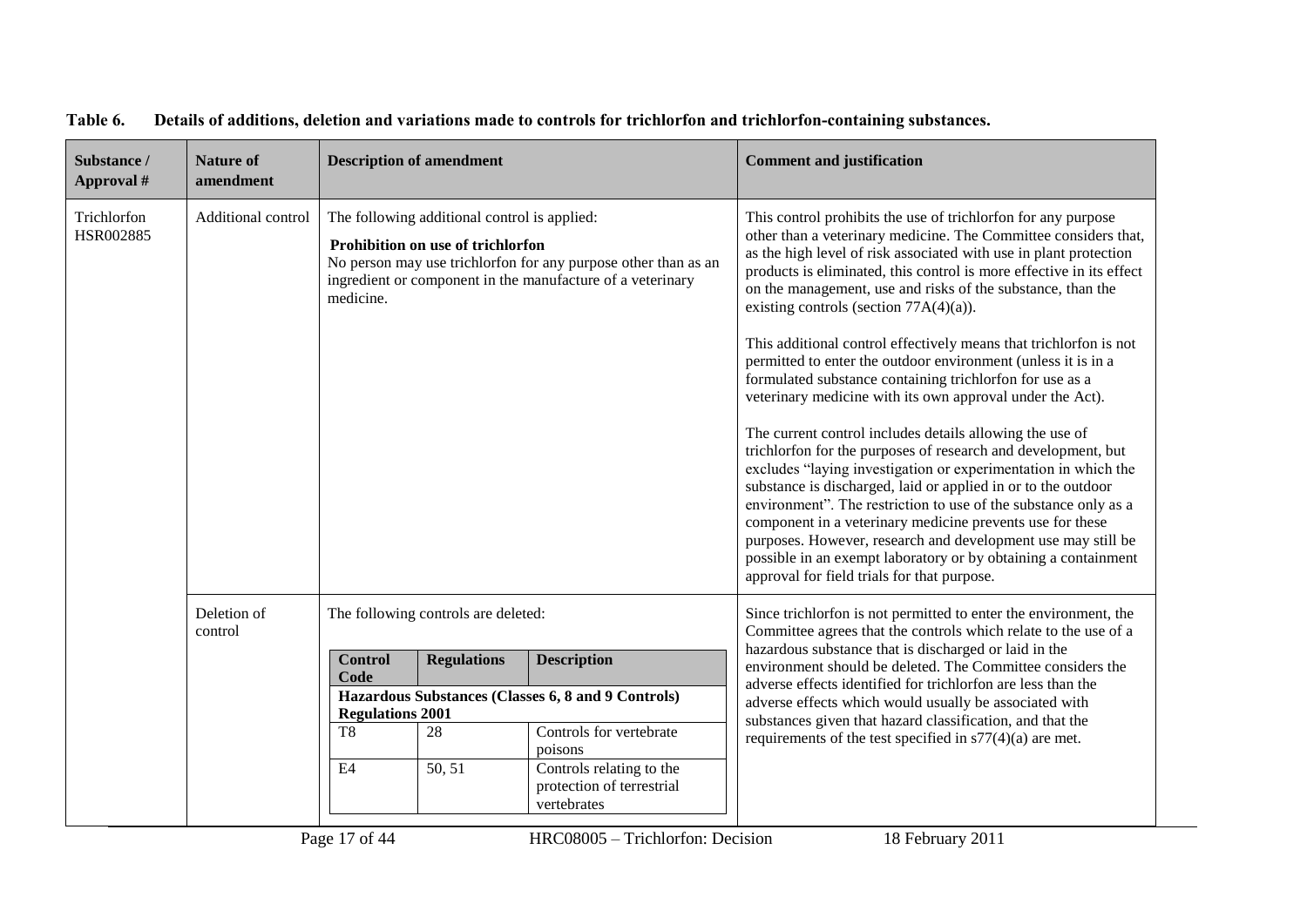| Substance /<br>Approval #                                                                  | <b>Nature of</b><br>amendment | <b>Description of amendment</b>                                                                                                                                                                                                                      |                                                                |                                                                                                                         | <b>Comment and justification</b>                                                                                                                                                                                                                                                                                                                                                                                |
|--------------------------------------------------------------------------------------------|-------------------------------|------------------------------------------------------------------------------------------------------------------------------------------------------------------------------------------------------------------------------------------------------|----------------------------------------------------------------|-------------------------------------------------------------------------------------------------------------------------|-----------------------------------------------------------------------------------------------------------------------------------------------------------------------------------------------------------------------------------------------------------------------------------------------------------------------------------------------------------------------------------------------------------------|
|                                                                                            |                               | TR1                                                                                                                                                                                                                                                  | 4(1), 5, 6                                                     | <b>Hazardous Substances (Tracking) Regulations 2001</b><br>General tracking<br>requirements                             |                                                                                                                                                                                                                                                                                                                                                                                                                 |
|                                                                                            | Variation of                  |                                                                                                                                                                                                                                                      | The following controls are varied:                             |                                                                                                                         | Variations to default controls T6 and E1 were made to the                                                                                                                                                                                                                                                                                                                                                       |
|                                                                                            | control                       | <b>Control</b><br>Code                                                                                                                                                                                                                               | <b>Regulations</b>                                             | <b>Description</b>                                                                                                      | substance when it was originally approved. The Committee<br>considers this variation to control T6 is more effective in its                                                                                                                                                                                                                                                                                     |
|                                                                                            |                               | <b>Regulations 2001</b>                                                                                                                                                                                                                              |                                                                | Hazardous Substances (Classes 6, 8 and 9 Controls)                                                                      | effect on the management, use and risks of the substance, than<br>the existing controls and satisfies the requirements of the test in                                                                                                                                                                                                                                                                           |
|                                                                                            |                               | T6, E7                                                                                                                                                                                                                                               | 9                                                              | Approved handler/security<br>requirements for certain<br>toxic substances                                               | $s77A(4)(a)$<br>The Committee notes that with regard to setting EELs for this                                                                                                                                                                                                                                                                                                                                   |
|                                                                                            |                               | Variation:<br>The control imposed by regulation 9 is<br>deleted and replaced by the following<br>control:<br>Trichlorfon must, if left unattended, be<br>secured so that a person cannot gain access<br>to the substance unless the person has a key |                                                                |                                                                                                                         | substance (control E1), until formal policy has been developed<br>on the implementation of section 77B, no EELs are set at this<br>time.                                                                                                                                                                                                                                                                        |
|                                                                                            |                               | E1                                                                                                                                                                                                                                                   | $32 - 45$<br><b>Variation:</b>                                 | or other device used for operating locks.<br>Limiting exposure to<br>ecotoxic substances through<br>the setting of EELs |                                                                                                                                                                                                                                                                                                                                                                                                                 |
|                                                                                            |                               |                                                                                                                                                                                                                                                      | values deleted.                                                | No EELs are set at this time, and the default                                                                           |                                                                                                                                                                                                                                                                                                                                                                                                                 |
| Emulsion (oil in<br>water)<br>containing 500<br>g/litre<br>trichlorfon<br><b>HSR000204</b> | Decline of<br>approval        | no longer approved.                                                                                                                                                                                                                                  | Continued importation, manufacture or use of this substance is |                                                                                                                         | In its reassessment application, the Agency identified risks to<br>the environment from use as a plant protection product, which<br>cannot be managed effectively. In light of this reassessment, the<br>Committee considers that the continued use of trichlorfon for<br>plant protection purposes cannot be justified given the level of<br>benefits. As a result, the Committee considers that the continued |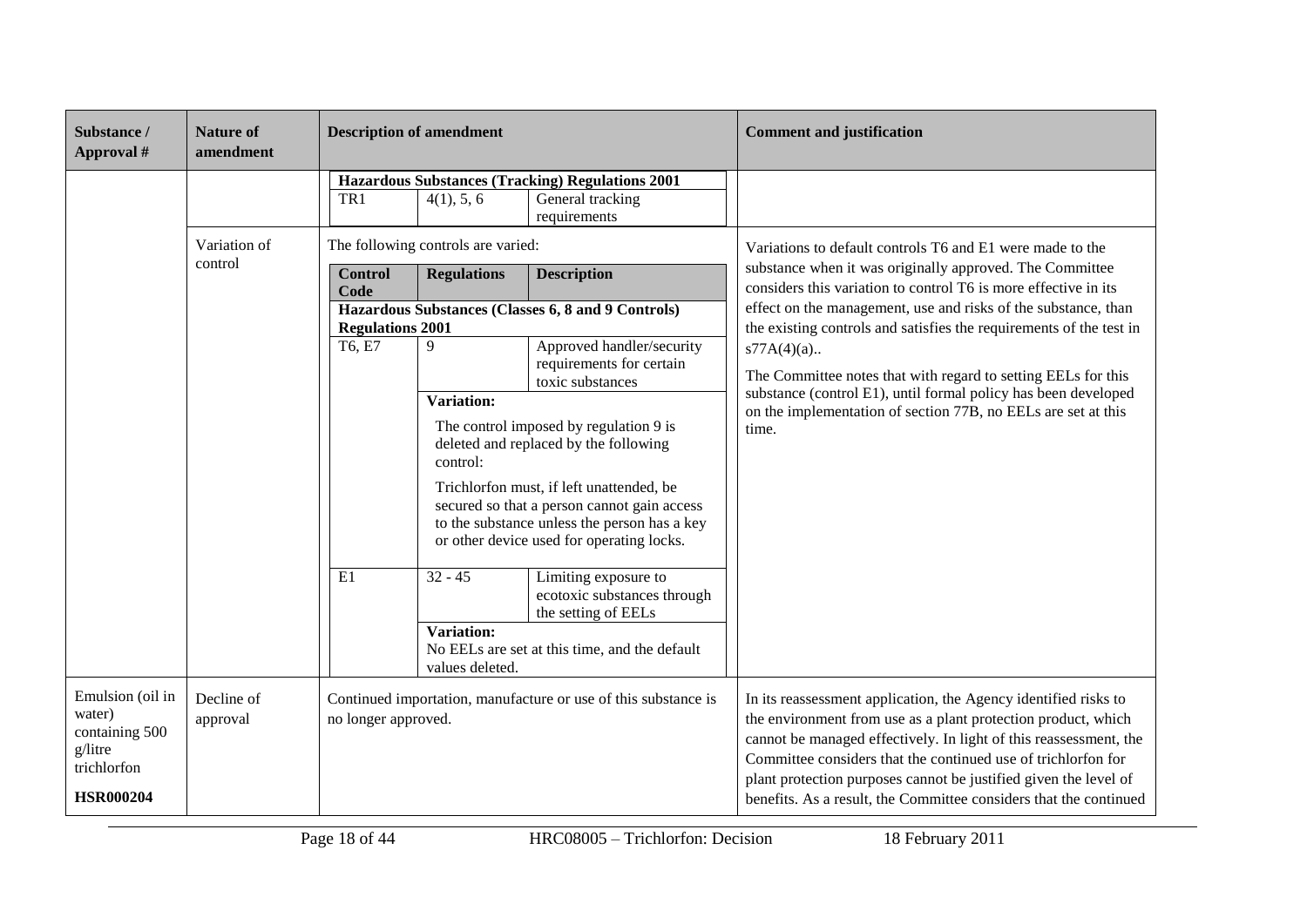| Substance /<br>Approval #                                                                                                                            | <b>Nature of</b><br>amendment                      |                                                                                       | <b>Description of amendment</b>                                               |                                                                    | <b>Comment and justification</b>                                                                                                                                                          |  |
|------------------------------------------------------------------------------------------------------------------------------------------------------|----------------------------------------------------|---------------------------------------------------------------------------------------|-------------------------------------------------------------------------------|--------------------------------------------------------------------|-------------------------------------------------------------------------------------------------------------------------------------------------------------------------------------------|--|
| Emulsifiable<br>concentrate<br>(micro<br>emulsion)<br>containing 20<br>g/litre<br>cypermethrin<br>and 400 g/litre<br>trichlorfon<br><b>HSR000205</b> | Decline of<br>approval                             | Continued importation, manufacture or use of this substance is<br>no longer approved. |                                                                               |                                                                    | importation, manufacture or use of the following trichlorfon-<br>containing substances should not be permitted and declines the<br>continued approval of these substances.                |  |
| Solid containing<br>950-990 g/kg                                                                                                                     | Deletion of<br>control                             | The following controls are deleted:                                                   |                                                                               |                                                                    | The controls were deleted for the substance when it was<br>originally approved. The Committee considers that, given the                                                                   |  |
| trichlorfon<br><b>HSR001951</b>                                                                                                                      |                                                    | <b>Control</b>                                                                        | <b>Regulations</b>                                                            | <b>Description</b>                                                 | lifecycle of the substance, the adverse effects of the substance<br>are less than the adverse effects which would usually be                                                              |  |
|                                                                                                                                                      |                                                    | Code<br>Hazardous Substances (Classes 6, 8 and 9 Controls)<br><b>Regulations 2001</b> |                                                                               |                                                                    | associated with substances given that hazard classification, and                                                                                                                          |  |
|                                                                                                                                                      |                                                    | T3, E5                                                                                | $5(1)/(2)$ , 6                                                                | Requirements for keeping<br>records of use                         | that the requirements of the test specified in $s$ 77(4)(a) are met.                                                                                                                      |  |
|                                                                                                                                                      |                                                    | $\overline{\text{T8}}$                                                                | 28                                                                            | Controls for vertebrate                                            |                                                                                                                                                                                           |  |
|                                                                                                                                                      |                                                    |                                                                                       |                                                                               | poisons<br><b>Hazardous Substances (Tracking) Regulations 2001</b> |                                                                                                                                                                                           |  |
|                                                                                                                                                      |                                                    | TR1                                                                                   | 4(1), 5, 6                                                                    | General tracking<br>requirements                                   |                                                                                                                                                                                           |  |
|                                                                                                                                                      | The following controls are varied:<br>Variation of |                                                                                       |                                                                               | A number of variations to the default controls were made to the    |                                                                                                                                                                                           |  |
|                                                                                                                                                      | control                                            | <b>Control</b><br>Code                                                                | <b>Regulations</b>                                                            | <b>Description</b>                                                 | substance when it was originally approved. The Committee<br>considers these variations are more effective regarding the<br>effect on the management, use and risks of the substance, than |  |
|                                                                                                                                                      |                                                    |                                                                                       | Hazardous Substances (Classes 6, 8 and 9 Controls)<br><b>Regulations 2001</b> |                                                                    | the existing controls and satisfies the requirements of the test in                                                                                                                       |  |
|                                                                                                                                                      |                                                    | T6, E7                                                                                | 9                                                                             | Approved handler/security                                          | $s77A(4)(a)$ .                                                                                                                                                                            |  |
|                                                                                                                                                      |                                                    |                                                                                       |                                                                               | requirements for certain<br>toxic substances                       | The Committee notes that with regard to setting EELs for this                                                                                                                             |  |
|                                                                                                                                                      |                                                    |                                                                                       | Variation:                                                                    |                                                                    | substance (control E1), until formal policy has been developed<br>on the implementation of section 77B, no EELs are set at this                                                           |  |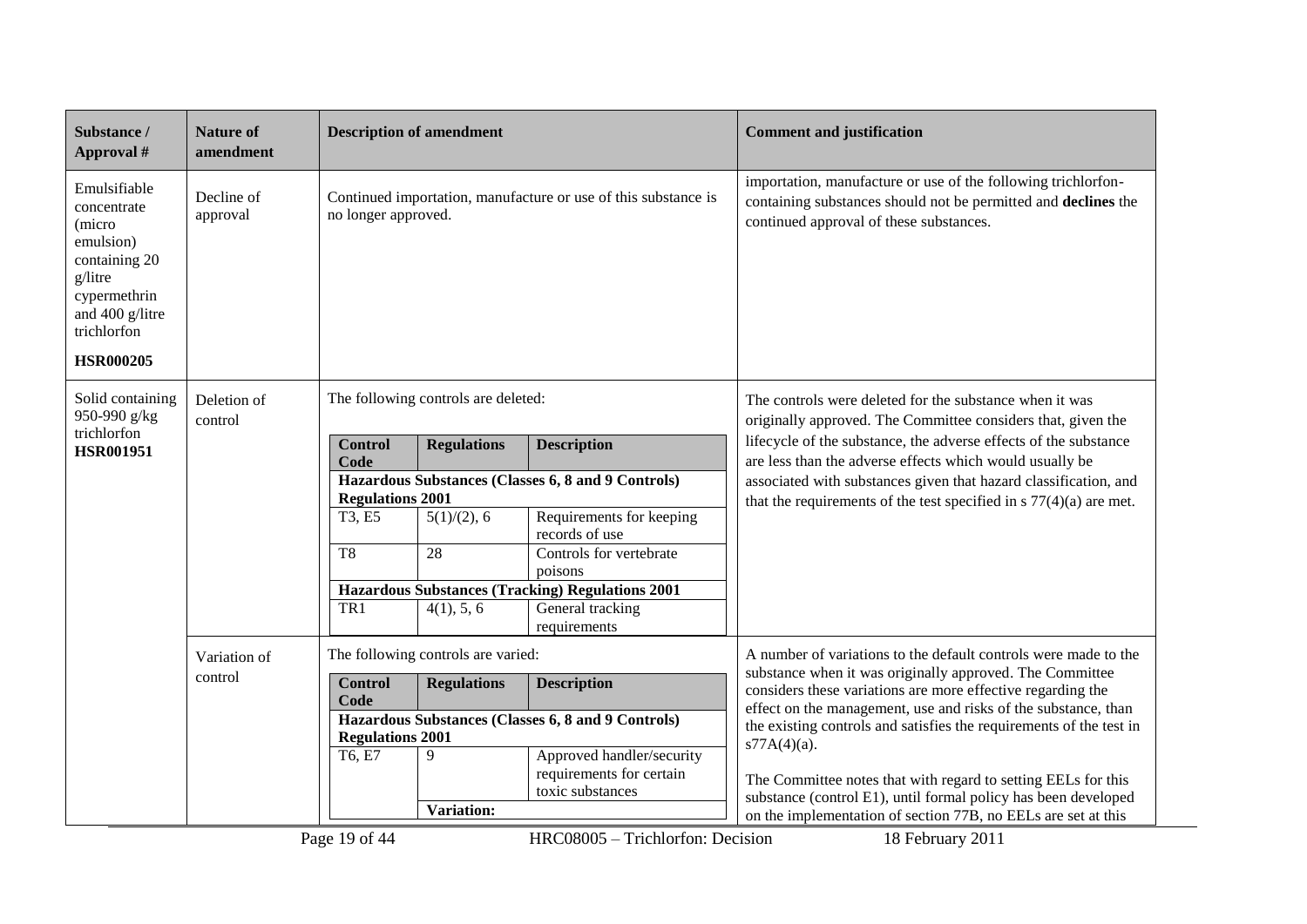| Substance /<br>Approval # | <b>Nature of</b><br>amendment | <b>Description of amendment</b> |                                                                                                                                                                                                                                                                                     |                                                                                                                     | <b>Comment and justification</b> |
|---------------------------|-------------------------------|---------------------------------|-------------------------------------------------------------------------------------------------------------------------------------------------------------------------------------------------------------------------------------------------------------------------------------|---------------------------------------------------------------------------------------------------------------------|----------------------------------|
|                           |                               |                                 | The control imposed by regulation 9 is<br>deleted and replaced by the following<br>control:<br>Trichlorfon must, if left unattended, be<br>secured so that a person cannot gain access<br>to the substance unless the person has a key<br>or other device used for operating locks. |                                                                                                                     | time.                            |
|                           |                               | T7                              | 10                                                                                                                                                                                                                                                                                  | Restrictions on the carriage<br>of toxic or corrosive<br>substances on passenger<br>service vehicles                |                                  |
|                           |                               |                                 | Variation:                                                                                                                                                                                                                                                                          |                                                                                                                     |                                  |
|                           |                               |                                 | The control imposed on this substance by<br>regulation $10(1)(b)$ is deleted and replaced<br>by:                                                                                                                                                                                    |                                                                                                                     |                                  |
|                           |                               |                                 | The package contains no more than 3kg of<br>the substance.                                                                                                                                                                                                                          |                                                                                                                     |                                  |
|                           |                               | E1                              | $32 - 45$                                                                                                                                                                                                                                                                           | Limiting exposure to<br>ecotoxic substances through<br>the setting of EELs                                          |                                  |
|                           |                               |                                 | Variation:<br>No EELs are set at this time, and the default<br>values deleted.                                                                                                                                                                                                      |                                                                                                                     |                                  |
|                           |                               | E <sub>6</sub>                  | 7                                                                                                                                                                                                                                                                                   | Requirements for equipment<br>used to handle substances                                                             |                                  |
|                           |                               |                                 | (1)<br>animal.                                                                                                                                                                                                                                                                      | The controls imposed by regulation 7<br>do not apply when the substance is<br>being dispensed or administered to an |                                  |
|                           |                               |                                 | (2)                                                                                                                                                                                                                                                                                 | Subclause $(1)$ , above, does not apply to                                                                          |                                  |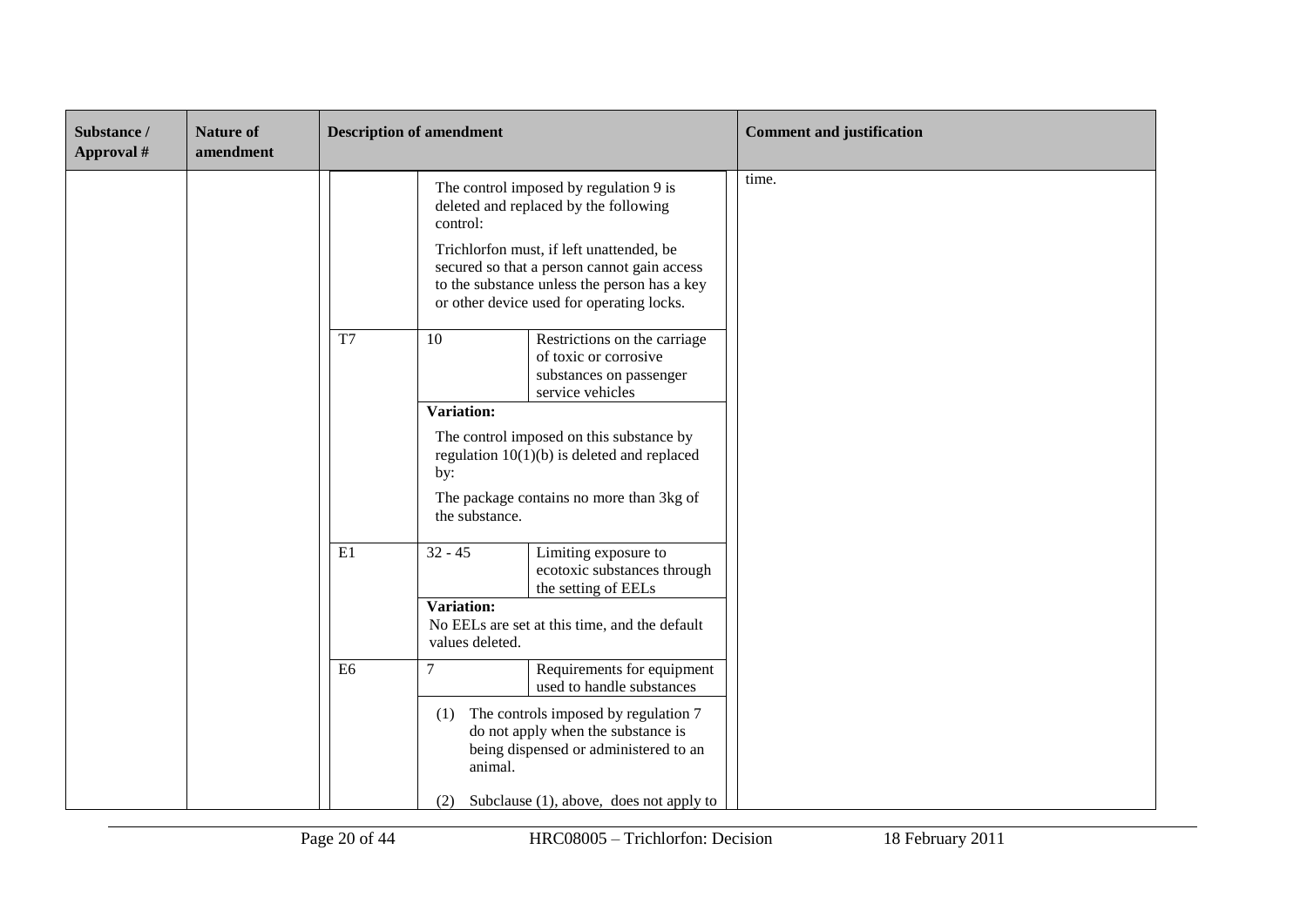| Substance /<br>Approval # | <b>Nature of</b><br>amendment | <b>Description of amendment</b> |                                                                                                                                                                                                                                                                                                                                                                                                                                                                                                                                                                                                                                                   | <b>Comment and justification</b>                                                                                                                                                                                                                                                                                                                                                                                                         |
|---------------------------|-------------------------------|---------------------------------|---------------------------------------------------------------------------------------------------------------------------------------------------------------------------------------------------------------------------------------------------------------------------------------------------------------------------------------------------------------------------------------------------------------------------------------------------------------------------------------------------------------------------------------------------------------------------------------------------------------------------------------------------|------------------------------------------------------------------------------------------------------------------------------------------------------------------------------------------------------------------------------------------------------------------------------------------------------------------------------------------------------------------------------------------------------------------------------------------|
|                           |                               | I16                             | a substance that is-<br>(a) a powder, granule or other finely<br>divided material; or<br>(b) dissolved prior to administration to<br>an animal.<br>Hazardous Substances (Identification) Regulations 2001<br>Secondary identifiers for<br>25<br>toxic substances<br>Variation:<br>The controls imposed by this regulation<br>(1)<br>apply to this substance as if the substance<br>were not a class 6.4 or class 6.5<br>hazardous substance.<br>Subclause (1), above, does not apply to<br>(2)<br>a substance that is-<br>(a) a powder, granule or other finely<br>divided material; or<br>(b) dissolved prior to administration to an<br>animal. |                                                                                                                                                                                                                                                                                                                                                                                                                                          |
|                           | Variation of<br>control       | regulation 8:<br>(6)            | Control T5 is varied to prescribe the minimum level of PPE to<br>be worn during use of the substance:<br>The following control is added to the controls imposed by<br>A person mixing and loading the substance,<br>administering the substance as a drench or food additive,<br>or entering a building where the substance has been<br>applied to the surfaces and then dried, must wear<br>chemical resistant gloves.                                                                                                                                                                                                                           | The Committee notes the Agency's human health exposure<br>assessment and the identified risks to human health. The<br>Committee is satisfied that, by prescribing the use of specific<br>PPE during the lifecycle of the substance, the controls will be<br>more effective in terms of management, use and risks of the<br>substance, than the current controls and thus the requirements of<br>the test in section $77A(4)(a)$ are met. |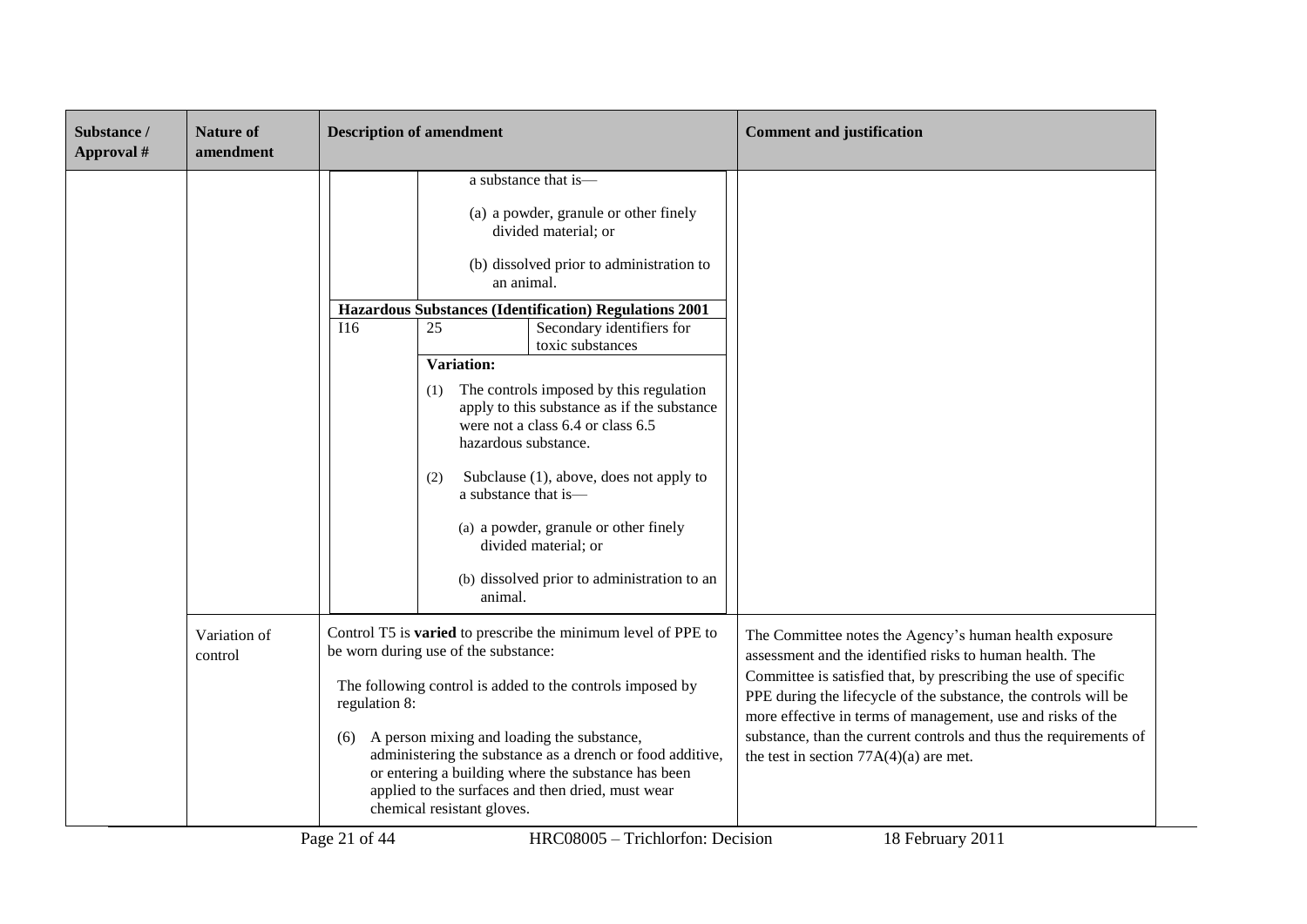| Substance /<br>Approval # | <b>Nature of</b><br>amendment | <b>Description of amendment</b>                                                                                                                                                                                                                                                                                                                                                                                                  | <b>Comment and justification</b>                                                                                                                                                                                                                                                                                                                                                                                                                                                                                                                                  |
|---------------------------|-------------------------------|----------------------------------------------------------------------------------------------------------------------------------------------------------------------------------------------------------------------------------------------------------------------------------------------------------------------------------------------------------------------------------------------------------------------------------|-------------------------------------------------------------------------------------------------------------------------------------------------------------------------------------------------------------------------------------------------------------------------------------------------------------------------------------------------------------------------------------------------------------------------------------------------------------------------------------------------------------------------------------------------------------------|
|                           |                               | A person spraying the substance in an empty poultry<br>(7)<br>house, or entering a building where the substance has<br>been applied to the surfaces but not yet dried, must wear:<br>(a) coveralls over long-sleeved shirt, long-legged<br>trousers and socks; and<br>(b) protective eyewear; and<br>(c) chemical resistant:<br>headgear with visor for overhead exposures; and<br>(i)<br>gloves; and<br>(ii)<br>(iii) footwear. |                                                                                                                                                                                                                                                                                                                                                                                                                                                                                                                                                                   |
|                           | Additional control            | Prohibition on use of the substance<br>1.<br>No person may use this substance for any purpose other than—<br>(a) as an oral drench for sheep or pigs; or<br>(b) as an animal feed additive for pigs; or<br>(c) as a dilute surface spray for treatment of poultry houses<br>without animals or birds present.                                                                                                                    | The Agency's assessment identified exposure risks to human<br>health through use of the substance, but identified technical<br>uncertainty regarding the level of exposure that may arise when<br>the substance was spray applied to pigs or poultry.<br>The Committee considers that a restriction prohibiting use of the<br>substance by spray application onto animals will be more<br>effective in terms of management, use and risks of the<br>substance, than the current controls and thus the requirements of<br>the test in section $77A(4)(a)$ are met. |
|                           | Additional control            | 2.<br><b>Labelling requirements</b><br>The following new risk reduction measures must be included on<br>the product label:<br>(a) the requirements for protective clothing and equipment                                                                                                                                                                                                                                         | The Committee is satisfied that requiring the new risk reduction<br>measures to be identified will aid compliance and be more<br>effective in terms of management, use and risks of the<br>substance, than the current controls and thus the requirements of                                                                                                                                                                                                                                                                                                      |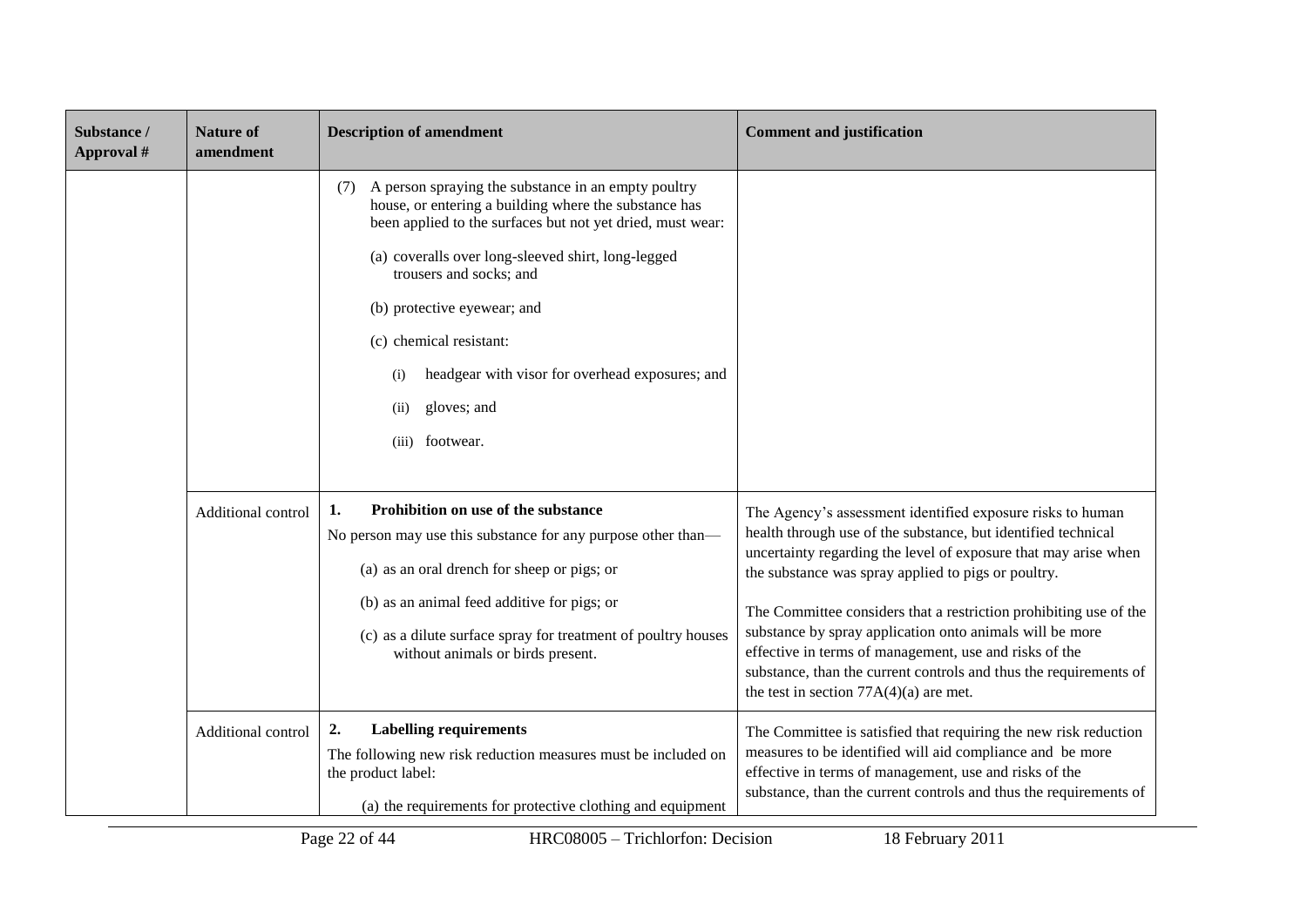| Substance /<br>Approval # | Nature of<br>amendment | <b>Description of amendment</b>                                                                                                                   | <b>Comment and justification</b>         |
|---------------------------|------------------------|---------------------------------------------------------------------------------------------------------------------------------------------------|------------------------------------------|
|                           |                        | specified in the variation to reg 8 of the Hazardous<br>Substances (Classes 6, 8, and 9 Controls) Regulations<br>2001 as set out in T5 above; and | the test in section $77A(4)(a)$ are met. |
|                           |                        | (b) the prohibition on use of the substance set out in<br>additional control 1 above.                                                             |                                          |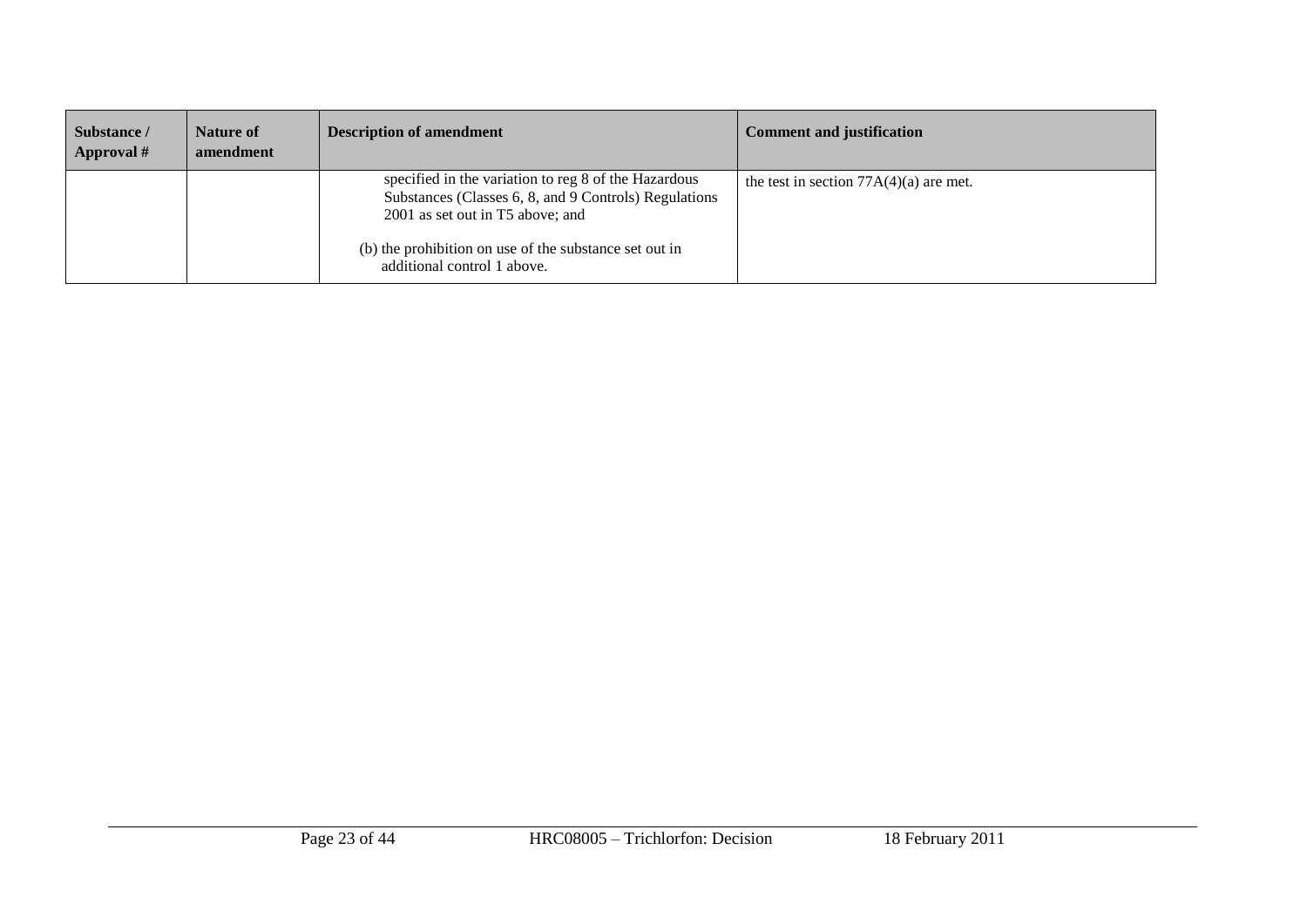# <span id="page-23-0"></span>**13 Comparison of risks, cost and benefits**

13.1.1 The Committee is required under the Act, to consider whether or not the positive effects (benefits) of using trichlorfon or trichlorfon-containing substances outweigh the adverse effects (risks and costs) of its use after taking account of all safety precautions that might be imposed and the likely effects of the substance being unavailable.

### *Level of adverse effects*

- 13.1.2 The Committee considers that the adverse effects for the following substances are **negligible**, provided the additional controls are in place:
	- **trichlorfon (Approval Number HSR002885);**
	- **solid containing 950-990 g/kg trichlorfon (Approval Number HSR001951)**.
- 13.1.3 The Committee considers that the adverse effects for the following substances are significant and **non-negligible**, and that there are no practical measures that may reduce the level of adverse effects arising from use of the substances:
	- **emulsion (oil in water) containing 500 g/litre trichlorfon (Approval**   $\bullet$ **Number HSR000204);**
	- **emulsifiable concentrate (micro emulsion) containing 20 g/litre cypermethrin and 400 g/litre trichlorfon (Approval Number HSR000205).**

## *Level of benefits*

13.1.4 The Committee notes the assessment of benefits contained in the Agency's reassessment application, which indicated that use of trichlorfon-containing substances provides a **negligible** level of benefit for all of the approved trichlorfoncontaining substances.

### *Likely effects of the substances being unavailable*

13.1.5 The Committee notes that alternative substances have been identified for all of the use scenarios, except for red-mite treatment on poultry. If the substances were to become unavailable, then users would become reliant on alternative substances, leading to a reduction in consumer choice.

### *Conclusion*

- 13.1.6 Upon reviewing all the information contained in the application and received from submitters, the Committee accepts the Agency's evaluation that:
	- (a) with the additional controls in place, the availability and use of **trichlorfon (Approval Number HSR002885)** poses **negligible** adverse effects if its use is restricted to use as a component in veterinary medicines, and provides sufficient benefit to allow its continued importation, manufacture or use; and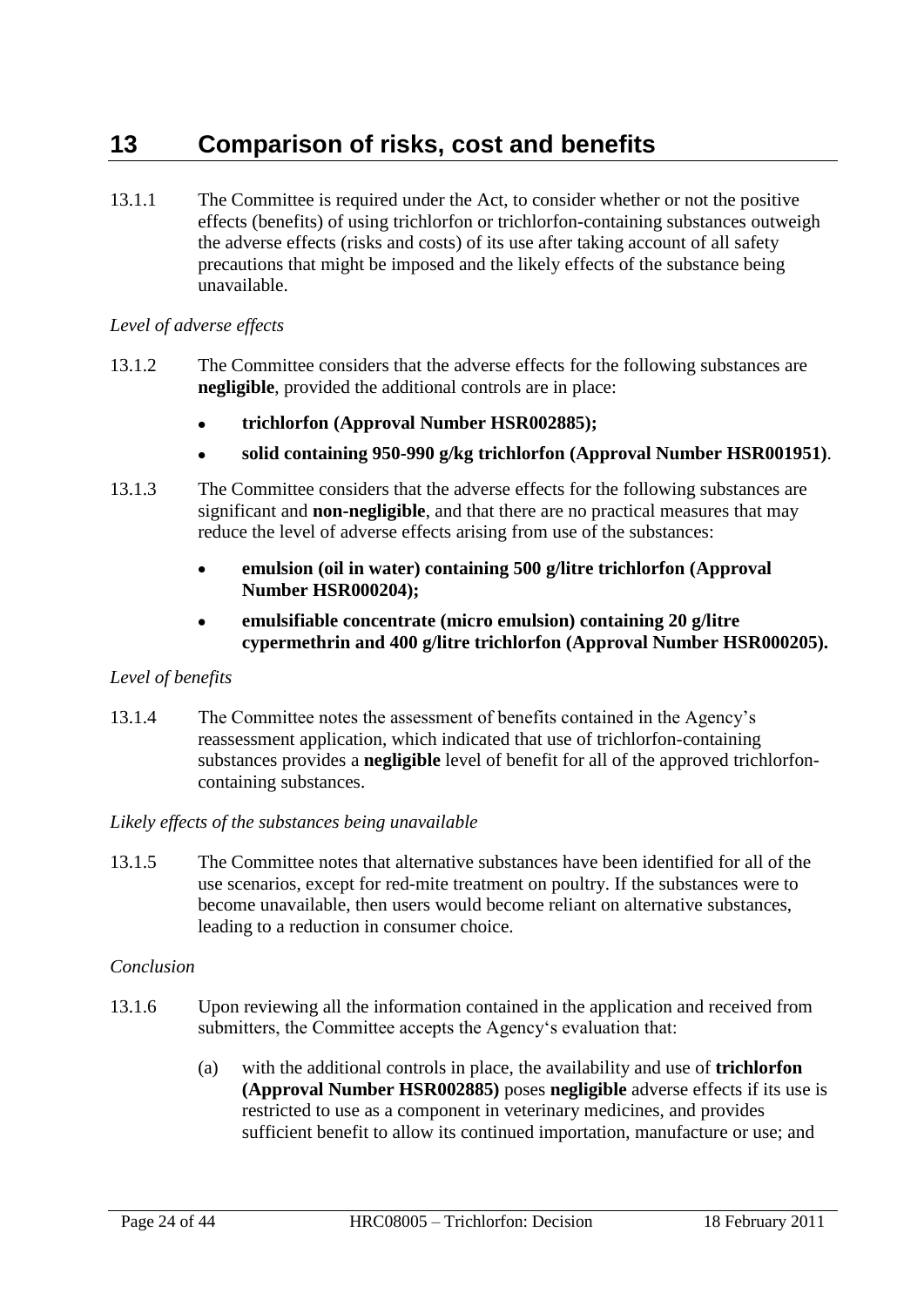- (b) the benefits do not outweigh the adverse effects for use of trichlorfoncontaining substances for plant protection purposes (i.e. **emulsion (oil in water) containing 500 g/litre trichlorfon (Approval Number HSR000204)** and **emulsifiable concentrate (micro emulsion) containing 20 g/litre cypermethrin and 400 g/litre trichlorfon (Approval Number HSR000205)**); and
- (c) with the additional controls in place, for uses of trichlorfon-containing substances that pose **negligible** adverse effects as veterinary medicines, the availability of **solid containing 950-990 g/kg trichlorfon (Approval number HSR001951)** will provide sufficient benefit to allow its continued importation, manufacture or use.

# <span id="page-24-0"></span>**14 Decision**

14.1.1 Pursuant to sections 63 and 29, the Committee has considered this application to reassess trichlorfon and formulated substances containing trichlorfon.

## **The Committee determines that:**

- 14.1.2 Based on consideration and analysis of the information provided on the possible effects of trichlorfon and trichlorfon-containing substances, in accordance with the Act and the Methodology, and taking into account the application of current controls (as varied) and the additional controls, the Committee is satisfied that, for the reasons set out in this decision
	- with additional controls applied, the positive effects (benefits) of **trichlorfon (Approval Number HSR002885)** outweigh the adverse effects (risks and costs) associated its import and use;
	- with additional controls applied, the positive effects (benefits) of **solid containing 950-990 g/kg trichlorfon (Approval Number HSR001951)** outweigh the adverse effects (risks and costs) associated with its import and use;
	- the adverse effects (risks and costs) of **emulsion (oil in water) containing 500**   $\bullet$ **g/litre trichlorfon (Approval Number HSR000204)** outweigh the positive effects (benefits) associated with its import and use;
	- the adverse effects (risks and costs) of **emulsifiable concentrate (micro**   $\bullet$ **emulsion) containing 20 g/litre cypermethrin and 400 g/litre trichlorfon (Approval Number HSR000205)** outweigh the positive effects (benefits) associated with its import and use.
- 14.1.3 Accordingly, continued importation, manufacture, use or disposal is not permitted under the approvals for
	- **emulsion (oil in water) containing 500 g/litre trichlorfon (Approval**   $\bullet$ **Number HSR000204)**; and
	- **emulsifiable concentrate (micro emulsion) containing 20 g/litre**   $\bullet$ **cypermethrin and 400 g/litre trichlorfon (Approval Number HSR000205)**.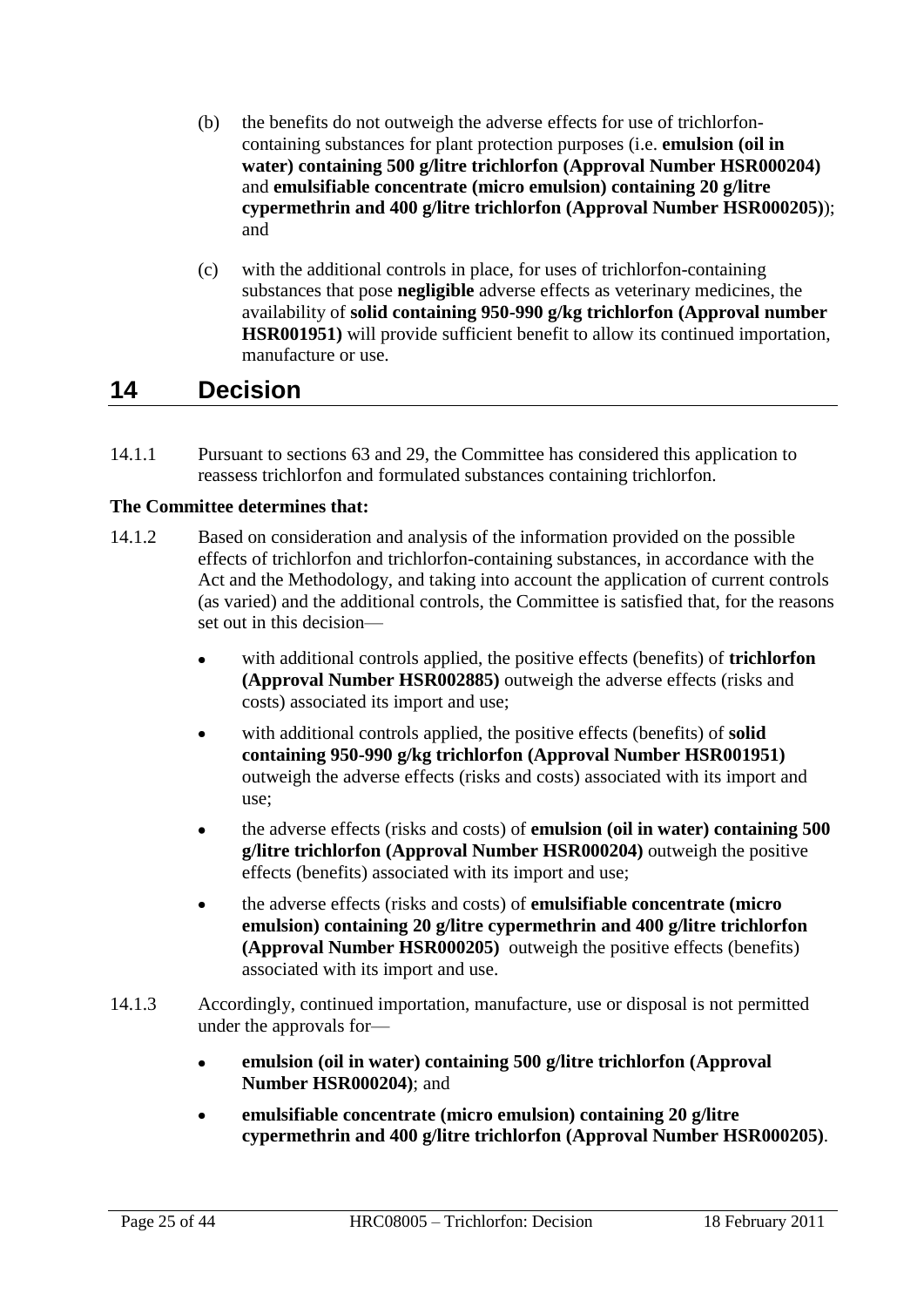14.1.4 Approvals for **trichlorfon (Approval Number HSR002885)** and **solid containing 950-990 g/kg trichlorfon (Approval Number HSR001951)** are retained, with additional restrictions applied, and have the following hazard classifications:

| <b>Hazard Class/Subclass</b>            | <b>Trichlorfon</b>     | Solid containing 950-990<br>g/kg trichlorfon |
|-----------------------------------------|------------------------|----------------------------------------------|
|                                         | (Approval # HSR002885) | (Approval # HSR001951)                       |
| Acute toxicity (oral)                   | 6.1C                   | 6.1C                                         |
| Acute toxicity (dermal)                 | 6.1E                   | 6.1E                                         |
| Acute toxicity (inhalation)             | 6.1D                   | 6.1D                                         |
| Eye irritancy/corrosion                 | 6.4A                   | 6.4A                                         |
| Contact sensitisation                   | 6.5B                   | 6.5B                                         |
| Mutagenicity                            | 6.6B                   | 6.6B                                         |
| Carcinogenicity                         | 6.7B                   | 6.7B                                         |
| Target organ systemic<br>toxicity       | 6.9A                   | 6.9A                                         |
| Aquatic ecotoxicity                     | 9.1A                   | 9.1A                                         |
| Soil ecotoxicity                        | 9.2B                   | 9.2B                                         |
| Terrestrial vertebrate<br>ecotoxicity   | 9.3A                   | 9.3A                                         |
| Terrestrial invertebrate<br>ecotoxicity | 9.4B                   | 9.4B                                         |

- 14.1.5 The applications for importation of **trichlorfon (Approval Number HSR002885)**, and **solid containing 950-990 g/kg trichlorfon (Approval Number HSR001951)** are approved, with the controls listed in **Appendix B**.
- 14.1.6 The amendments arising from this decision come into effect on 1 June 2011, to accommodate a three month phase-in period for the new approval conditions
- 14.1.7 The Committee requires the following substances to be disposed of (including through use of the substance) prior to 1 June 2011, at the owner's expense and in accordance with the current controls that applied to that substance (i.e. the controls that apply immediately prior to this approval taking effect):
	- **emulsion (oil in water) containing 500 g/litre trichlorfon (Approval**   $\bullet$ **Number HSR000204)**; and
	- **emulsifiable concentrate (micro emulsion) containing 20 g/litre cypermethrin and 400 g/litre trichlorfon (Approval Number HSR000205)**.
- 14.1.8 In accordance with clause 36(2)(b), the Committee records that, in reaching its decision, it has applied the balancing tests required under section 29 and clause 26 and has relied in particular on the following criteria in the Act and the Methodology:

clause 8 – information to be relevant and appropriate;

clause 9 – equivalent of sections 5, 6 and 8;

clause 11 – characteristics of substance;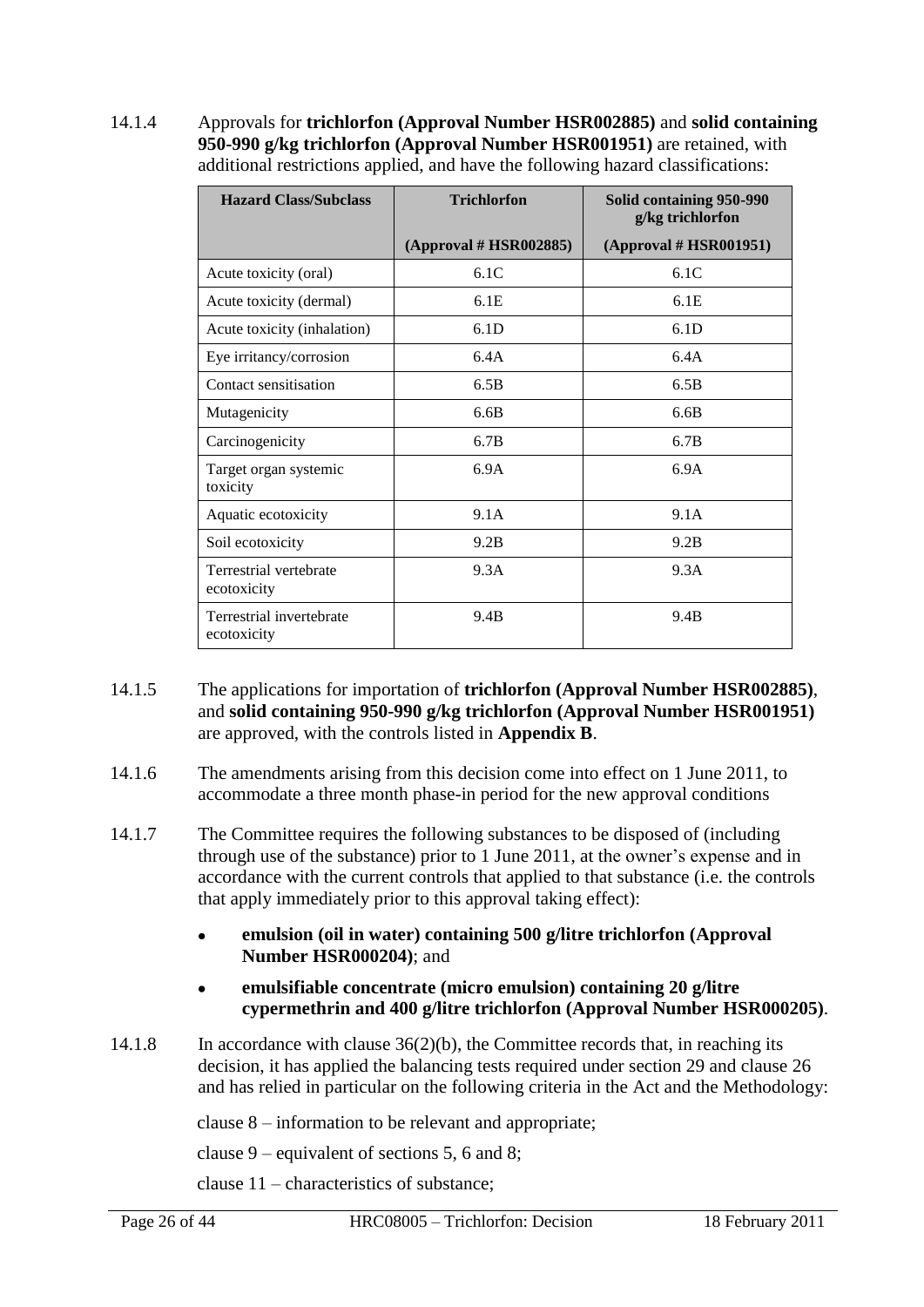clause 12 – evaluation of assessment of risks;

clause 13 – evaluation of assessment of costs and benefits;

clause 14 – costs and benefits accruing to New Zealand;

clause 15 – regard to evidence in submissions;

clause 16 – take account of scientific basis for scientific evidence or uncertainty;

clause 21 – the decision accords with the requirements of the Act and regulations;

clause 22 – the evaluation of risks, costs and benefits – relevant considerations;

clause 24 – the use of recognised risk identification, assessment, evaluation and management techniques;

clause 25 – the evaluation of risks and taking account of degree of uncertainty;

clause 26 – evident that risks and costs are outweighed by benefits;

clause 29 – determine the materiality and significance of any uncertainty;

clause 30 – take account of the need for caution where uncertainty is not resolved;

clause 32 – establish range of uncertainty;

clause  $33$  – the extent to which 'risk characteristics' exist;

clause 34 – the aggregation and comparison of risks, costs and benefits; and

clause 35 – the costs and benefits of varying the default controls and inviting the applicants to comment on cost-effective application of controls.

Chair

Max Suckling Date 18 February 2011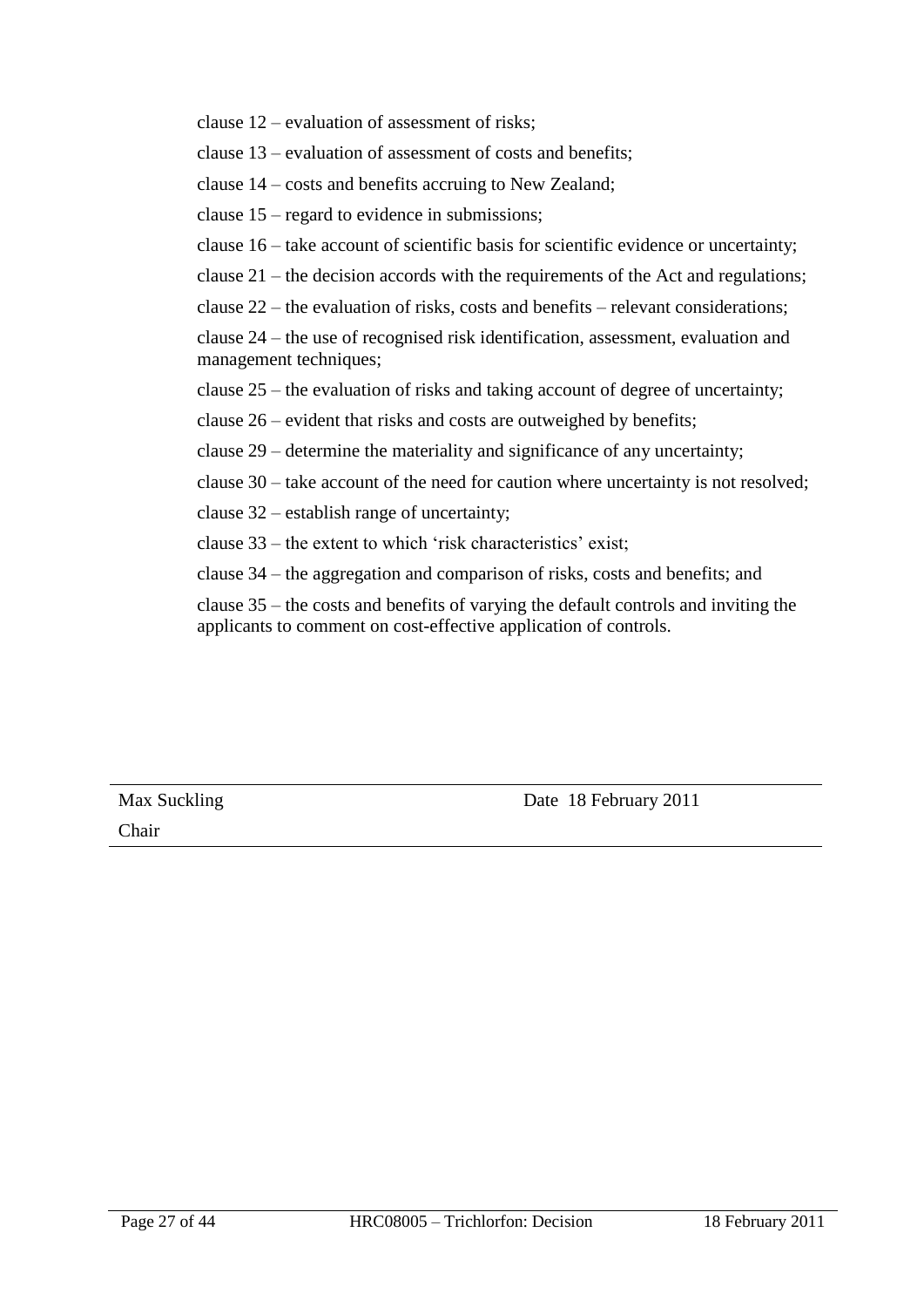# <span id="page-27-0"></span>**Context**

This decision path describes the decision-making process for reassessments under section 63 of the Act. These reassessments are deemed to be applications are determined under section 29 of the Act.

# **Introduction**

The purpose of the decision path is to provide the Authority with guidance so that **all relevant matters** in the Act and the Methodology have been addressed. It does not attempt to direct the weighting that the Authority may decide to make on individual aspects of an application.

In this document 'section' refers to sections of the Act, and 'clause' refers to clauses of the HSNO (Methodology) Order 1998 ("the Methodology"). The decision path has two parts –

**Flowchart** (a logic diagram showing the process prescribed in the Methodology and the Act to be followed in making a decision), and

**Explanatory notes** (discussion of each step of the process).

Of necessity the words in the boxes in the flowchart are brief, and key words are used to summarise the activity required. The explanatory notes provide a more comprehensive description of each of the numbered items in the flowchart, and describe the processes that should be followed to achieve the described outcome.

**For proper interpretation of the decision path it is important to work through the flowchart in conjunction with the explanatory notes.**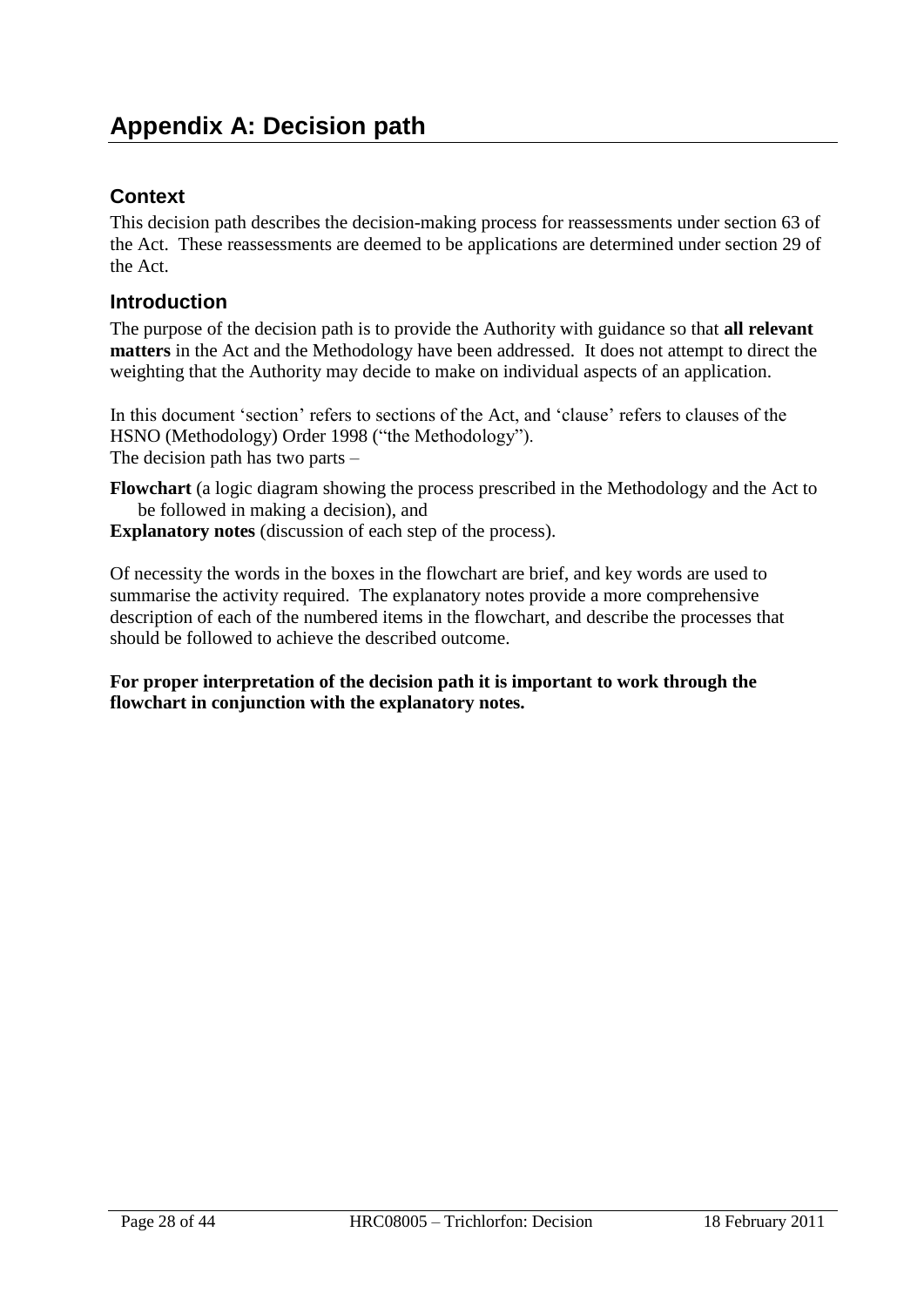# **Figure A1: Flowchart for decision**

Decision path for applications to reassess a hazardous substance, application made under section 63 of the Act and determined under section 29. For proper interpretation of the decision path it is important to work through the flowchart in conjunction with the explanatory notes.

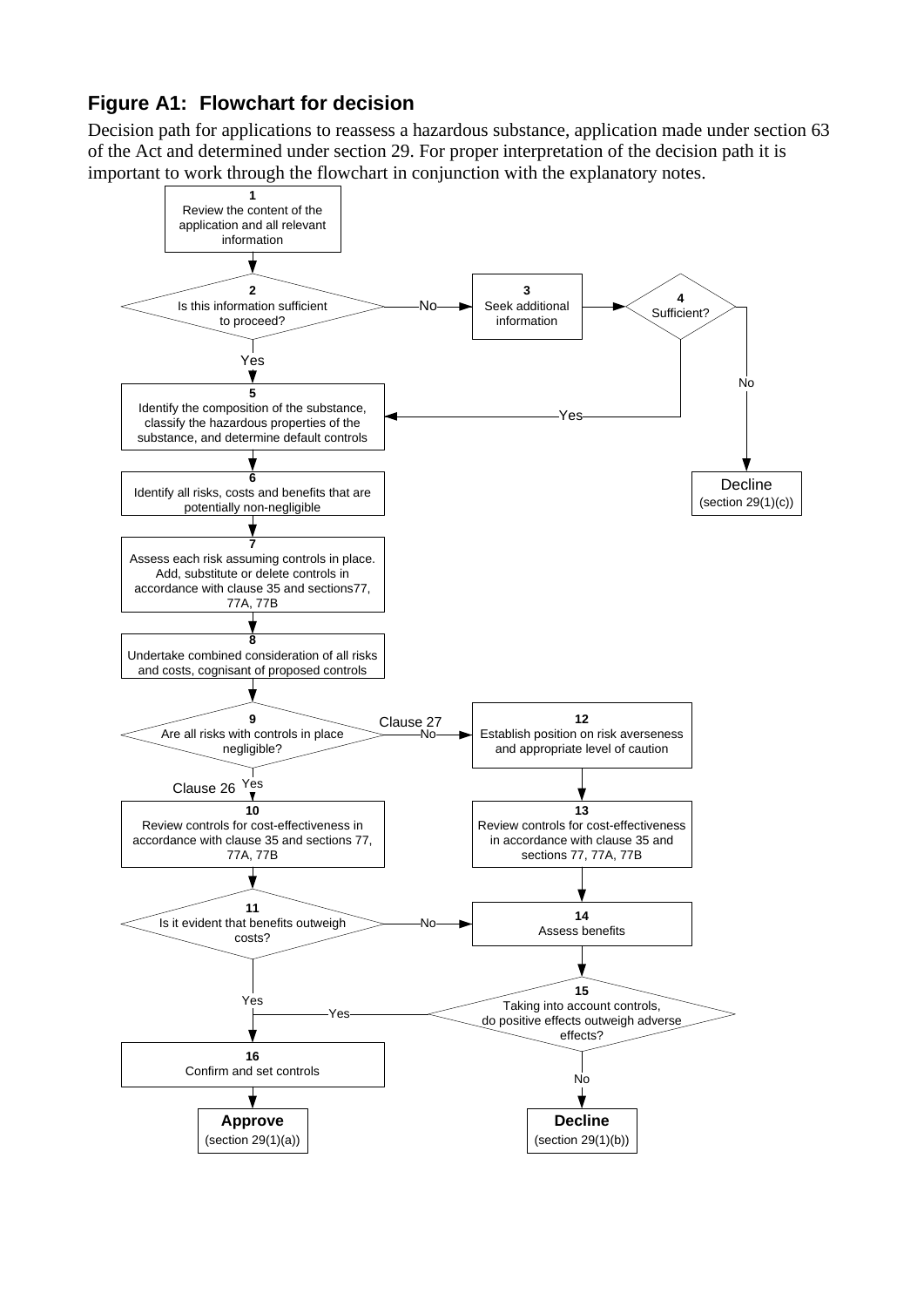# **Figure A1: Explanatory notes**

#### Item 1: **Review the content of the application and all relevant information**

Review the application, the update paper, and information received from experts and that provided in submissions (where relevant) in terms of section 28(2) of the Act and clauses 8, 15, 16 and 20 of the Methodology.

#### Item 2: **Is this information sufficient to proceed?**

Review the information and determine whether or not there is sufficient information available to make a decision.

The Methodology (clause 8) states that the information used by the Authority in evaluating applications shall be that which is appropriate and relevant to the application. While the Authority will consider all relevant information, its principal interest is in information which is significant to the proper consideration of the application; ie information which is "necessary and sufficient" for decisionmaking.

#### Item 3: **(if no) Seek additional information**

If there is not sufficient information then additional information may need to be sought from the applicant, the Agency or other parties/experts under section 58 of the Act (clause 23 of the Methodology).

### Item 4 **Sufficient?**

When additional information has been sought, has this been provided, and is there now sufficient information available to make a decision?

If the Authority is not satisfied that it has sufficient information for consideration, then the application must be declined under section  $29(1)(c)$ .

### Item 5: **(If 'yes' from item 2 or from item 4) Identify the composition of the substance, classify the hazardous properties, and determine default controls**

Identify the composition of the substance, and establish the hazard classifications for the identified substance.

Determine the default controls for the specified hazardous properties using the regulations "toolbox".

### Item 6: **Identify all risks, costs and benefits that are potentially non-negligible<sup>2</sup>**

Costs and benefits are defined in the Methodology as the value of particular effects (clause 2). However, in most cases these ‗values' are not certain and have a likelihood attached to them. Thus costs and risks are generally linked and may be

 $\overline{a}$ 

<sup>2</sup> Relevant effects are **marginal effects**, or the changes that will occur as a result of the substance being available. Financial costs associated with preparing and submitting an application are not marginal effects and are not effects of the substance(s) and are therefore not taken into account in weighing up adverse and positive effects. These latter types of costs are sometimes called 'sunk' costs since they are incurred whether or not the application is successful.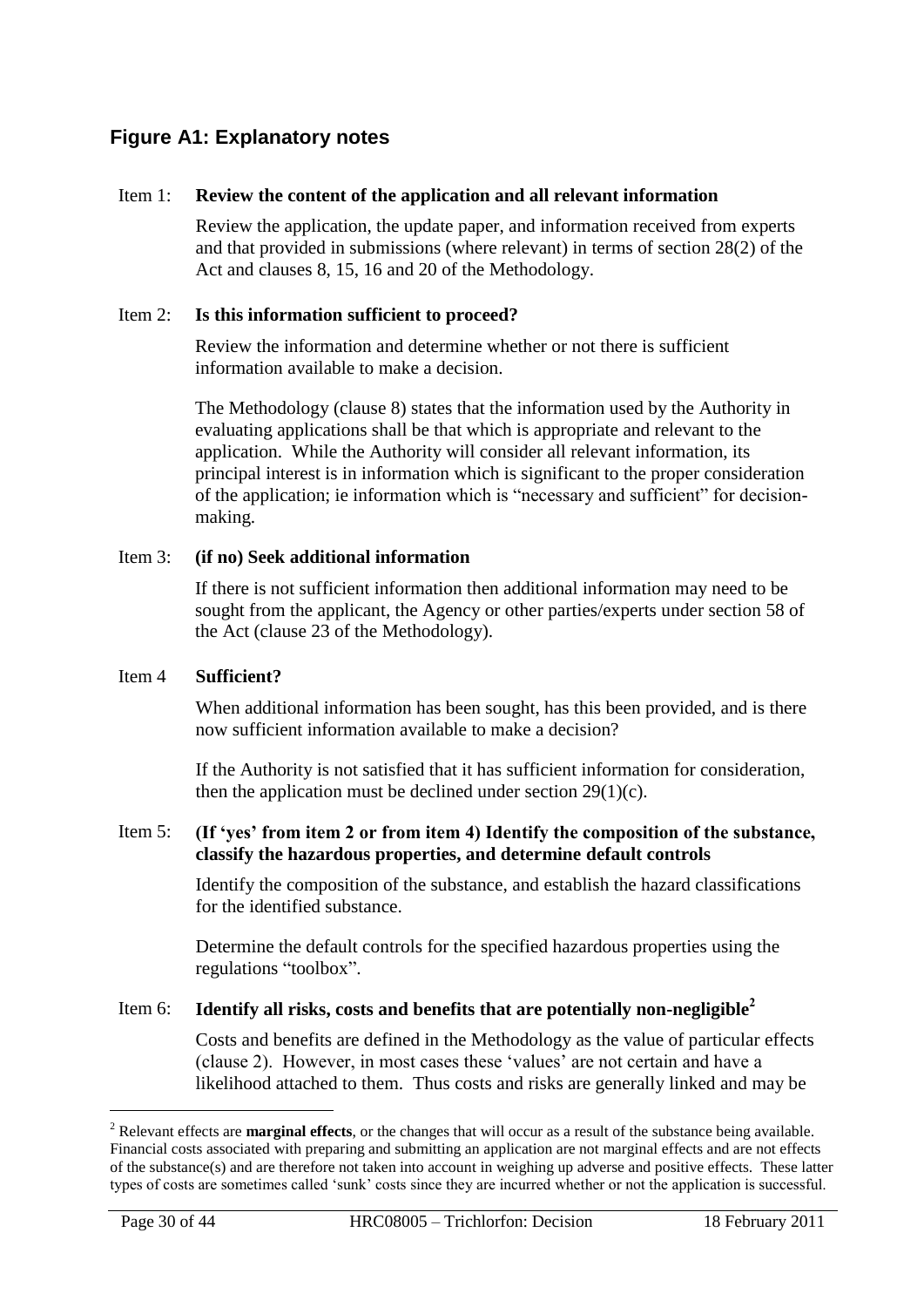addressed together. If not, they will be addressed separately. Examples of costs that might not be obviously linked to risks are direct financial costs that cannot be considered as "sunk" costs (see footnote 1). Where such costs arise and they have a market economic effect they will be assessed in the same way as risks, but their likelihood of occurrence will be more certain (see also item 11).

Identification is a two step process that scopes the range of possible effects (risks, costs and benefits).

Step 1: Identify all possible risks and costs (adverse effects) and benefits (positive effects) associated with the approval of the substance(s), and based on the range of areas of impact described in clause 9 of the Methodology and sections  $5$  and  $6$  of the Act.<sup>3.</sup> Consider the effects of the substance through its lifecycle (clause 11) and include the likely effects of the substance being unavailable (sections  $29(1)(a)(iii)$  and  $29(1)(b)(iii)$ ).

> Relevant costs and benefits are those that relate to New Zealand and those that would arise as a consequence of approving the application (clause 14).

Consider short-term and long-term effects.

Identify situations where risks and costs occur in one area of impact or affect one sector and benefits accrue to another area or sector; that is, situations where risks and costs do not have corresponding benefits.

Step 2: Document those risks, costs and benefits that can be readily concluded to be negligible<sup>4</sup>, and eliminate them from further consideration.

> Note that where there are costs that are not associated with risks some of them may be eliminated at this scoping stage on the basis that the financial cost represented is very small and there is no overall effect on the market economy.

#### Item 7: **Assess each risk assuming controls in place. Add, substitute or delete controls in accordance with clause 35 and sections 77, 77A and 77B of the Act.**

The assessment of potentially non-negligible risks and costs should be carried out in accordance with clauses 12, 13, 15, 22, 24, 25, and 29 to 32 of the Methodology. The assessment is carried out with the default controls in place.

Assess each potentially non-negligible risk and cost estimating the magnitude of the effect if it should occur and the likelihood of it occurring. Where there are non-negligible financial costs that are not associated with risks then the probability of occurrence (likelihood) may be close to 1. Relevant information provided in

<sup>&</sup>lt;sup>3</sup> Effects on the natural environment, effects on human health and safety, effects on Māori culture and traditions, effects on society and community, effects on the market economy.

<sup>&</sup>lt;sup>4</sup> Negligible effects are defined in the Annotated Methodology as "Risks which are of such little significance in terms of their likelihood and effect that they do not require active management and/or after the application of risk management can be justified by very small levels of benefits".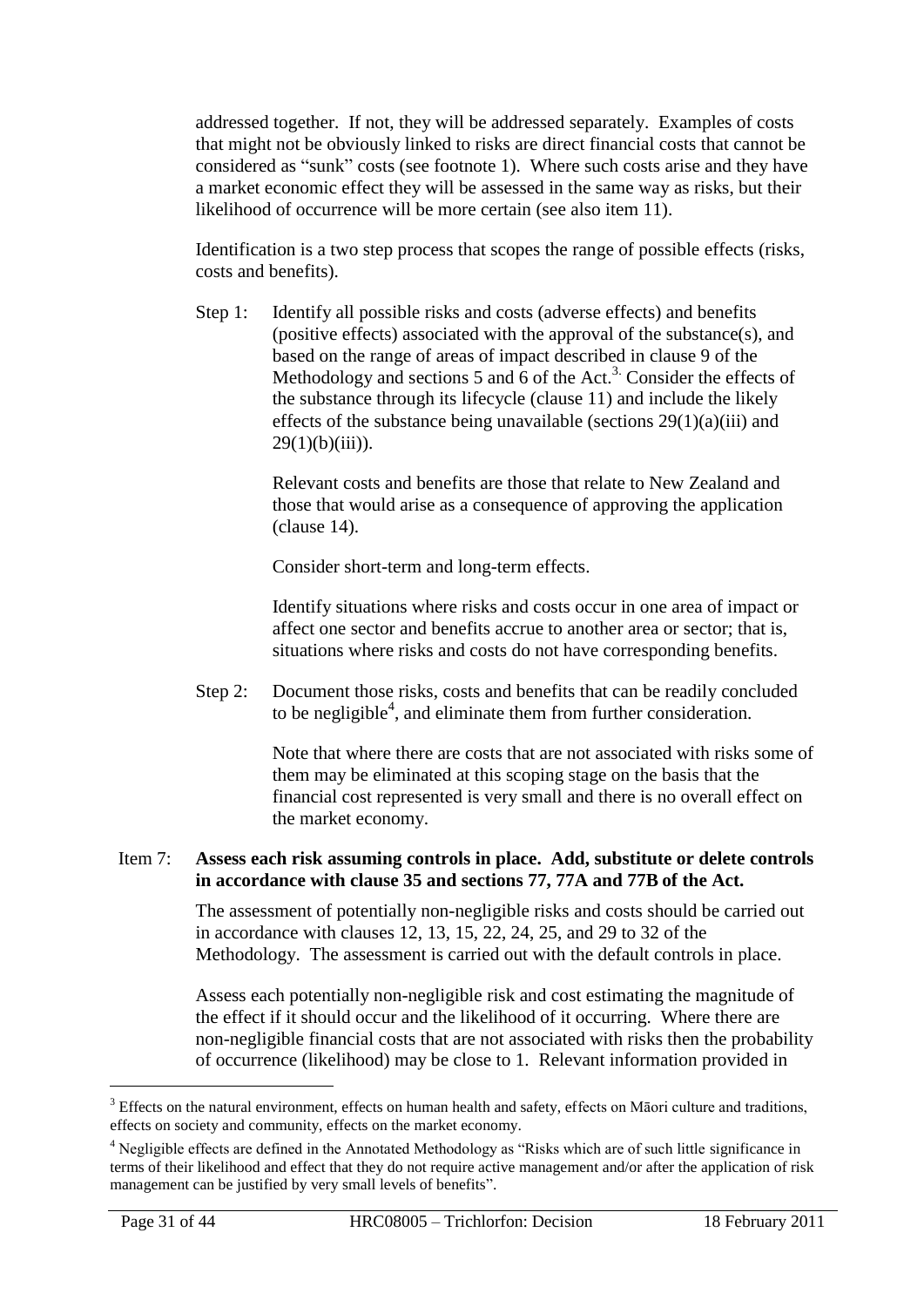submissions should be taken into account.

The distribution of risks and costs should be considered, including geographical distribution and distribution over groups in the community, as well as distribution over time. This information should be retained with the assessed level of risk/cost.

This assessment includes consideration of how cautious the Authority will be in the face of uncertainty (section 7). Where there is uncertainty, it may be necessary to estimate scenarios for lower and upper bounds for the adverse effect as a means of identifying the range of uncertainty (clause 32). It is also important to bear in mind the materiality of the uncertainty and how significant the uncertainty is for the decision (clause  $29(a)$ ).

Consider the Authority's approach to risk (clause 33 of the Methodology) or how risk averse the Authority should be in giving weight to the residual risk, where residual risk is the risk remaining after the imposition of controls.

See ERMA New Zealand report 'Approach to Risk' for further guidance<sup>5</sup>.

Where it is clear that residual risks are non-negligible and where appropriate controls are available, add substitute or delete controls in accordance with sections 77 and 77A of the Act to reduce the residual risk to a tolerable level. If the substance has toxic or ecotoxic properties, consider setting exposure limits under section 77B. While clause 35 is relevant here, in terms of considering the costs and benefits of changing the controls, it has more prominence in items 10 and 13

If changes are made to the controls at this stage then the approach to uncertainty and the approach to risk must be revisited.

### Item 8: **Undertake combined consideration of all risks and costs, cognisant of proposed controls**

Once the risks and costs have been assessed individually, if appropriate consider all risks and costs together as a "basket" of risks/costs. This may involve combining groups of risks and costs as indicated in clause 34(a) of the Methodology where this is feasible and appropriate, or using other techniques as indicated in clause 34(b). The purpose of this step is to consider the interactions between different effects and determine whether these may change the level of individual risks.

### Item 9: **Are all risks with controls in place negligible?**

Looking at individual risks in the context of the "basket" of risks, consider whether all of the residual risks are negligible.

 $\overline{a}$ 

<sup>5</sup> [www.ermanz.govt.nz/resources/publications/pdfs/ER-OP-03-02.pdf](file:///C:/Documents%20and%20Settings/smiths/Users/Heather/AppData/Roaming/Microsoft/Word/www.ermanz.govt.nz/resources/publications/pdfs/ER-OP-03-02.pdf)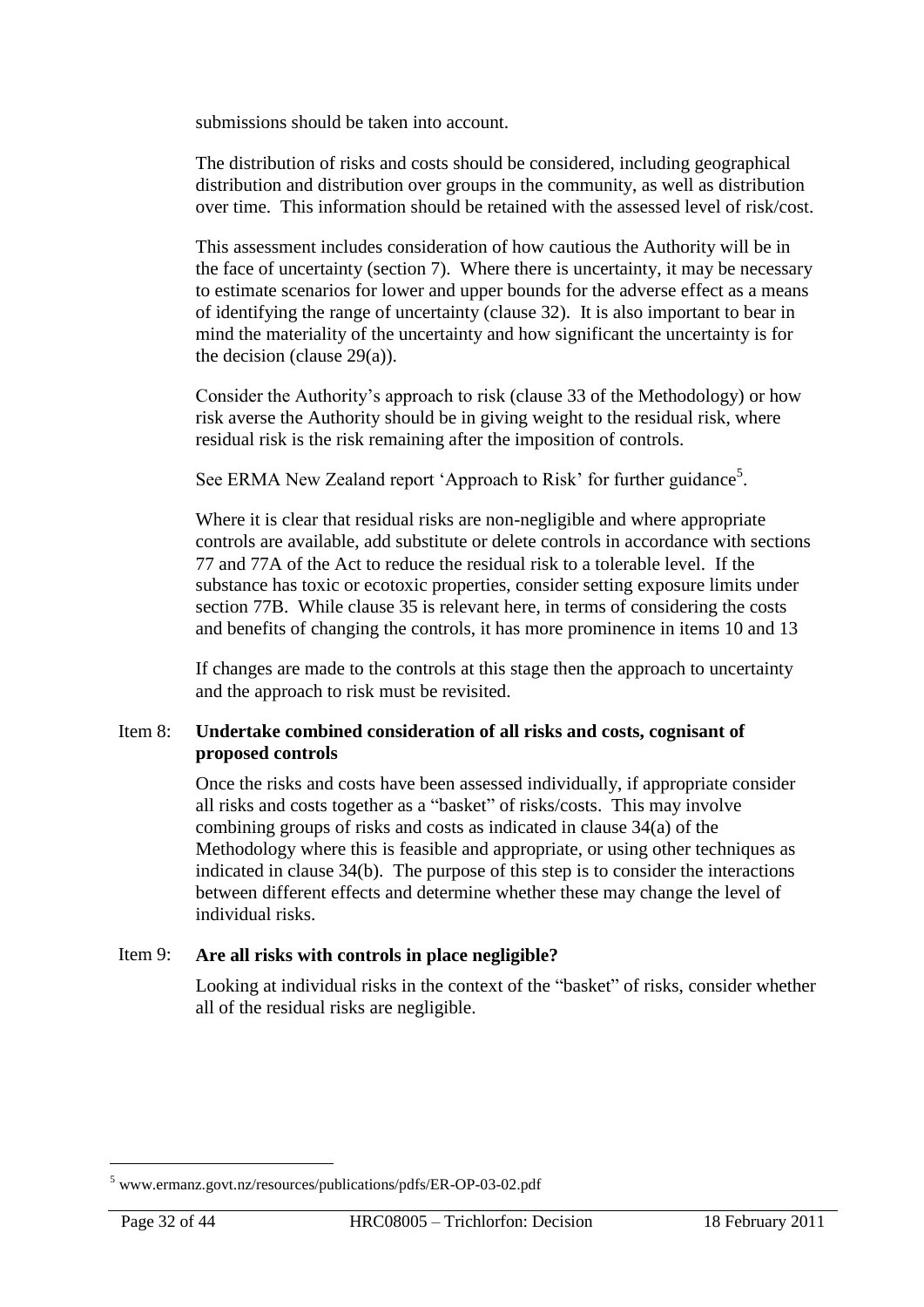Item 10:

11:



## **(from item 9 - if 'yes') Review controls for cost-effectiveness in accordance with clause 35 and sections 77, 77A and 77B**

Where all risks are negligible the decision must be made under clause 26 of the Methodology.

Consider the practicality and cost-effectiveness of the proposed individual controls and exposure limits (clause 35). Where relevant and appropriate, add, substitute or delete controls whilst taking into account the view of the applicant, and the costeffectiveness of the full package of controls.

#### Item **Is it evident that benefits outweigh costs?**

Risks have already been determined to be negligible (item 9). In the unusual circumstance where there are non-negligible costs that are not associated with risks they have been assessed in item 7.

Costs are made up of two components: internal costs or those that accrue to the applicant, and external costs or those that accrue to the wider community.

Consider whether there are any non-negligible external costs that are not associated with risks.

If there are no external non-negligible costs then external benefits outweigh external costs. The fact that the application has been submitted is deemed to demonstrate existence of internal or private net benefit, and therefore total benefits outweigh total costs<sup>6</sup>. As indicated above, where risks are deemed to be negligible, and the only identifiable costs resulting from approving an application are shown to accrue to the applicant, then a cost-benefit analysis will not be required. The act of an application being lodged will be deemed by the Authority to indicate that the applicant believes the benefits to be greater than the costs.

However, if this is not the case and there are external non-negligible costs then all benefits need to be assessed (via item 14).

 $6$  Technical guide "Risks, Costs and Benefits" page  $6$  - note that, where risks are negligible and the costs accrue only to the applicant, no explicit cost benefit analysis is required. In effect, the Authority takes the act of making an application as evidence that the benefits outweigh the costs". See also protocol series 1 "General Requirements for the Identification and Assessment of Risks, Costs, and Benefits".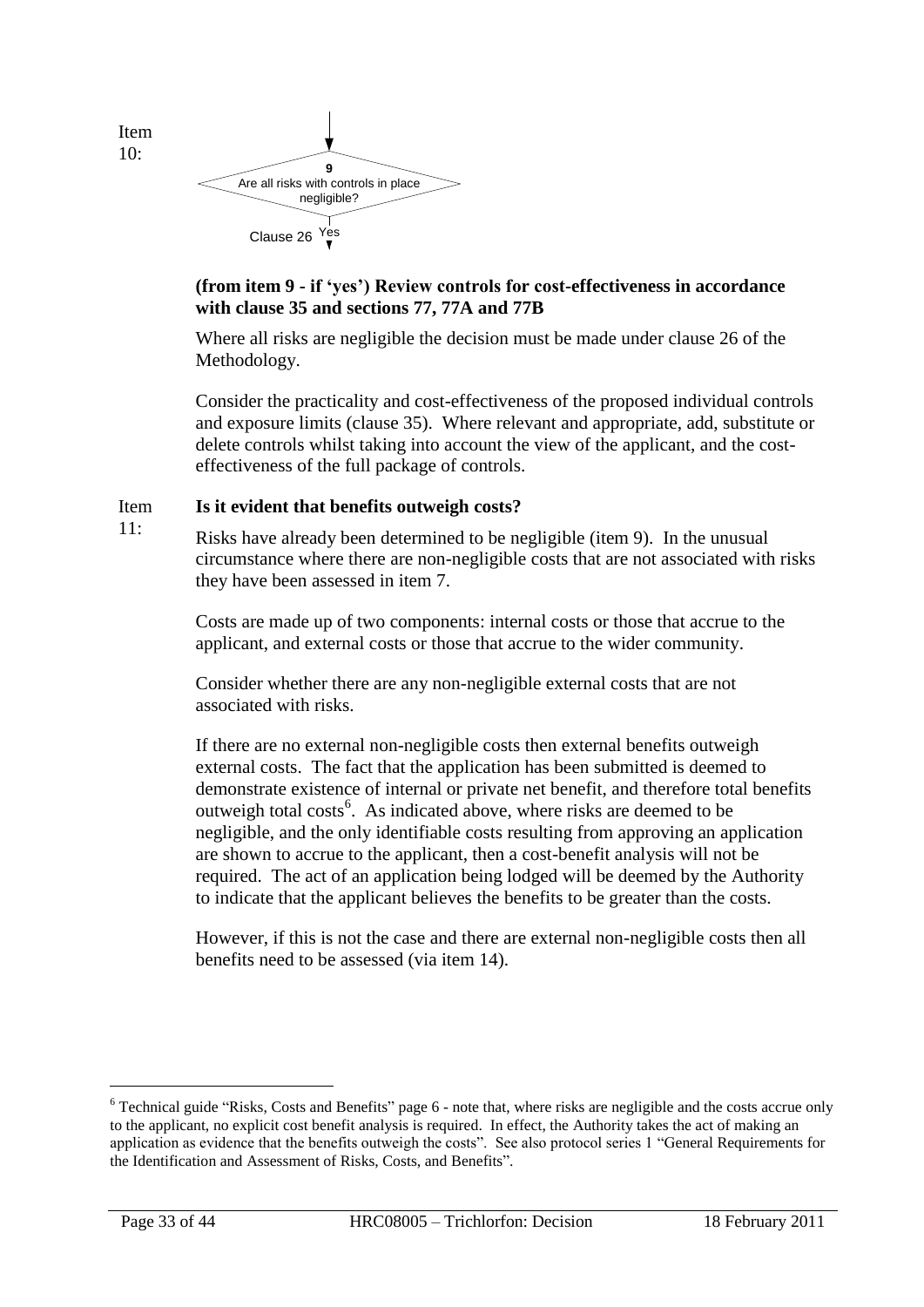

12:

#### **(from item 9 - if 'no') Establish Authority's position on risk averseness and appropriate level of caution**

Although 'risk averseness' (approach to risk, clause 33) is considered as a part of the assessment of individual risks, it is good practice to consolidate the view on this if several risks are non-negligible. This consolidation also applies to the consideration of the approach to uncertainty (section 7)

#### Item 13: **Review controls for cost-effectiveness in accordance with clause 35 and sections 77, 77A and 77B**

This constitutes a decision made under clause 27 of the Methodology (taken in sequence from items 9 and 12).

Consider whether any of the non-negligible risks can be reduced by varying the controls in accordance with sections 77 and 77A of the Act, or whether there are available more cost-effective controls that achieve the same level of effectiveness (section  $77A(4)(b)$  and clause  $35(a)$ ).

Where relevant and appropriate, add, substitute or delete controls whilst taking into account the views of the applicant (clause 35(b)), and making sure that the total benefits that result from doing so continue to outweigh the total risks and costs that result.

As for item 7, if the substance has toxic or ecotoxic properties, consider exposure limits under section 77B.

#### Item **(if 'no' from item 11 or in sequence from item 13) Assess benefits**

 $14:$ Assess benefits or positive effects in terms of clause 13 of the Methodology.

> Since benefits are not certain, they are assessed in the same way as risks. Thus the assessment involves estimating the magnitude of the effect if it should occur and the likelihood of it occurring. This assessment also includes consideration of the Authority's approach to uncertainty or how cautious the Authority will be in the face of uncertainty (section 7). Where there is uncertainty, it may be necessary to estimate scenarios for lower and upper bounds for the positive effect.

An understanding of the distributional implications of a proposal is an important part of any consideration of costs and benefits, and the distribution of benefits should be considered in the same way as for the distribution of risks and costs.

The Authority will in particular look to identify those situations where the beneficiaries of an application are different from those who bear the costs<sup>7</sup>. This is important not only for reasons related to fairness but also in forming a view of just how robust any claim of an overall net benefit might be. It is much more difficult

 $\overline{a}$ 

 $<sup>7</sup>$  This principle derives from Protocol Series 1, and is restated in the technical guide "Risks, Costs and Benefits".</sup>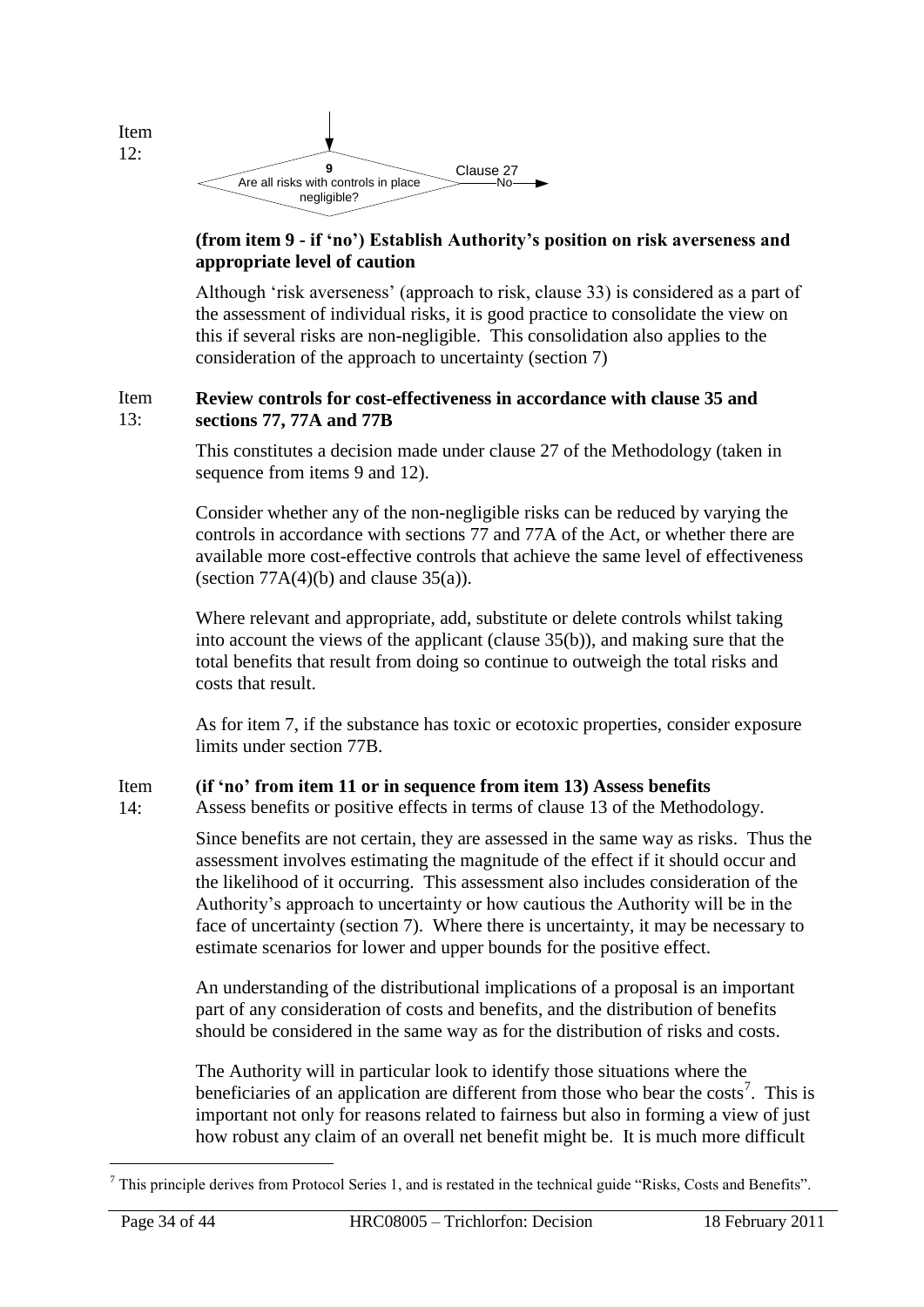to sustain a claim of an overall net benefit if those who enjoy the benefits are different to those who will bear the costs. Thus where benefits accrue to one area or sector and risks and costs are borne by another area or sector then the Authority may choose to be more risk averse and to place a higher weight on the risks and costs.

As for risks and costs, the assessment is carried out with the default controls in place.

Item **Taking into account controls, do positive effects outweigh adverse effects?**

15:

In weighing up positive and adverse effects, consider clause 34 of the Methodology. Where possible combine groups of risks, costs and benefits or use other techniques such as dominant risks and ranking of risks. The weighing up process takes into account controls proposed in items 5, 7, 10 and/or 13.

Where this item is taken in sequence from items 12, 13 and 14 (i.e. risks are not negligible) it constitutes a decision made under clause 27 of the Methodology.

Where this item is taken in sequence from items 9, 10, 11 and 14 (i.e. risks are negligible, and there are external non-negligible costs) it constitutes a decision made under clause 26 of the Methodology.



**(if 'yes' from items 11 or 15) Confirm and set controls**

Controls have been considered at the earlier stages of the process (items 5, 7, 10 and/or 13). The final step in the decision-making process brings together all the proposed controls, and reviews them for overlaps, gaps and inconsistencies. Once these have been resolved the controls are confirmed.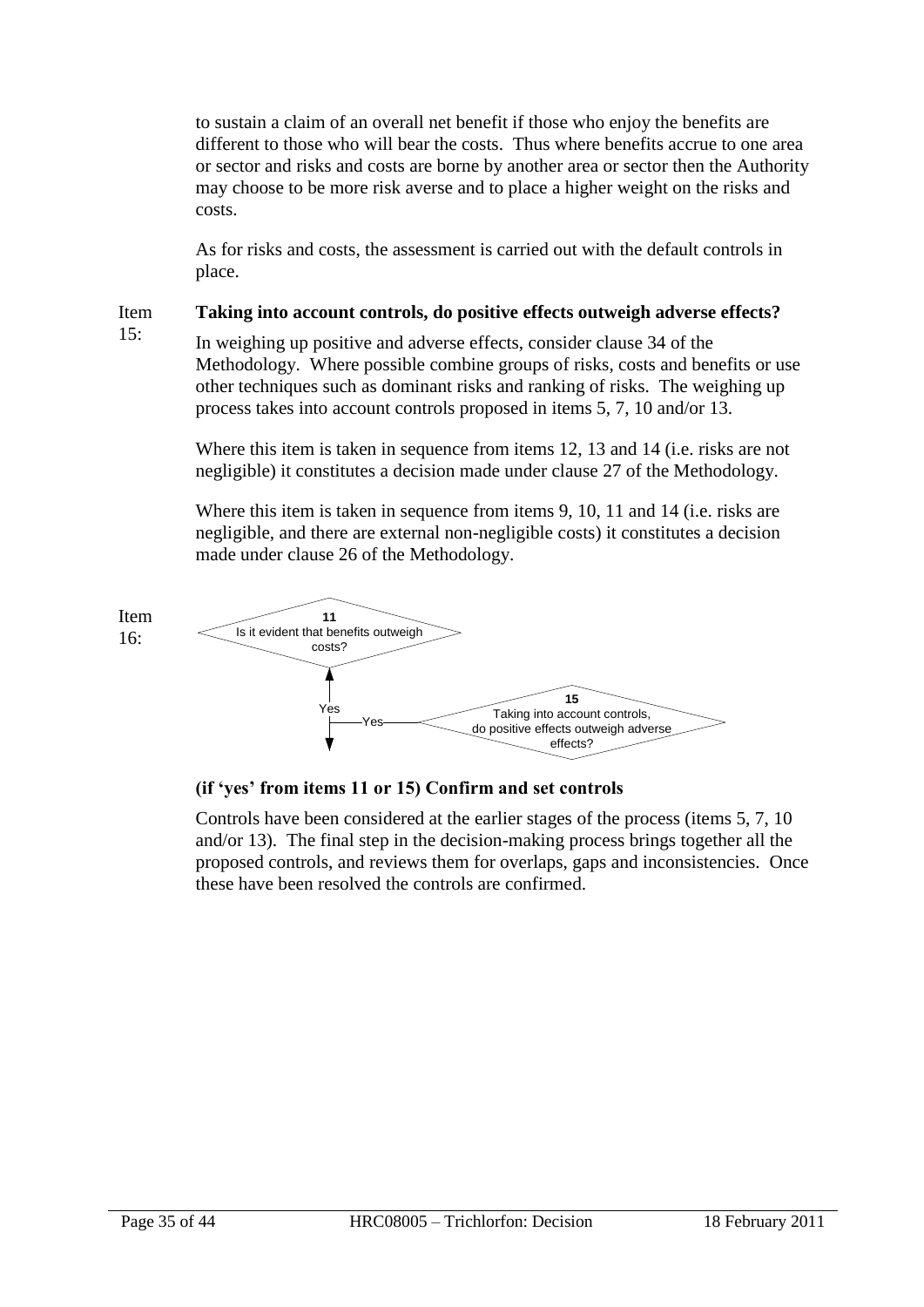# <span id="page-35-0"></span>**Appendix B: Controls**

- B1.1 Unless otherwise specified, the controls on the approvals that applied to **trichlorfon (Approval Number HSR002885)** and **solid containing 950-990 g/kg trichlorfon (HSR001951)** immediately before this decision continue in effect until 1 June 2011.
- B1.2 The controls for trichlorfon set out in **Table B1** of this Appendix take effect from the date of this decision but need not be complied with until 1 June 2011.
- B1.3 The controls for **solid containing 950-990 g/kg trichlorfon (Approval Number HSR001951)** set out in **Table B2** of this Appendix take effect from the date of this approval but need not be complied with until 1 June 2011.
- B1.4 Until 1 June 2011, compliance with a control set out in **Table B1** or **Table B2** of this Appendix that, with or without modification, replaces or corresponds to a control for the substances referred to in paragraph B1.1 above, constitutes compliance with the control that it replaces or corresponds to.
- B1.5 From the date of this decision a control imposed on an approval referred to in paragraph B1.1 need not be complied with if it will be deleted and not replaced as at 1 June 2011 by a control set out in **Table B1** or **Table B2** of this Appendix.
- B1.6 The controls on the approvals that applied to **emulsion (oil in water) containing 500 g/litre trichlorfon (Approval Number HSR000204)** and **emulsifiable concentrate (micro emulsion) containing 20 g/litre cypermethrin and 400 g/litre trichlorfon (Approval Number HSR000205)** immediately before this decision continue in effect until 1 June 2011.

### **Table B1. Amended controls for trichlorfon (HSR002885).**

| Code           | <b>Regulation</b> | <b>Description</b>                                                             | <b>Variation</b>                                                                            |
|----------------|-------------------|--------------------------------------------------------------------------------|---------------------------------------------------------------------------------------------|
| T1             | Regs $11-27$      | Limiting exposure to toxic<br>substances through the setting of<br><b>TELs</b> | No ADE, PDE, TELs set at this time for this<br>substance.                                   |
| T <sub>2</sub> | Regs 29, 30       | Controlling exposure in places of<br>work through the setting of WESs.         | No WES values are set for this substance at<br>this time.                                   |
| T <sub>3</sub> | Regs $5(1)$ , 6   | Requirements for keeping records of<br>use                                     |                                                                                             |
| T <sub>4</sub> | Reg 7             | Requirements for equipment used to<br>handle substances                        |                                                                                             |
| T <sub>5</sub> | Reg 8             | Requirements for protective clothing<br>and equipment                          |                                                                                             |
| T6             | Reg 9             | Approved handler/security<br>requirements for certain toxic<br>substances      | The control imposed by regulation 9 is<br>deleted and replaced by the following<br>control: |

**Hazardous Substances (Classes 6, 8, and 9 Controls) Regulations 2001**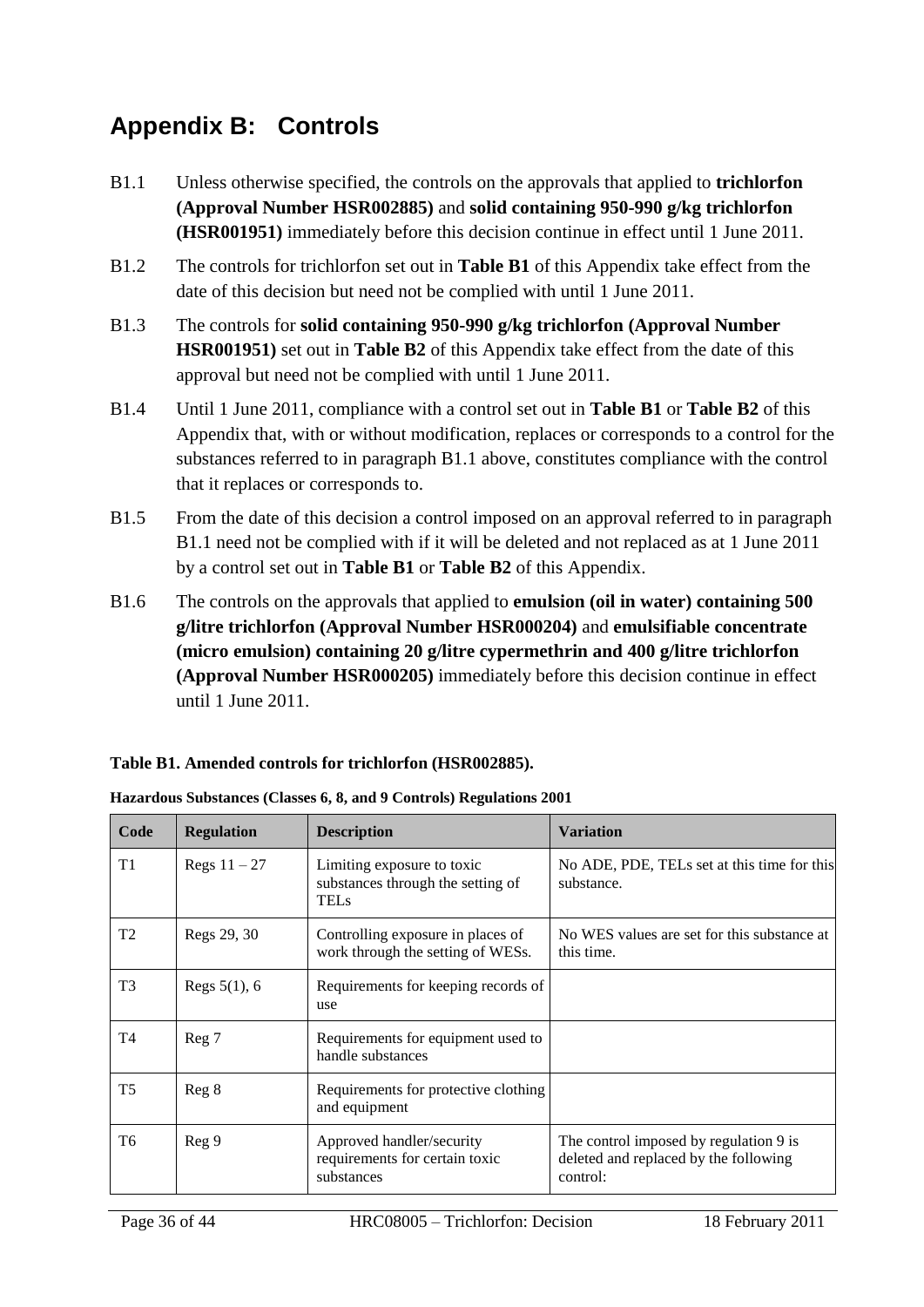|                              |        |                                                                                                   | Trichlorfon must, if left unattended, be<br>secured so that a person cannot gain access<br>to the substance unless the person has a key<br>or other device used for operating locks. |
|------------------------------|--------|---------------------------------------------------------------------------------------------------|--------------------------------------------------------------------------------------------------------------------------------------------------------------------------------------|
| secured when not being used. |        |                                                                                                   | Explanation: You do not need to be an approved handler to use this substance but it must be kept                                                                                     |
| T7                           | Reg 10 | Restrictions on the carriage of toxic<br>or corrosive substances on passenger<br>service vehicles |                                                                                                                                                                                      |

### **Hazardous Substances (Classes 6, 8, and 9 Controls) Regulations 2001**

| Code           | <b>Regulation</b>            | <b>Description</b>                                                                               | <b>Variation</b>                                                                                                                         |
|----------------|------------------------------|--------------------------------------------------------------------------------------------------|------------------------------------------------------------------------------------------------------------------------------------------|
| E1             | Regs $32 - 45$               | Limiting exposure to ecotoxic<br>substances through the setting of<br><b>EELs</b>                | No EELs are set at this time, and the default<br>values deleted.                                                                         |
| E2             | Regs $46 - 48$               | Restrictions on use of substances in<br>application areas                                        |                                                                                                                                          |
| E <sub>3</sub> | Reg 49                       | Controls relating to protection of<br>terrestrial invertebrates eg beneficial<br>insects         |                                                                                                                                          |
| E <sub>5</sub> | Regs $5(2)$ , 6              | Requirements for keeping records of<br>use                                                       |                                                                                                                                          |
| E <sub>6</sub> | Reg 7                        | Requirements for equipment used to<br>handle substances                                          |                                                                                                                                          |
| E7             | Reg 9                        | Approved handler/security<br>requirements for certain ecotoxic<br>substances                     | The control imposed by regulation 9 is<br>deleted and replaced by the following<br>control:<br>Trichlorfon must, if left unattended, be  |
|                |                              |                                                                                                  | secured so that a person cannot gain access<br>to the substance unless the person has a key<br>or other device used for operating locks. |
|                | secured when not being used. | Explanation: You do not need to be an approved handler to use this substance but it must be kept |                                                                                                                                          |

#### **Hazardous Substances (Identification) Regulations 2001**

| Code           | <b>Regulation</b>                       | <b>Description</b>                                                                                                          | <b>Variation</b> |
|----------------|-----------------------------------------|-----------------------------------------------------------------------------------------------------------------------------|------------------|
| I <sub>1</sub> | Regs 6, 7, $32 - 35$ ,<br>$36(1) - (7)$ | Identification requirements, duties of<br>persons in charge, accessibility,<br>comprehensibility, clarity and<br>durability |                  |
| <b>I3</b>      | Reg <sub>9</sub>                        | Priority identifiers for ecotoxic<br>substances                                                                             |                  |
| <b>I8</b>      | Reg <sub>14</sub>                       | Priority identifiers for toxic<br>substances                                                                                |                  |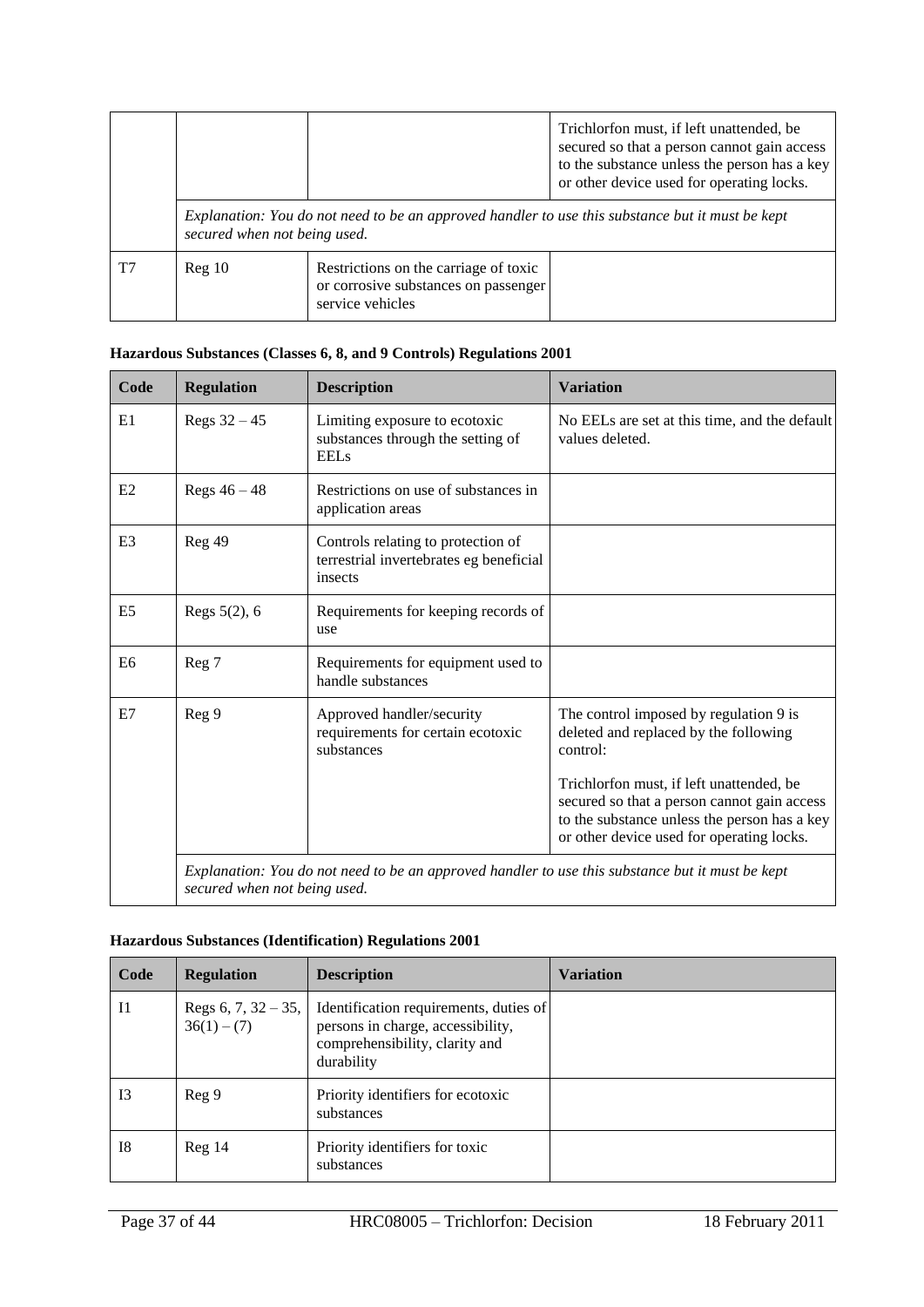| <b>I9</b>  | Reg 18                     | Secondary identifiers for all<br>hazardous substances                                                      |  |
|------------|----------------------------|------------------------------------------------------------------------------------------------------------|--|
| I11        | Reg 20                     | Secondary identifiers for ecotoxic<br>substances                                                           |  |
| I16        | Reg 25                     | Secondary identifiers for toxic<br>substances                                                              |  |
| I17        | Reg 26                     | Use of generic names                                                                                       |  |
| <b>I18</b> | Reg 27                     | Requirements for using<br>concentration ranges                                                             |  |
| I19        | Regs $29 - 31$             | Additional information requirements,<br>including situations where<br>substances are in multiple packaging |  |
| I20        | Reg 36(8)                  | Durability of information for class<br>6.1 substances                                                      |  |
| I21        | Regs $37 - 39, 47 -$<br>50 | General documentation requirements                                                                         |  |
| I23        | Reg 41                     | Specific documentation requirements<br>for ecotoxic substances                                             |  |
| I28        | Reg 46                     | Specific documentation requirements<br>for toxic substances                                                |  |
| I29        | Regs 51, 52                | Signage requirements                                                                                       |  |
| <b>I30</b> | Reg <sub>53</sub>          | Advertising corrosive and toxic<br>substances                                                              |  |

### **Hazardous Substances (Packaging) Regulations 2001**

| Code            | <b>Regulation</b>      | <b>Description</b>                                                                                                | <b>Variation</b> |
|-----------------|------------------------|-------------------------------------------------------------------------------------------------------------------|------------------|
| P <sub>1</sub>  | Regs $5, 6, 7(1), 8$   | General packaging requirements                                                                                    |                  |
| P <sub>3</sub>  | Reg 9                  | Criteria that allow substances to be<br>packaged to a standard not meeting<br>Packing Group I, II or III criteria |                  |
| P <sub>13</sub> | $\text{Re} \varrho$ 19 | Packaging requirements for toxic<br>substances                                                                    |                  |
| P <sub>15</sub> | Reg 21                 | Packaging requirements for ecotoxic<br>substances                                                                 |                  |
| PG <sub>3</sub> | Schedule 3             | Packaging requirements equivalent<br>to UN Packing Group III                                                      |                  |

### **Hazardous Substances (Disposal) Regulations 2001**

| Code | <b>Regulation</b> | <b>Description</b>                                          | <b>Variation</b> |
|------|-------------------|-------------------------------------------------------------|------------------|
| D4   | Reg 8             | Disposal requirements for toxic and<br>corrosive substances |                  |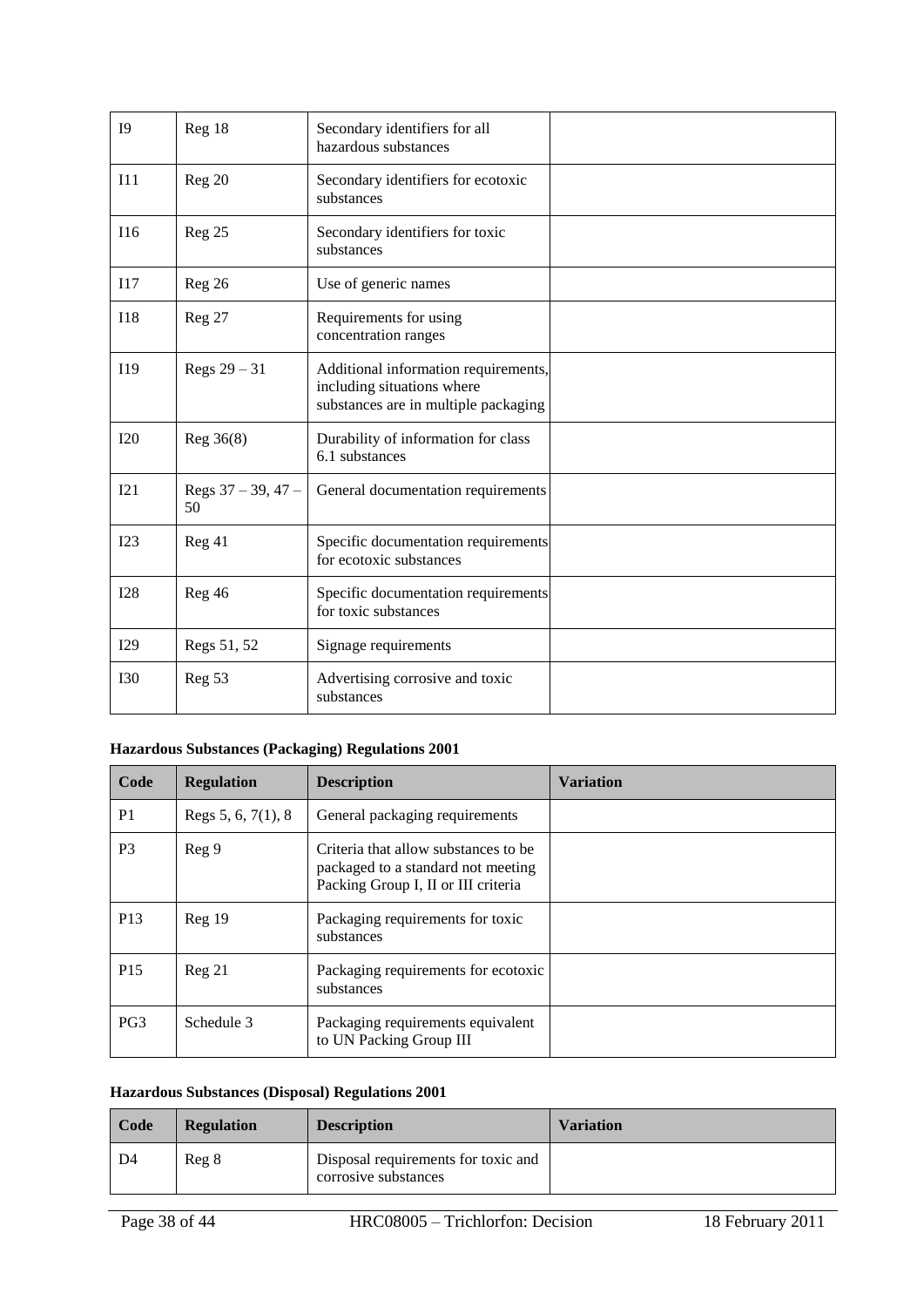| D <sub>5</sub> | Reg <sub>9</sub>       | Disposal requirements for ecotoxic<br>substances                                                   |  |
|----------------|------------------------|----------------------------------------------------------------------------------------------------|--|
| D <sub>6</sub> | $\text{Re} \varrho 10$ | Disposal requirements for packages                                                                 |  |
| D7             | Regs 11, 12            | Information requirements for<br>manufacturers, importers and<br>suppliers, and persons in charge   |  |
| D <sub>8</sub> | Regs 13, 14            | Documentation requirements for<br>manufacturers, importers and<br>suppliers, and persons in charge |  |

#### **Hazardous Substances (Emergency Management) Regulations 2001**

| Code            | <b>Regulation</b>             | <b>Description</b>                                                                                    | Variation |
|-----------------|-------------------------------|-------------------------------------------------------------------------------------------------------|-----------|
| EM <sub>1</sub> | Regs 6, $7, 9 - 11$           | Level 1 information requirements for<br>suppliers and persons in charge                               |           |
| EM <sub>6</sub> | Reg 8(e)                      | Information requirements for toxic<br>substances                                                      |           |
| EM7             | Reg 8(f)                      | Information requirements for<br>ecotoxic substances                                                   |           |
| EM <sub>8</sub> | Regs $12 - 16$ , $18 -$<br>20 | Level 2 information requirements for<br>suppliers and persons in charge                               |           |
| EM11            | Regs $25 - 34$                | Level 3 emergency management<br>requirements: duties of person in<br>charge, emergency response plans |           |
| EM13            | Reg 42                        | Level 3 emergency management<br>requirements: signage                                                 |           |

#### **Hazardous Substances (Tank Wagon and Transportable Containers) Regulations 2004**

| Code  | <b>Regulation</b> | <b>Description</b>                   | <b>Variation</b> |
|-------|-------------------|--------------------------------------|------------------|
| Tank  | Regs 4 to 43 as   | Controls relating to tank wagons and |                  |
| Wagon | applicable        | transportable containers.            |                  |

#### **Hazardous Substances (Personnel Qualifications) Regulations 2001**

| Code | <b>Regulation</b>                                                                                                                | <b>Description</b>                                                                              | <b>Variation</b>             |  |
|------|----------------------------------------------------------------------------------------------------------------------------------|-------------------------------------------------------------------------------------------------|------------------------------|--|
| AH 1 | Regs $4-6$                                                                                                                       | Approved Handler requirements<br>(including test certificate and<br>qualification requirements) | See control codes T6 and E7. |  |
|      | Explanation: You do not need to be an approved handler to use this substance but it must be kept<br>secured when not being used. |                                                                                                 |                              |  |

#### **Additional controls**

#### **Addition controls applied under section 77A**

#### **Prohibition on use of trichlorfon**

No person may use trichlorfon for any purpose other than as an ingredient or component in the manufacture of a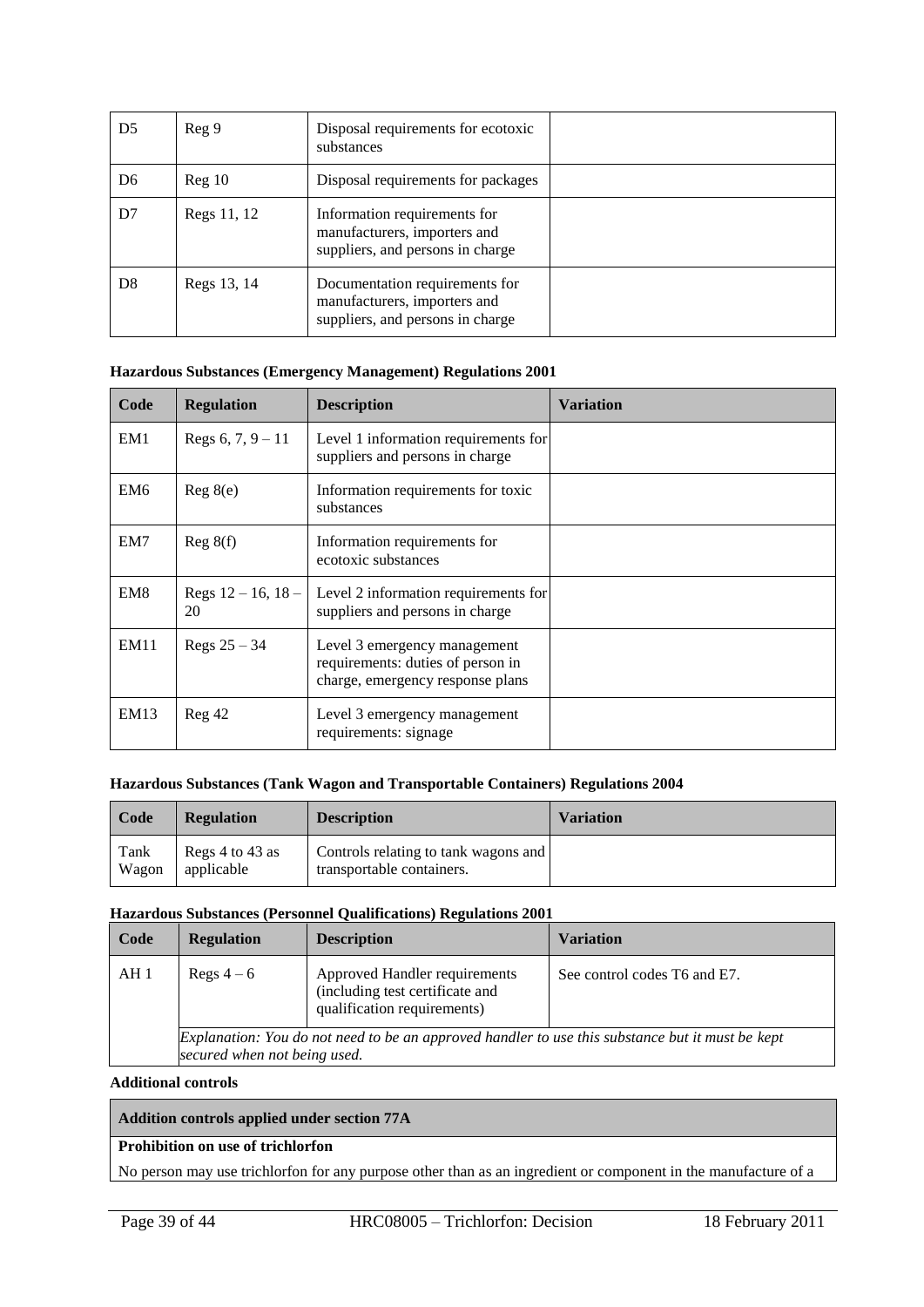veterinary medicine.

#### **Table B2. Amended controls for solid containing 950-990 g/kg trichlorfon (HSR001951).**

| Code           | <b>Regulation</b> | <b>Description</b>                                                             | <b>Variation</b>                                                                                                                                                                                                                                                                                                                                                                                                                                                                                                                                                                                                                                                                                                                                                          |
|----------------|-------------------|--------------------------------------------------------------------------------|---------------------------------------------------------------------------------------------------------------------------------------------------------------------------------------------------------------------------------------------------------------------------------------------------------------------------------------------------------------------------------------------------------------------------------------------------------------------------------------------------------------------------------------------------------------------------------------------------------------------------------------------------------------------------------------------------------------------------------------------------------------------------|
| T1             | Regs $11 - 27$    | Limiting exposure to toxic<br>substances through the setting of<br><b>TELs</b> | No tolerable exposure limit (TEL) is set for<br>this substance at this time.                                                                                                                                                                                                                                                                                                                                                                                                                                                                                                                                                                                                                                                                                              |
| T <sub>2</sub> | Regs 29, 30       | Controlling exposure in places of<br>work through the setting of WESs.         |                                                                                                                                                                                                                                                                                                                                                                                                                                                                                                                                                                                                                                                                                                                                                                           |
| T <sub>4</sub> | Reg 7             | Requirements for equipment used to<br>handle substances                        | (1)<br>The controls imposed by regulation 7<br>do not apply when the substance is<br>being dispensed or administered to an<br>animal.<br>Subclause (1), above, does not apply<br>(2)<br>to a substance that is-                                                                                                                                                                                                                                                                                                                                                                                                                                                                                                                                                           |
|                |                   |                                                                                | (a) a powder, granule or other finely<br>divided material; or<br>(b) dissolved prior to administration<br>to an animal.                                                                                                                                                                                                                                                                                                                                                                                                                                                                                                                                                                                                                                                   |
| T <sub>5</sub> | Reg 8             | Requirements for protective clothing<br>and equipment                          | The following control is added to the<br>controls imposed by regulation 8:<br>A person mixing and loading the<br>(6)<br>substance, administering the substance<br>as a drench or food additive, or<br>entering a building where the<br>substance has been applied to the<br>surfaces and then dried, must wear<br>chemical resistant gloves.<br>A person spraying the substance in an<br>(7)<br>empty poultry house, or entering a<br>building where the substance has been<br>applied to the surfaces but not yet<br>dried, must wear:<br>(a) coveralls over long-sleeved shirt,<br>long-legged trousers and socks;<br>and<br>(b) protective eyewear; and<br>(c) chemical resistant:<br>headgear with visor for<br>(i)<br>overhead exposures; and<br>gloves; and<br>(ii) |
|                |                   |                                                                                | footwear.<br>(iii)                                                                                                                                                                                                                                                                                                                                                                                                                                                                                                                                                                                                                                                                                                                                                        |

**Hazardous Substances (Classes 6, 8, and 9 Controls) Regulations 2001**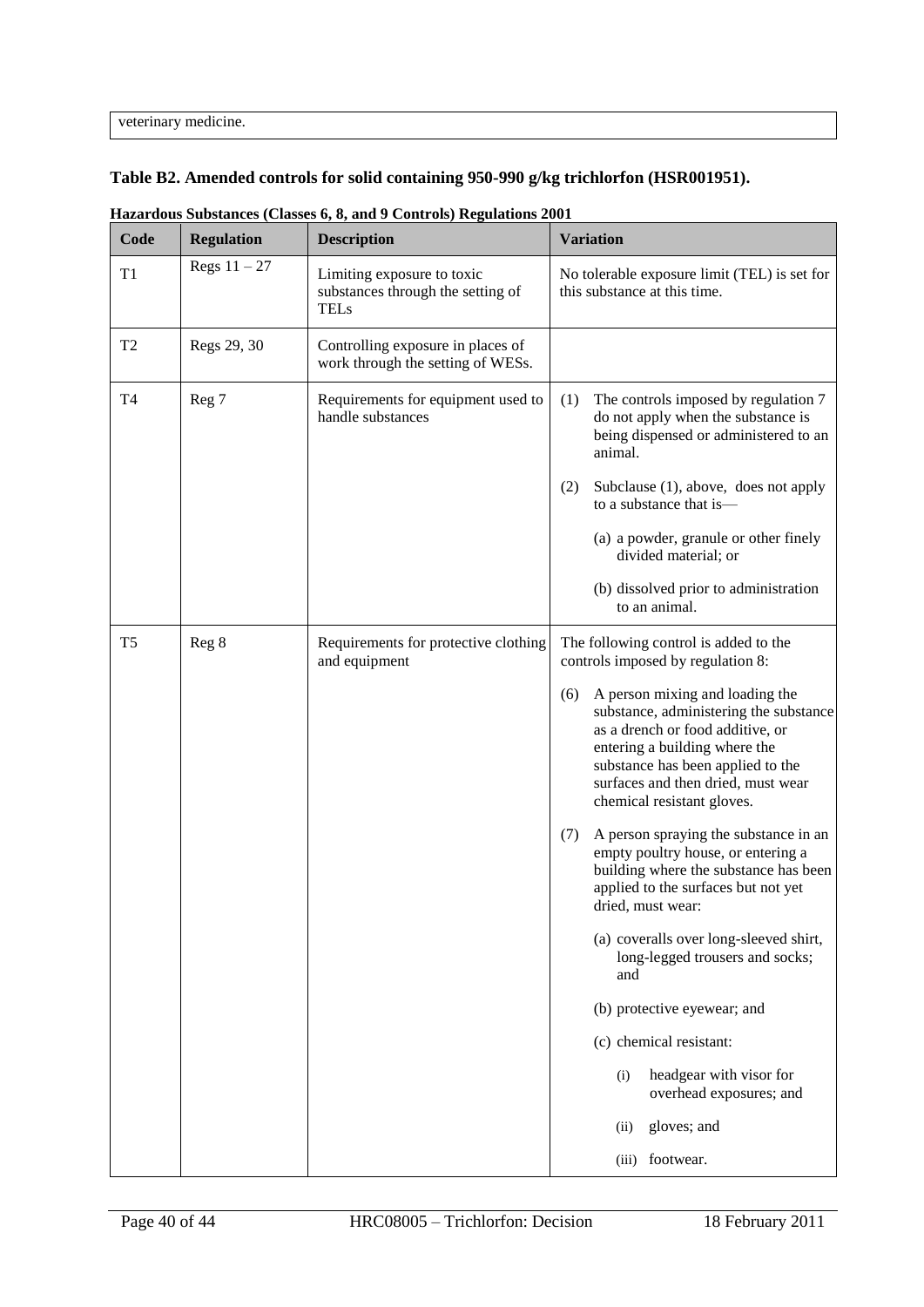| T6             | Reg 9                        | Approved handler/security<br>requirements for certain toxic<br>substances                         | The control imposed by regulation 9 is<br>deleted and replaced by the following<br>control:                                                                                          |
|----------------|------------------------------|---------------------------------------------------------------------------------------------------|--------------------------------------------------------------------------------------------------------------------------------------------------------------------------------------|
|                |                              |                                                                                                   | Trichlorfon must, if left unattended, be<br>secured so that a person cannot gain access<br>to the substance unless the person has a key<br>or other device used for operating locks. |
|                | secured when not being used. |                                                                                                   | Explanation: You do not need to be an approved handler to use this substance but it must be kept                                                                                     |
| T <sub>7</sub> | Reg <sub>10</sub>            | Restrictions on the carriage of toxic<br>or corrosive substances on passenger<br>service vehicles | The control imposed on this substance by<br>regulation $10(1)(b)$ is deleted and replaced<br>by:                                                                                     |
|                |                              |                                                                                                   | The package contains no more than 3kg of<br>the substance.                                                                                                                           |

#### **Hazardous Substances (Classes 6, 8, and 9 Controls) Regulations 2001**

| Code           | <b>Regulation</b>            | <b>Description</b>                                                                | <b>Variation</b>                                                                                                                                                                                                                                                                                                                           |
|----------------|------------------------------|-----------------------------------------------------------------------------------|--------------------------------------------------------------------------------------------------------------------------------------------------------------------------------------------------------------------------------------------------------------------------------------------------------------------------------------------|
| E1             | Regs $32 - 45$               | Limiting exposure to ecotoxic<br>substances through the setting of<br><b>EELs</b> | No EELs are set at this time, and the default<br>values deleted.                                                                                                                                                                                                                                                                           |
| E <sub>6</sub> | Reg 7                        | Requirements for equipment used to<br>handle substances                           | The controls imposed by regulation 7<br>(1)<br>do not apply when the substance is<br>being dispensed or administered to an<br>animal.<br>Subclause (1), above, does not apply<br>(2)<br>to a substance that is—<br>(a) a powder, granule or other finely<br>divided material; or<br>(b) dissolved prior to administration<br>to an animal. |
| E7             | Reg 9                        | Approved handler/security<br>requirements for certain ecotoxic<br>substances      | The control imposed by regulation 9 is<br>deleted and replaced by the following<br>control:<br>Trichlorfon must, if left unattended, be<br>secured so that a person cannot gain access<br>to the substance unless the person has a key<br>or other device used for operating locks.                                                        |
|                | secured when not being used. |                                                                                   | Explanation: You do not need to be an approved handler to use this substance but it must be kept                                                                                                                                                                                                                                           |

#### **Hazardous Substances (Identification) Regulations 2001**

| Code | <b>Regulation</b> | <b>Description</b>                                                                              | <b>Variation</b> |
|------|-------------------|-------------------------------------------------------------------------------------------------|------------------|
|      | $36(1) - (7)$     | Regs 6, 7, 32 – 35, Identification requirements, duties of<br>persons in charge, accessibility, |                  |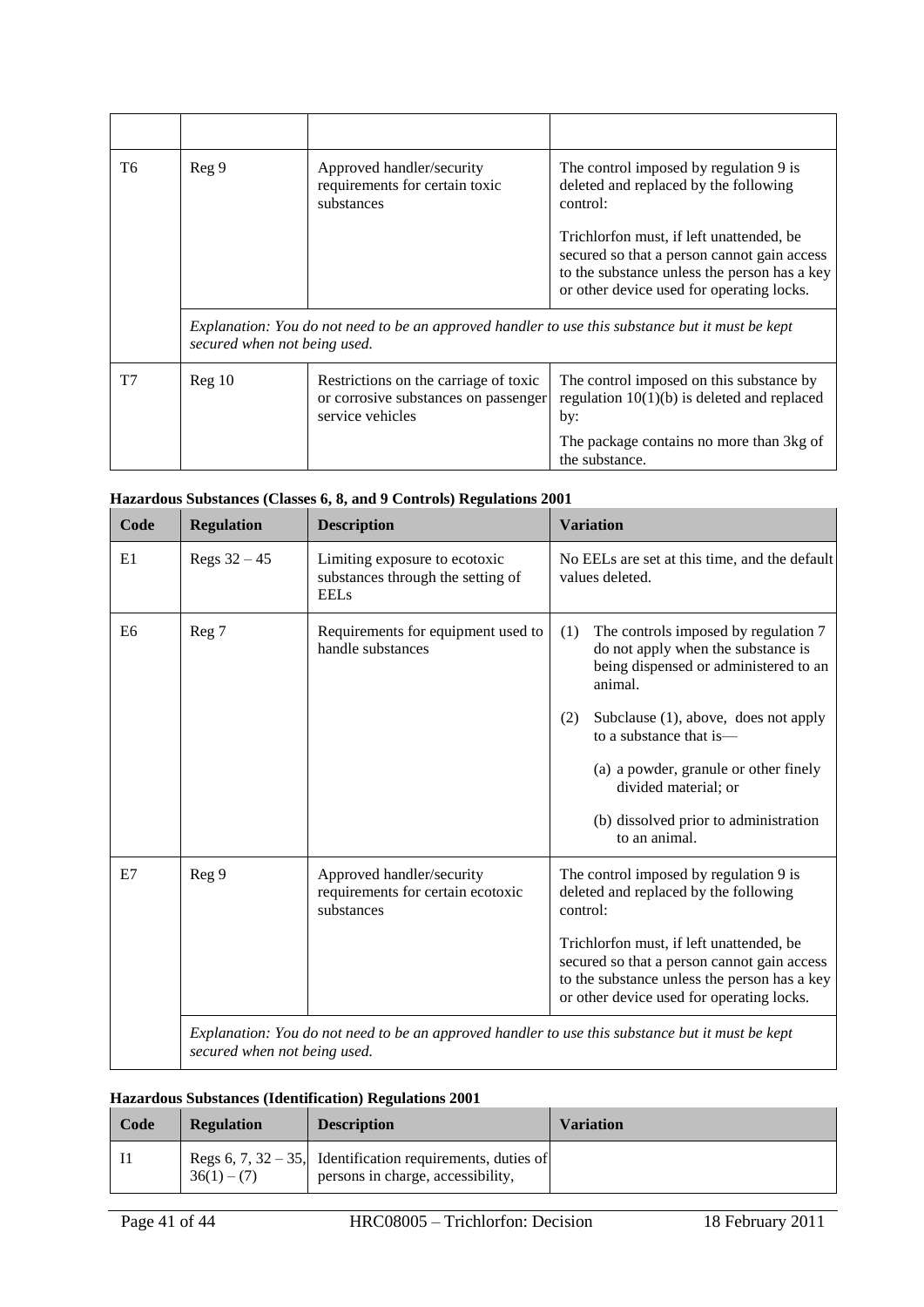|                |                            | comprehensibility, clarity and<br>durability                                                                  |            |                                                                                                                                                                                                                                                                                                                                                   |
|----------------|----------------------------|---------------------------------------------------------------------------------------------------------------|------------|---------------------------------------------------------------------------------------------------------------------------------------------------------------------------------------------------------------------------------------------------------------------------------------------------------------------------------------------------|
| I <sub>3</sub> | Reg 9                      | Priority identifiers for ecotoxic<br>substances                                                               |            |                                                                                                                                                                                                                                                                                                                                                   |
| I8             | Reg 14                     | Priority identifiers for toxic<br>substances                                                                  |            |                                                                                                                                                                                                                                                                                                                                                   |
| <b>I9</b>      | Reg 18                     | Secondary identifiers for all<br>hazardous substances                                                         |            |                                                                                                                                                                                                                                                                                                                                                   |
| I11            | Reg 20                     | Secondary identifiers for ecotoxic<br>substances                                                              |            |                                                                                                                                                                                                                                                                                                                                                   |
| I16            | Reg 25                     | Secondary identifiers for toxic<br>substances                                                                 | (1)<br>(2) | The controls imposed by this<br>regulation apply to this substance as if<br>the substance were not a class 6.4 or<br>class 6.5 hazardous substance.<br>Subclause (1), above, does not apply<br>to a substance that is-<br>(a) a powder, granule or other finely<br>divided material; or<br>(b) dissolved prior to administration to<br>an animal. |
| I17            | Reg 26                     | Use of generic names                                                                                          |            |                                                                                                                                                                                                                                                                                                                                                   |
| <b>I18</b>     | Reg 27                     | Requirements for using<br>concentration ranges                                                                |            |                                                                                                                                                                                                                                                                                                                                                   |
| I19            | Regs $29 - 31$             | Additional information<br>requirements, including situations<br>where substances are in multiple<br>packaging |            |                                                                                                                                                                                                                                                                                                                                                   |
| <b>I20</b>     | Reg 36(8)                  | Durability of information for class<br>6.1 substances                                                         |            |                                                                                                                                                                                                                                                                                                                                                   |
| I21            | Regs $37 - 39, 47 -$<br>50 | General documentation requirements                                                                            |            |                                                                                                                                                                                                                                                                                                                                                   |
| I23            | Reg 41                     | Specific documentation<br>requirements for ecotoxic substances                                                |            |                                                                                                                                                                                                                                                                                                                                                   |
| <b>I28</b>     | Reg 46                     | Specific documentation<br>requirements for toxic substances                                                   |            |                                                                                                                                                                                                                                                                                                                                                   |
| <b>I29</b>     | Regs 51, 52                | Signage requirements                                                                                          |            |                                                                                                                                                                                                                                                                                                                                                   |
| <b>I30</b>     | Reg 53                     | Advertising corrosive and toxic<br>substances                                                                 |            |                                                                                                                                                                                                                                                                                                                                                   |

## **Hazardous Substances (Packaging) Regulations 2001**

|  | <b>Regulation</b><br>Code |  | <b>Description</b> | <b>Variation</b> |
|--|---------------------------|--|--------------------|------------------|
|--|---------------------------|--|--------------------|------------------|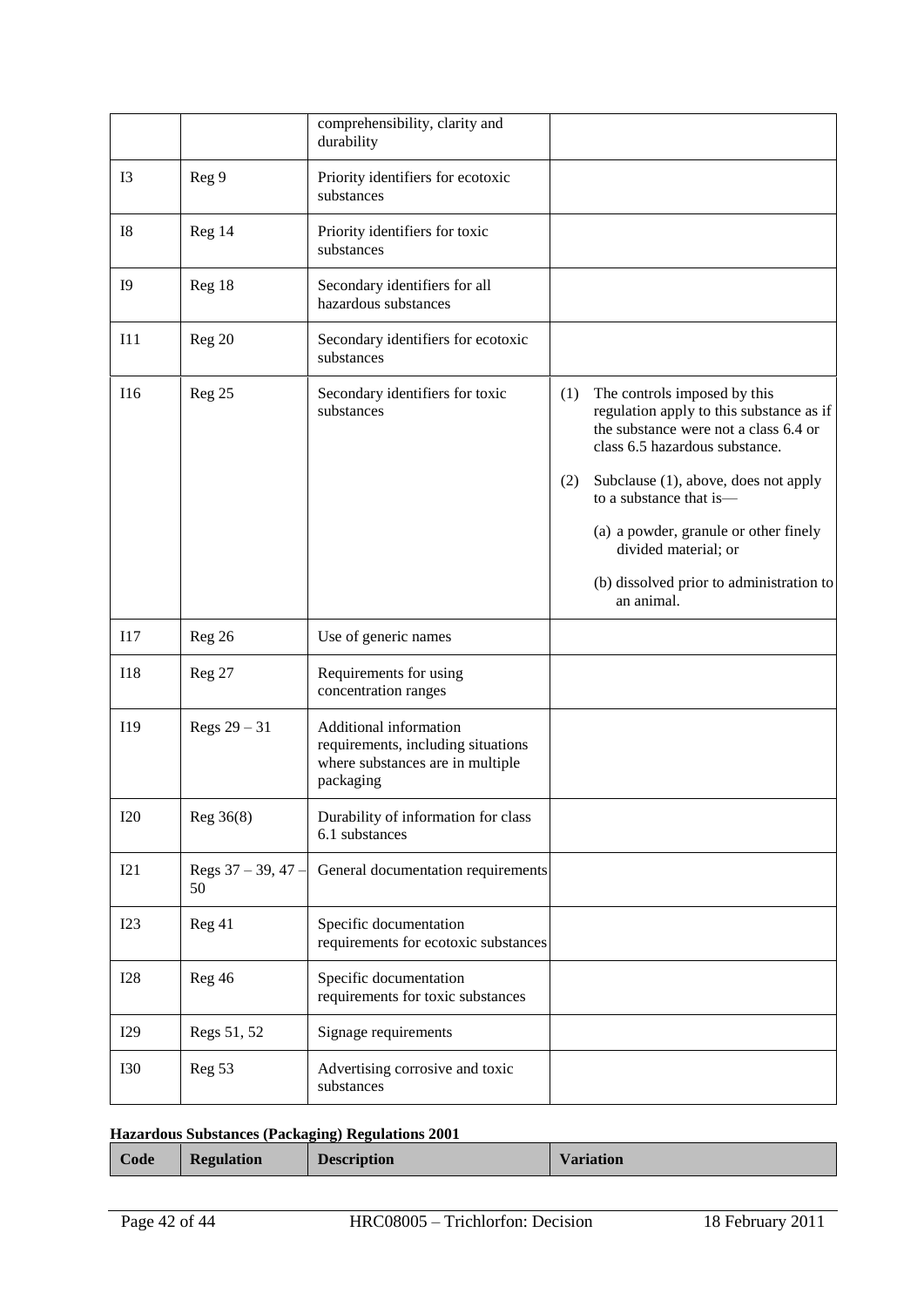| P <sub>1</sub>  | Regs 5, 6, 7(1), 8 | General packaging requirements                                                                                     |  |
|-----------------|--------------------|--------------------------------------------------------------------------------------------------------------------|--|
| P <sub>3</sub>  | Reg 9              | Criteria that allow substances to be.<br>packaged to a standard not meeting<br>Packing Group I, II or III criteria |  |
| P <sub>13</sub> | Reg 19             | Packaging requirements for toxic<br>substances                                                                     |  |
| P <sub>15</sub> | Reg 21             | Packaging requirements for ecotoxic<br>substances                                                                  |  |

#### **Hazardous Substances (Packaging) Regulations 2001**

| Code            | <b>Regulation</b> | <b>Description</b>                                           | <b>Variation</b> |
|-----------------|-------------------|--------------------------------------------------------------|------------------|
| PG <sub>3</sub> | Schedule 3        | Packaging requirements equivalent<br>to UN Packing Group III |                  |

#### **Hazardous Substances (Disposal) Regulations 2001**

| Code           | <b>Regulation</b> | <b>Description</b>                                                                                 | Variation |
|----------------|-------------------|----------------------------------------------------------------------------------------------------|-----------|
| D <sub>4</sub> | Reg 8             | Disposal requirements for toxic and<br>corrosive substances                                        |           |
| D <sub>5</sub> | Reg 9             | Disposal requirements for ecotoxic<br>substances                                                   |           |
| D <sub>6</sub> | Reg 10            | Disposal requirements for packages                                                                 |           |
| D7             | Regs 11, 12       | Information requirements for<br>manufacturers, importers and<br>suppliers, and persons in charge   |           |
| D <sub>8</sub> | Regs 13, 14       | Documentation requirements for<br>manufacturers, importers and<br>suppliers, and persons in charge |           |

#### **Hazardous Substances (Emergency Management) Regulations 2001**

| Code            | <b>Regulation</b>             | <b>Description</b>                                                                                    | <b>Variation</b> |
|-----------------|-------------------------------|-------------------------------------------------------------------------------------------------------|------------------|
| EM <sub>1</sub> | Regs 6, $7, 9 - 11$           | Level 1 information requirements<br>for suppliers and persons in charge                               |                  |
| EM <sub>6</sub> | Reg 8(e)                      | Information requirements for toxic<br>substances                                                      |                  |
| EM7             | Reg 8(f)                      | Information requirements for<br>ecotoxic substances                                                   |                  |
| EM8             | Regs $12 - 16$ , $18 -$<br>20 | Level 2 information requirements<br>for suppliers and persons in charge                               |                  |
| EM11            | Regs $25 - 34$                | Level 3 emergency management<br>requirements: duties of person in<br>charge, emergency response plans |                  |